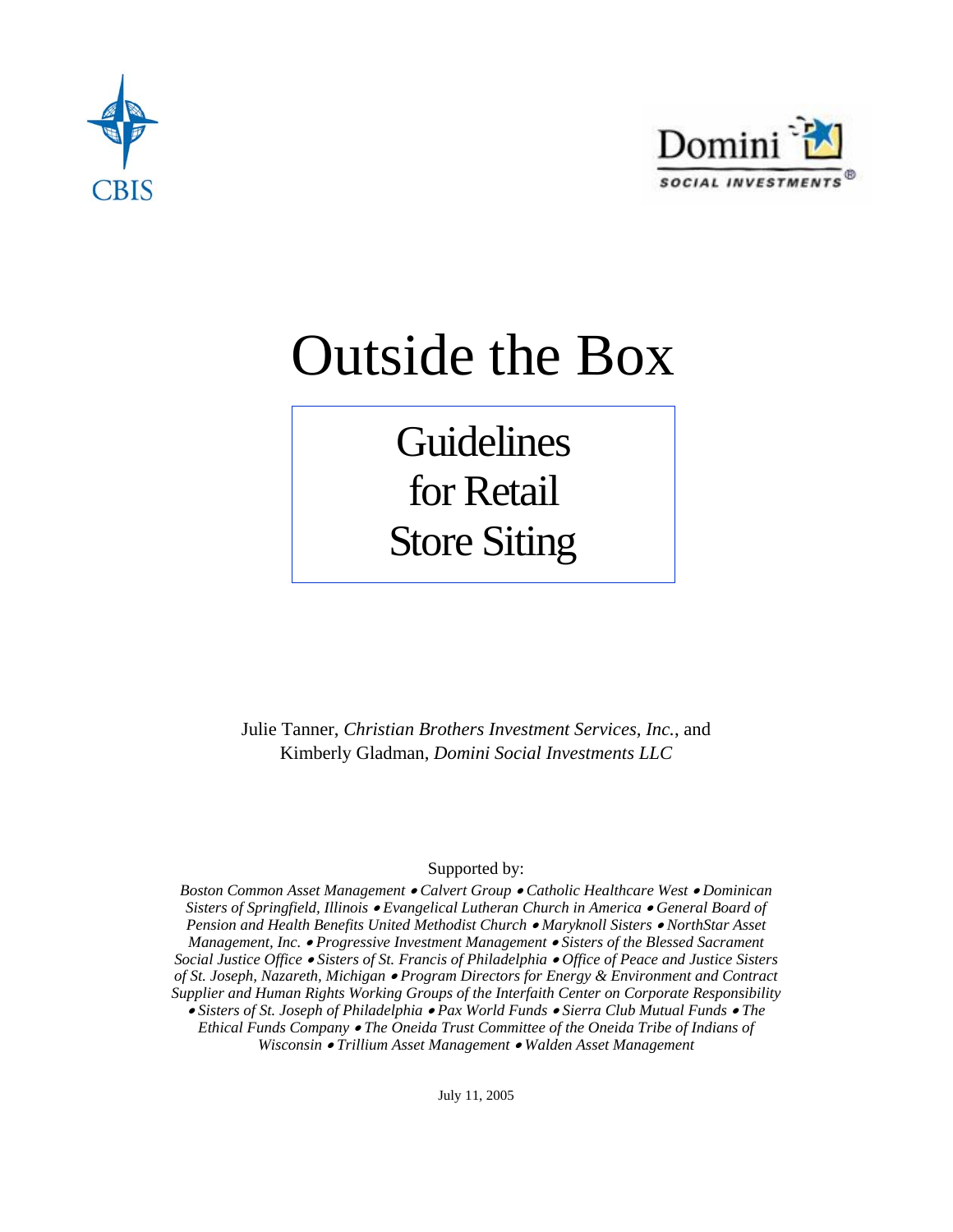#### About Christian Brothers Investment Services

Christian Brothers Investment Services manages nearly \$4 billion, combining faith and finance in the responsible stewardship of Catholic financial assets. CBIS' combination of premier institutional asset managers, diversified product offerings, and careful risk-control strategies constitutes a unique investment approach for Catholic institutions and their fiduciaries. CBIS strives to integrate faith-based values into the investment process through a disciplined approach to socially responsible investing that includes principled purchasing (stock screens), active ownership strategies (proxy voting, dialogues, and shareholder resolutions) and community investment. The firm contributes a portion of all profits to support the Church's educational and social ministry. Visit CBIS on the Web at *www.cbisonline.com*.

#### About Domini Social Investments

Domini Social Investments LLC manages more than \$1.8 billion in assets for individual and institutional mutual fund investors seeking to create positive change in society through their investment decisions. Visit Domini on the Web at *www.domini.com*.

Christian Brothers Investment Services Domini Social Investments LLC 90 Park Avenue,  $29^{th}$  floor 536 Broadway,  $7^{th}$  floor New York, New York 10016 New York, New York 10012 212-490-0800 212- 217-1100

© 2005 by Christian Brothers Investment Services and Domini Social Investments LLC. All rights reserved.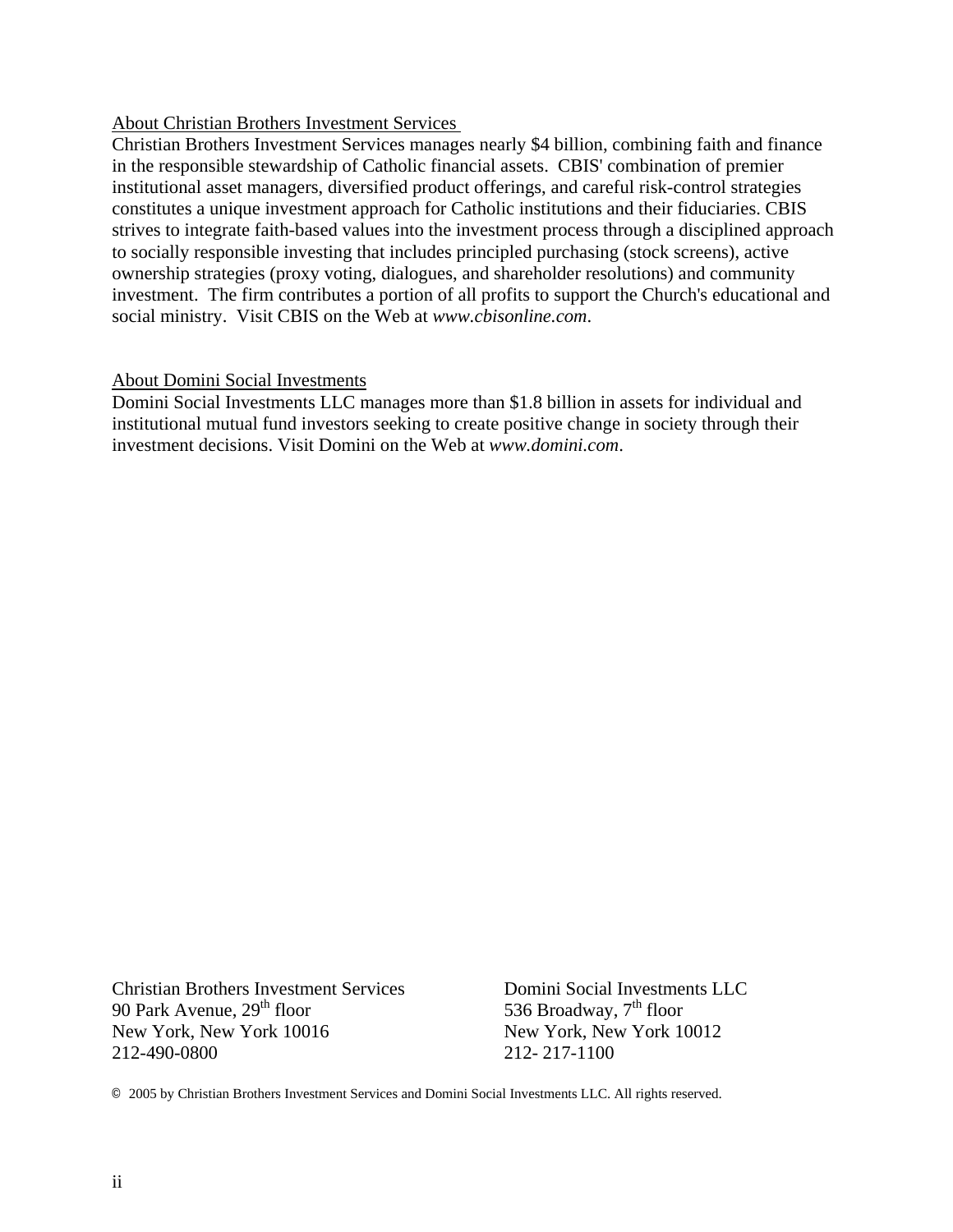#### **Acknowledgements**

**The authors would like to thank the following people for their thoughtful comments and helpful assistance: Jeffrey MacDonagh, Loring Wolcott & Coolidge; Gary Brouse, Interfaith Center on Corporate Responsibility; Stu Dalheim, Calvert Asset Management Company; and Susan White, The Oneida Trust Committee of the Oneida Tribe of Indians of Wisconsin.**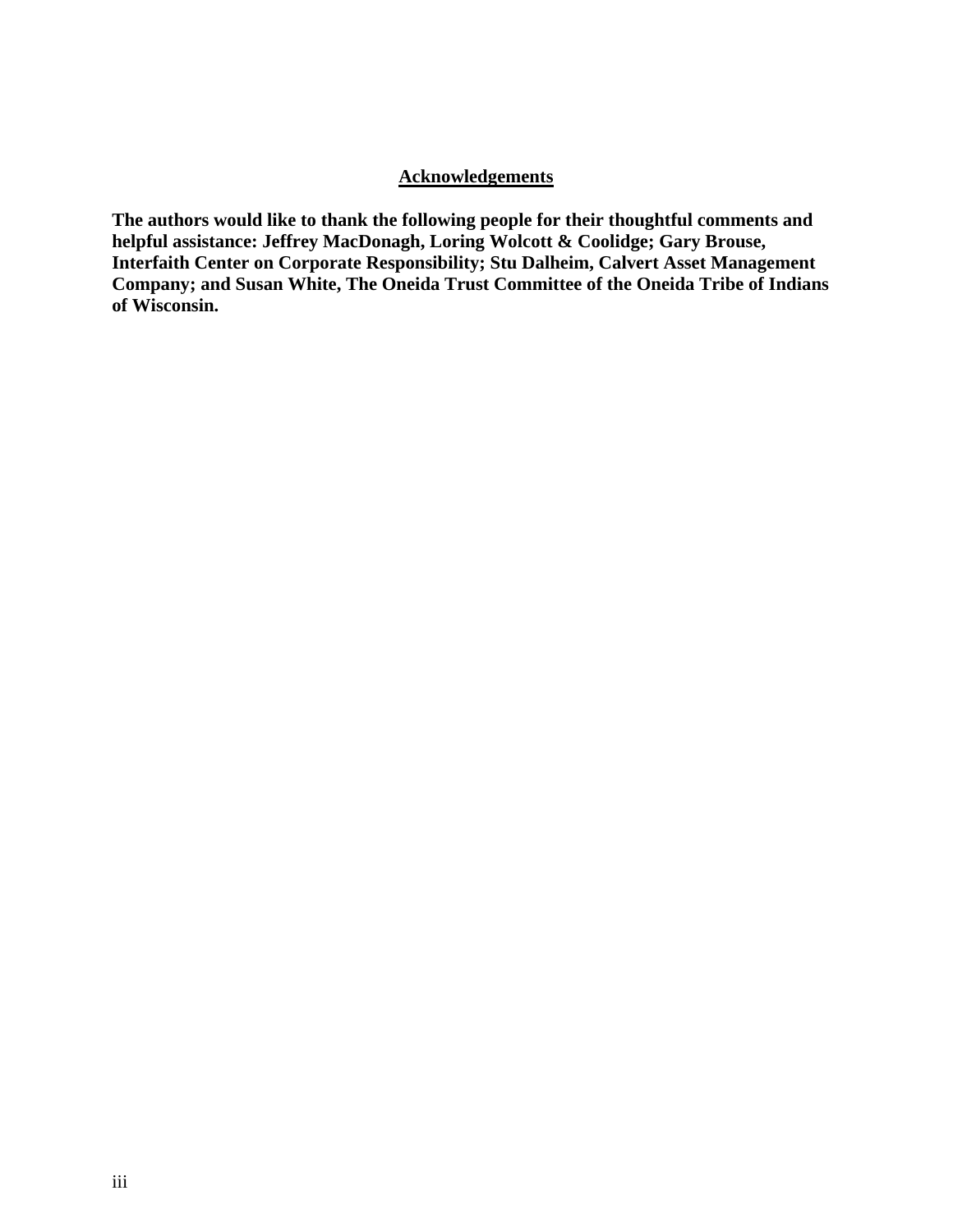# **TABLE OF CONTENTS**

| <b>EXECUTIVE SUMMARY</b>                                       | PAGE           |
|----------------------------------------------------------------|----------------|
|                                                                |                |
| <b>INTRODUCTION</b>                                            | 2              |
| SOCIAL AND ENVIRONMENTAL BUSINESS RISKS OF RETAIL STORE SITING | $\overline{2}$ |
| HOW TO USE THIS DOCUMENT                                       | 6              |
| <b>SCOPE OF GUIDELINES</b>                                     |                |
|                                                                |                |
| <b>GUIDELINES</b>                                              |                |
| 1. SOCIAL AND ENVIRONMENTAL DUE DILIGENCE                      | 9              |
| 2. TRANSPARENCY                                                | 12             |
| 3. COMMUNITY CONSULTATION                                      | 14             |
| <b>4. RELATIONS WITH GOVERNMENTS</b>                           | 17             |
| 5. RESPECT FOR INDIGENOUS CULTURES                             | 21             |
| 6. PRESERVATION OF CULTURAL HERITAGE                           | 24             |
| 7. ENVIRONMENTAL STEWARDSHIP                                   | 27             |
| 8. PROTECTION OF BIODIVERSITY AND NATURAL HERITAGE             | 30             |
| 9. SMART GROWTH                                                | 33             |

# **APPENDIX**

| $\sqrt{D}V$<br>$\mathbf{v}$<br>'NH<br>١Н<br>ID<br>NA MA<br>1 AF<br>∼<br>È |  |
|---------------------------------------------------------------------------|--|
|                                                                           |  |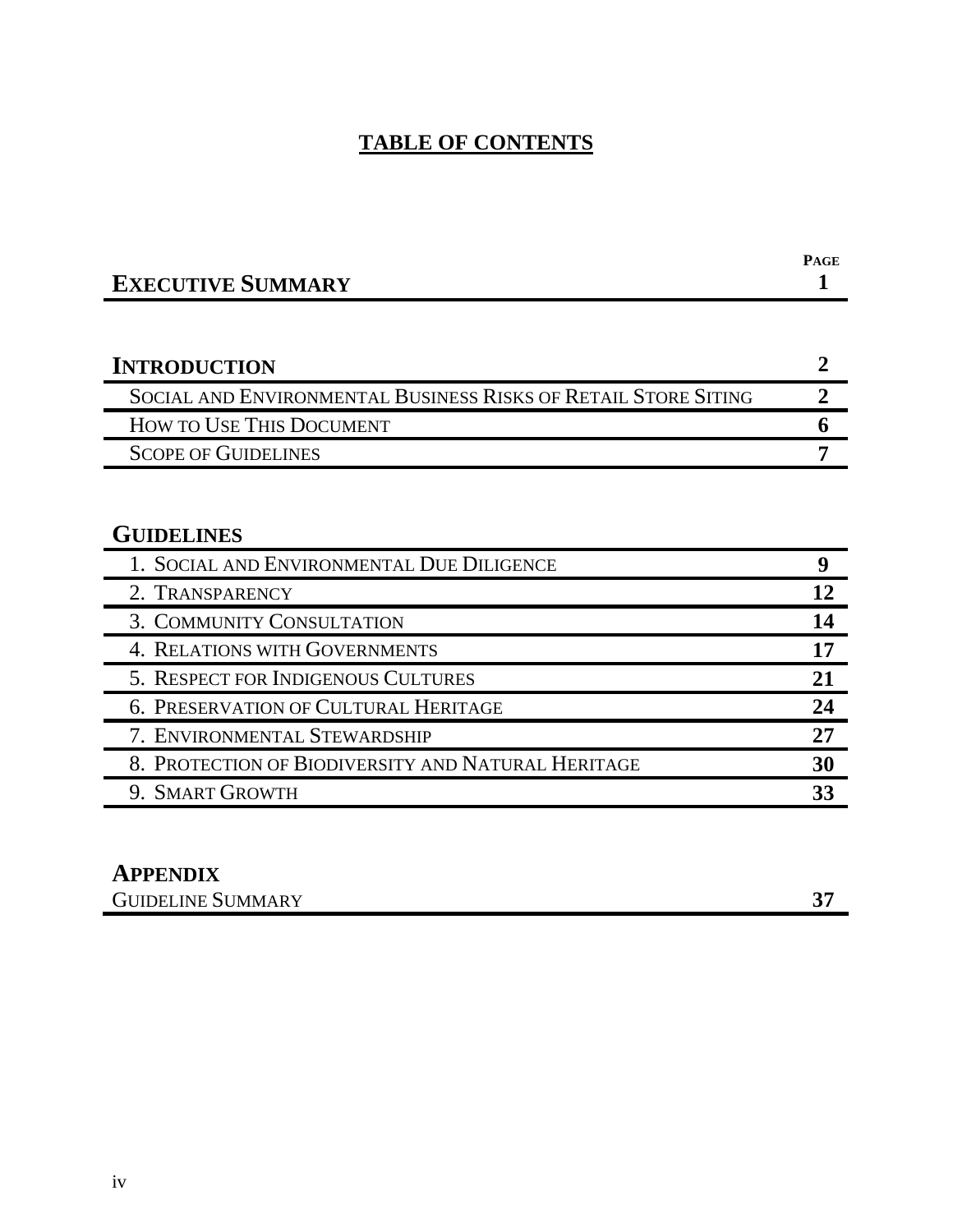# **Outside the Box: Guidelines for Retail Store Siting**

#### **Executive Summary**

The growth of the large scale retail industry has brought with it a growing number of concerns, ranging from controversies with communities affected by retail siting decisions to environmental damage. These controversies present business risks as well, including:

- Financial liabilities from unforeseen events.
- Increased regulatory, legislative and legal risks.
- Reputational risks, including loss of consumer confidence.

As socially responsible investors, we believe that these risks could largely be averted through effective due diligence policies and procedures that are sensitive to the social and environmental issues presented by each prospective site and that encourage meaningful communication and interaction with affected stakeholders.

However, as far as can be determined from publicly available sources—including company documents—to date there have been few attempts by retailers to gain a broad overview of the range of social and environmental challenges associated with retail store siting. Consequently, we are unaware of any comprehensive set of guidelines to guide companies as they seek to mitigate these wide-ranging sets of risks.

Christian Brothers Investment Services and Domini Social Investments have created this document to meet the need for an overview of store siting issues and to provide guidance to companies seeking to formulate responses to them. We have crafted a set of nine Guidelines that we believe capture the broad range of social and environmental issues presented by retail store siting activities. Each Guideline is followed by a brief rationale to elaborate the set of risks it is designed to mitigate. We have designed these Guidelines to be open-ended in order to provide companies with a starting place to craft policies that are suited to their business models and future plans, while alerting them to the range of concerns that commonly arise and the risks these issues can present.

A variety of examples, resources and suggested actions have been provided following each Guideline. The examples and resources are provided to illustrate the range of issues that have arisen in the past and to demonstrate how some companies, governments and non-governmental organizations have responded to them. We have deliberately refrained from offering an opinion on each controversy described. Regardless of our view of each company's actions, each instance illustrates a risk associated with store siting. Some examples may be viewed as cautionary tales, others as best practices. Similarly, we do not formally endorse the resources listed. Rather, they are provided because we believe that companies may find them of use in crafting their own sets of guidelines.

In sum, we invite companies to use these Guidelines as a starting point as they incorporate social and environmental concerns into their store siting policies. We welcome feedback from companies and corporate stakeholders on their usefulness.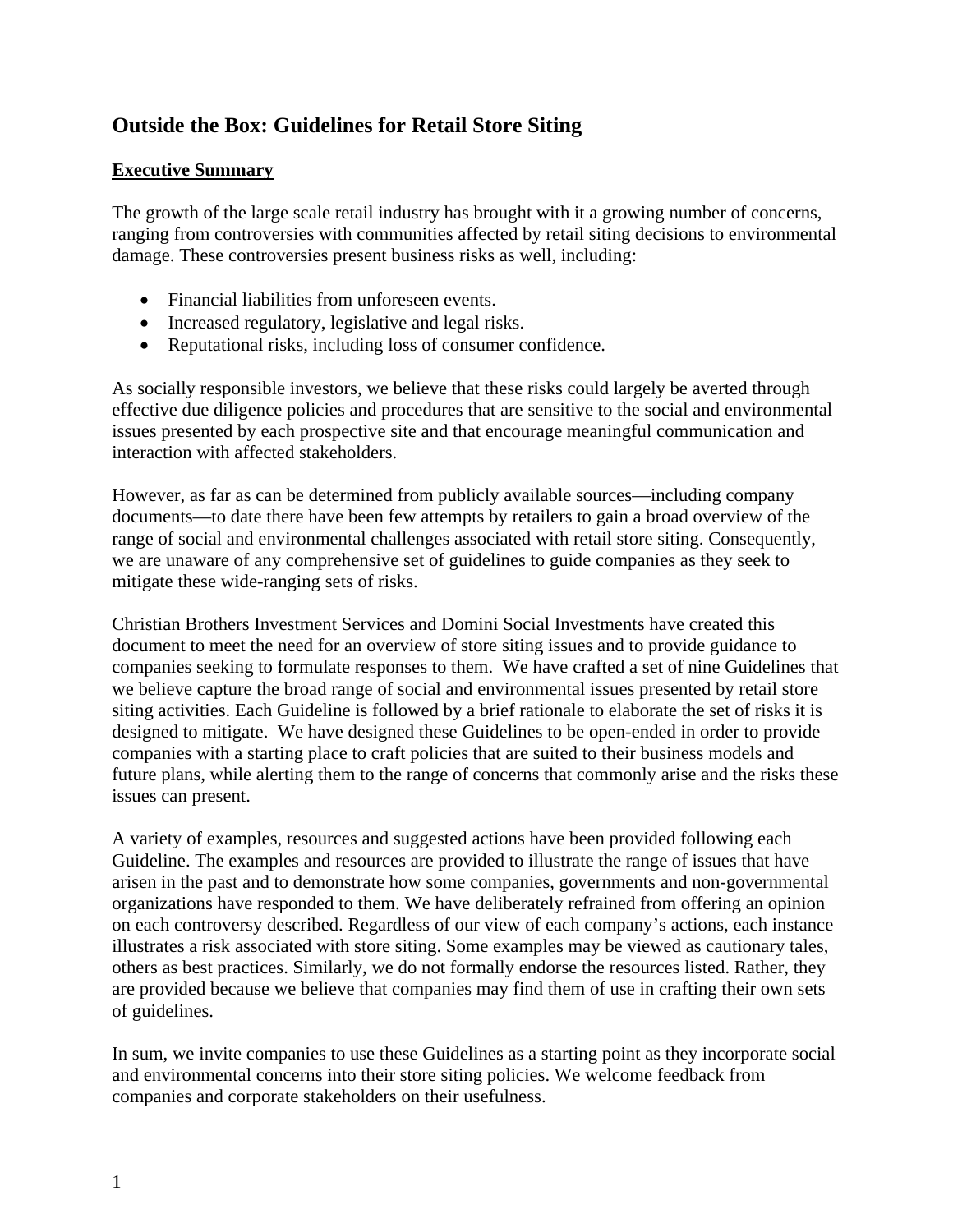#### **Introduction**

As socially responsible investment firms that hold a number of large retailers in our portfolios, Christian Brothers Investment Services and Domini Social Investments have been concerned to see a substantial number of controversies in recent years surrounding land acquisition, leasing, and siting decisions by retail companies. While many communities welcome retailers for the shopping convenience and job opportunities they offer, many companies have also faced opposition because of the social and/or environmental impact of their land use practices. For example, retailers have been criticized for building on land sacred to Indigenous peoples, acquiring private property that local governments seized using their powers of eminent domain, and destroying historic buildings. In many locations, concerns about traffic, pollution, sprawl, and the preservation of a community's environment, character, and cultural history have fueled resistance to retail projects. These conflicts have generated substantial press coverage and have in some cases inspired local governments to propose legislation restricting retail development.

Because store siting is such a central component of a retailer's business, we see these incidents as posing a number of risks to shareholder value and to companies' future expansion plans. They may increase financial liabilities from unforeseen events and regulatory, legislative and legal risks, damage a company's reputation, and impact consumer confidence. A number of investors have been concerned about these issues for several years, and some retailers also have recognized that problems with community acceptance may pose challenges to their continued growth. These Guidelines for Retail Store Siting are intended to outline these challenges and to suggest responses to them.

#### **Social and Environmental Business Risks of Retail Store Siting**

According to a recent report by Bernstein Investment Research and Management, communities successfully blocked the opening of 35 large retail store openings in 2004, a 60% increase compared to 2000. The retailers affected included Bed Bath & Beyond, Best Buy, Circuit City, Costco, Home Depot, Kohl's, Linens n' Things, Target and Wal-Mart. Bernstein notes that successful attempts to block new stores grew 21% annually from 2002-2004. If this trend continues through 2009, Bernstein predicts that community opposition to store siting could impact retailers' annual square footage growth. Even a modest slowing of annual square footage growth, in turn, could lead both to lower earnings and to lower valuations of big-box retailers' stock. $1$ 

In addition, in a number of cases where communities have been ultimately unsuccessful in blocking a project, companies have still suffered extended and costly delays. For example, a Costco store in Boca Raton, Florida that provoked community concerns about the project's impact on traffic and the aesthetic character of the area ultimately took over three years to build.<sup>2</sup> Also, as discussed later in this document, community opposition led Wal-Mart to abandon plans for a site in Inglewood, California that the company had sought to develop for at least two years

 $\overline{a}$ 

<span id="page-5-0"></span><sup>&</sup>lt;sup>1</sup> Emme P. Kozloff, Ian J. Gordon, and Robert Higginbotham, "Not in My Backyard: An Analysis of Community Opposition to Big Box Retail," *Bernstein Research Call*, April 25, 2005, p. 2.

<span id="page-5-1"></span> $<sup>2</sup>$  Ibid., p. 8.</sup>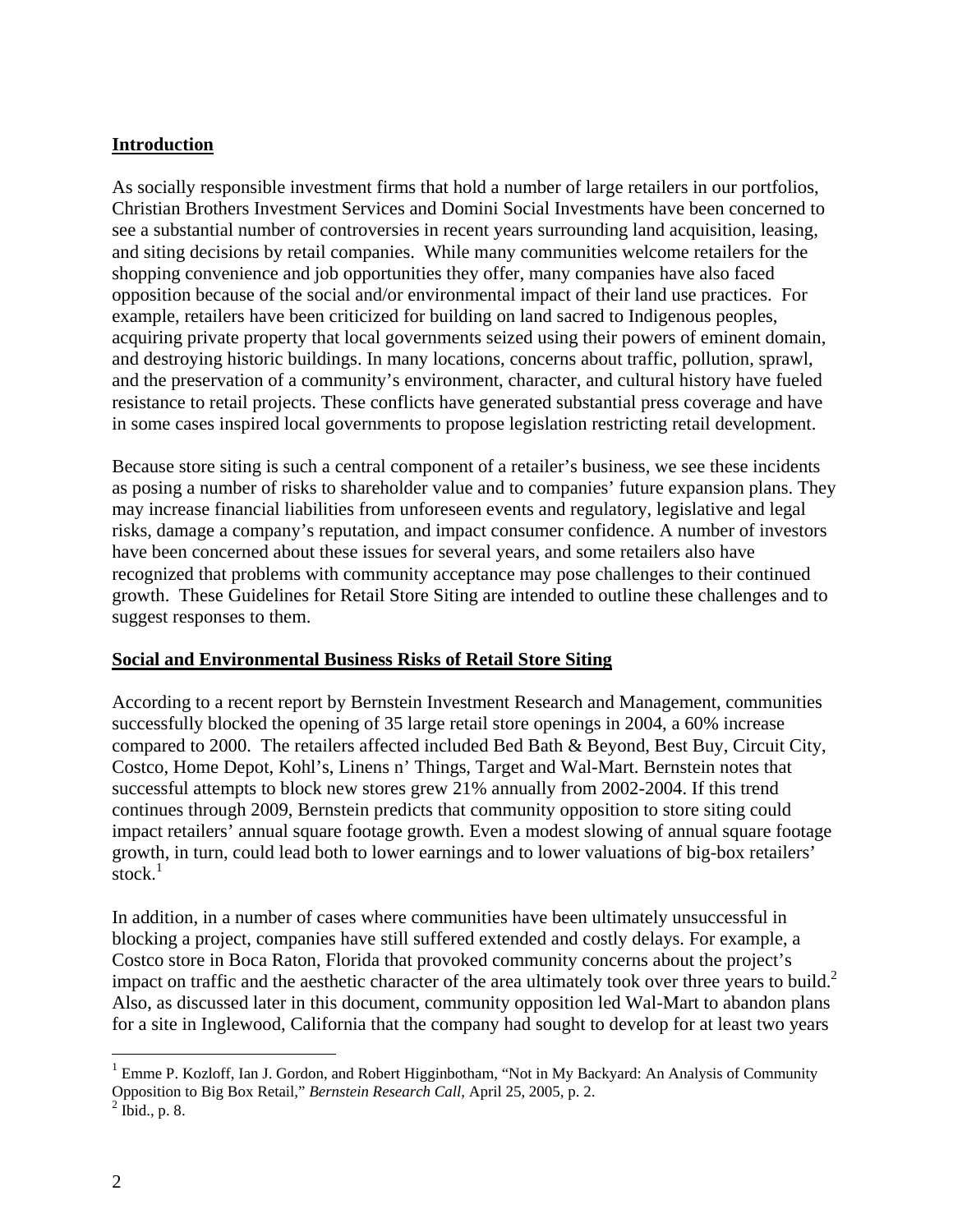(see "Community Consultation" below), as well as for a site in Leeds, New York that had been under consideration for four years (see "Respect for Indigenous Cultures" below).

Community opposition to big-box retail should be of particular concern, because resistance is most concentrated in precisely those geographic regions of the U.S. that have been least saturated by big-box retail and that represent the most attractive growth markets for future retail development due to their population size, density, and income levels. These regions include California, Texas, Florida and the Northeast.<sup>[3](#page-6-0)</sup> Similarly, many retailers have growth opportunities in emerging markets, where communities have also expressed serious concerns about the cultural and environmental impacts of retail development. Several examples from Mexico are discussed later in this document under "Preservation of Cultural Heritage."

One of the most visible indicators of growing community opposition to big-box retail is the number of states, counties and municipalities that have drafted legislation in recent years restricting retail development. In addition to bills restricting building in certain areas, measures have also been proposed that would limit the square footage of stores or parking areas, establish product line restrictions, and impose building design requirements.<sup>[4](#page-6-1)</sup>

The geographic range of localities that have considered legislation governing retail development demonstrates that concern about this issue is widespread. In recent years, state lawmakers in New Jersey have proposed legislation providing for economic impact studies and community input regarding new retail development. The town of Wayne, New Jersey also approved a master plan banning new big-box stores, after having forced Lowe's to abandon its plans for a 162,000-square-foot store due to concerns over traffic and noise.<sup>[5](#page-6-2)</sup> In Wauwatosa, Wisconsin, meanwhile, an ordinance was proposed to require developers of big-box stores to set aside money to demolish their buildings in the event that the stores are abandoned. The provision, similar to those imposed in recent years in communities in Pennsylvania and Wyoming, is intended to protect the city from unsightly "ghost box" outlets.<sup>[6](#page-6-3)</sup> Several states, including New Jersey and Massachusetts, also have or are developing impact fee legislation that contains components designed to recover certain costs (such as transportation improvements or water treatment and management costs) associated with retail development.<sup>7</sup> In addition, as described later in this document, Austin, Texas has passed a law restricting retail development in the recharge zone of its main aquifer. Since 2000, additional zoning laws imposing size caps for

 $\overline{a}$ 

<span id="page-6-2"></span><sup>5</sup> "New Jersey Considers Regional Impact Studies for Big-Box Stores," Institute for Local Self-Reliance, [http://www.newrules.org/retail/news\\_slug.php?slugid=275](http://www.newrules.org/retail/news_slug.php?slugid=275); Hugh R. Morley, "Big-Store Foes Seek Help in Trenton," *The Record,* December 31, 2004; "New Jersey Big-Box Legislation Tabled Following Adamant Opposition," National Association of Industrial and Office Properties http://www.naiop.org/governmentaffairs/newsletter/041217.cfm#new).

<span id="page-6-0"></span> $<sup>3</sup>$  Ibid., p. 1.</sup>

<span id="page-6-1"></span><sup>&</sup>quot;Opposition to Big Box Development," International Council of Shopping Centers, http://growthmanagementicsc.org/bigbox.

<span id="page-6-3"></span><sup>&</sup>lt;sup>6</sup> Annysa Johnson, "Tosa Wants to Put a Lid on Big Boxes - Developers Expected to Ante Up; Abandoned Stores

<span id="page-6-4"></span>Would Be Razed," *Milwaukee Journal Sentinel,* January 3, 2005. 7 Massachusetts, Senate Bill <sup>168</sup> **-** An Act to Promote Land Use Reform in Massachusetts (2005) [\(http://www.mass.gov/legis/bills/senate/st00/st00168.htm](http://www.mass.gov/legis/bills/senate/st00/st00168.htm)); "Impact Fees," International Council of Shopping Centers, [http://growthmanagement-icsc.org/local/impactfees.asp.](http://growthmanagement-icsc.org/local/impactfees.asp)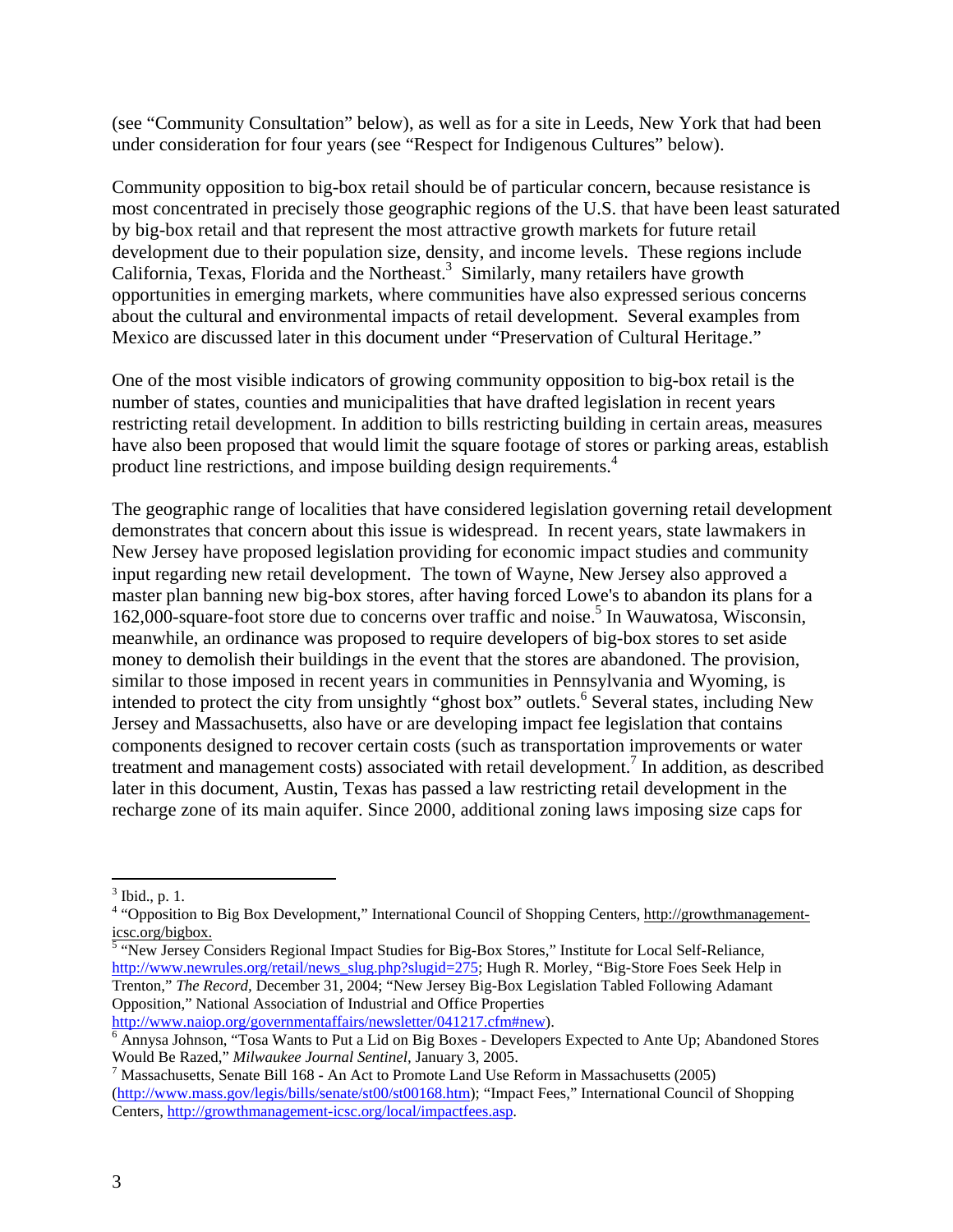retail stores have been passed in Arizona, California, Montana, Maryland, Massachusetts, New Mexico, Maine and New Hampshire.<sup>[8](#page-7-0)</sup>

It is in retailers' interests to address community concerns voluntarily, thus obviating the need for potentially costly legislative remedies. While store siting issues are not the only community concerns that create support for these ordinances, they can be a significant motivator. Even in cases where the proposed laws are not enacted, moreover, the fact that these kinds of laws are being considered demonstrates that many people in communities are troubled by the way retail expansion often proceeds and are seeking solutions that will allow them to have a greater degree of control over how their community is to be developed.

Another indication of community opposition to retail development is the substantial number of court cases in which property owners have sued governments for transferring their property to retailers using their powers of eminent domain (see "Relations with Governments" later in this document). In September 2004, this issue reached the U.S. Supreme Court with a case brought by the Institute for Justice, a property-rights law firm, on behalf of property owners from New London, Connecticut.<sup>9</sup> The landowners challenged the city's plan to clear nonblighted homes and businesses in order to build a waterfront hotel, office park, and townhouses, which the city argued would increase tax revenue.<sup>10</sup> In June 2005, a narrowly divided Court ruled that it is constitutional for state or local governments to invoke the power of eminent domain to seize private property as part of an economic development plan. However, this decision is unlikely to end controversies over eminent domain. In her dissent, Justice O'Connor wrote that the decision's "beneficiaries are likely to be those citizens with disproportionate influence and power in the political process, including large corporations and development firms."[11](#page-7-3) If this is the case, community resistance to the practice is likely to continue. The Court also made clear that it was not imposing any limits on a state's ability to limit the use of eminent domain proceedings, suggesting that retailers could encounter legislation of this kind in the future.

Even when companies' actions do not expose them to financial, legislative or other legal risks, store siting practices have the potential either to enhance or to damage a company's reputation. A positive reputation is increasingly recognized as critical to a business' long-term success. For example, "Corporate Reputation: Not Worth Risking," a 2002 report produced by the Wharton Business School, cited reputation as the biggest business risk in a survey of 2,000 top private and public sector organizations[.12](#page-7-4) Confirming this assessment, a July 2002 Wirthlin Worldwide survey found that 85% of American consumers say that corporate reputation influences their overall image of a company and 60% say they will not knowingly purchase products from companies that are not good corporate citizens[.13](#page-7-5) In addition, a 2003 study by researchers at Stanford University and UC-Santa Barbara revealed that 94% of MBA students at 11 leading business schools would accept a lower salary--an average of 14% lower--to work for a firm with

1

<span id="page-7-0"></span> $\frac{8}{9}$  Kozloff et.al., p. 5.

<span id="page-7-1"></span>

<span id="page-7-2"></span>

<span id="page-7-4"></span><span id="page-7-3"></span>

<sup>&</sup>lt;sup>9</sup> Kelo v. New London, 545 U.S. \_\_\_ (2005) (slip op.)<br><sup>10</sup> David G. Savage, "Cases Lift Hopes for Property Rights," *The Los Angeles Times*, February 22, 2005.<br><sup>11</sup> Kelo at 12.<br><sup>12</sup> "Corporate Reputation: Not Worth Riski

<span id="page-7-5"></span><sup>&</sup>lt;sup>[13](http://www.aon.com/about/publications/issues/2002_wharton_reputation.jsp)</sup> "The Study on Corporate Reputation," *The Wirthlin Report,* April 2000, Vol. 10, No.1, [http://www.harrisinteractive.com/news/WirthlinReport/2000/twr0004.pdf.](http://www.harrisinteractive.com/news/WirthlinReport/2000/twr0004.pdf)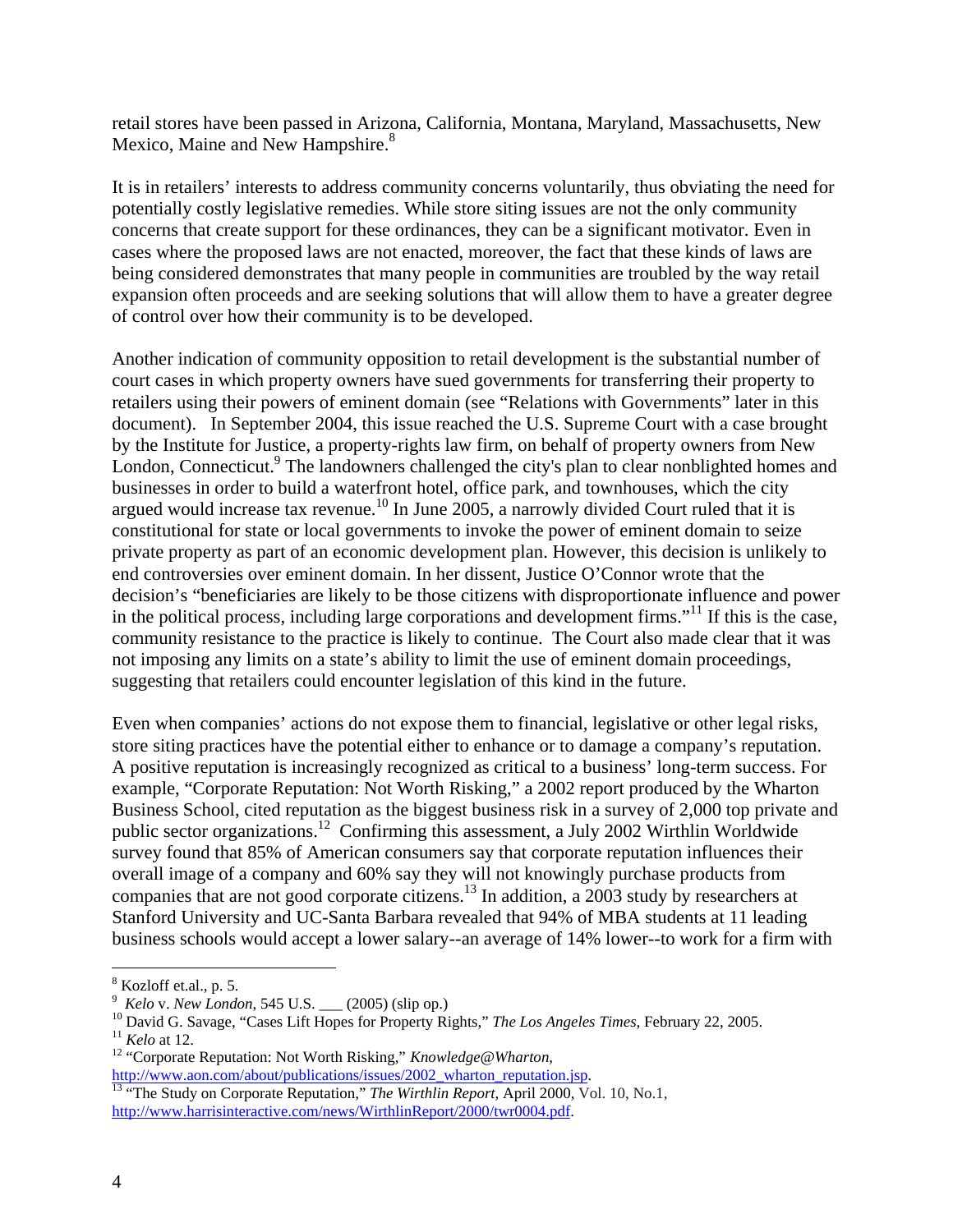a reputation for being environmentally friendly, treating employees well, and caring about outside stakeholders, such as the communities in which it operates.<sup>14</sup>

The criticism of influential stakeholders can generate widespread negative publicity that may impact corporate reputation. For example, in 2004, there was substantial press coverage of the decision by the National Trust for Historic Preservation to list the entire state of Vermont as one of America's 11 Most Endangered Historic Places because it was threatened by development from Wal-Mart and other big-box retailers.[15](#page-8-1) As discussed later in this document, a number of retailers have also garnered negative publicity for projects impacting Indigenous sites, significant architectural structures, or local eco-systems. While the monetary costs of resolving these issues may be manageable, the reputational effects of these controversies can be lasting and significant. It is therefore in retailers' interest to protect their reputations by maintaining positive relationships with the communities in which they locate and other stakeholders concerned with store siting.

Given these financial, legislative, legal and reputational factors, we believe that community opposition poses significant risks to retail companies and to the value of our investment in them. Investors and companies should be seeking to understand the roots of community resistance to the growth of this industry, and developing effective mechanisms to address these concerns. To mitigate these risks, we believe that retailers should take proactive steps to incorporate social and environmental considerations into their store siting decisions. However, as far as can be determined from publicly available sources—including company documents—there have so far been few attempts by retailers to gain a broad overview of and approach to the range of social and environmental challenges associated with retail store siting. Christian Brothers Investment Services and Domini Social Investments have created this document both in order to meet this need for an overview of store siting issues and in order to help companies formulate their responses to them.

We have identified nine basic Guidelines that we believe address the major social and environmental concerns associated with retail store siting. The central idea behind these Guidelines is that retailers have an obligation to act as responsible stewards of the environment and constructive members of the communities in which they do business. In order to do so, companies may sometimes need to take actions that are not required by law, but are necessary to gain the good will of their neighbors and to ensure the preservation of the environment and the communities in which they seek to do business. Retailers that demonstrate leadership in these areas may enhance their public profile with current and future customers and may enjoy a competitive advantage within the sector.

In addition to CBIS and Domini, the nine guidelines are supported by the following 20 organizations, institutional investors and mutual fund families representing \$33 billion in assets under management: Boston Common Asset Management, Calvert Group, Catholic Healthcare

 $\overline{a}$ 

<span id="page-8-0"></span><sup>&</sup>lt;sup>14</sup> David Montgomery and Catherine Ramus, "Corporate Social Responsibility Reputation Effects on MBA Job Choice," Stanford Graduate School of Business Research Paper #1805, May, 2003, http://gobi.stanford.edu/ResearchPapers/Library/RP1805.pdf.

<span id="page-8-1"></span>[<sup>15</sup>](http://gobi.stanford.edu/ResearchPapers/Library/RP1805.pdf) "America's 11 Most Endangered Historic Places 2004," *National Trust for Historic Preservation*, [http://www.nationaltrust.org/11most/2004/vermont.html.](http://www.nationaltrust.org/11most/2004/vermont.html)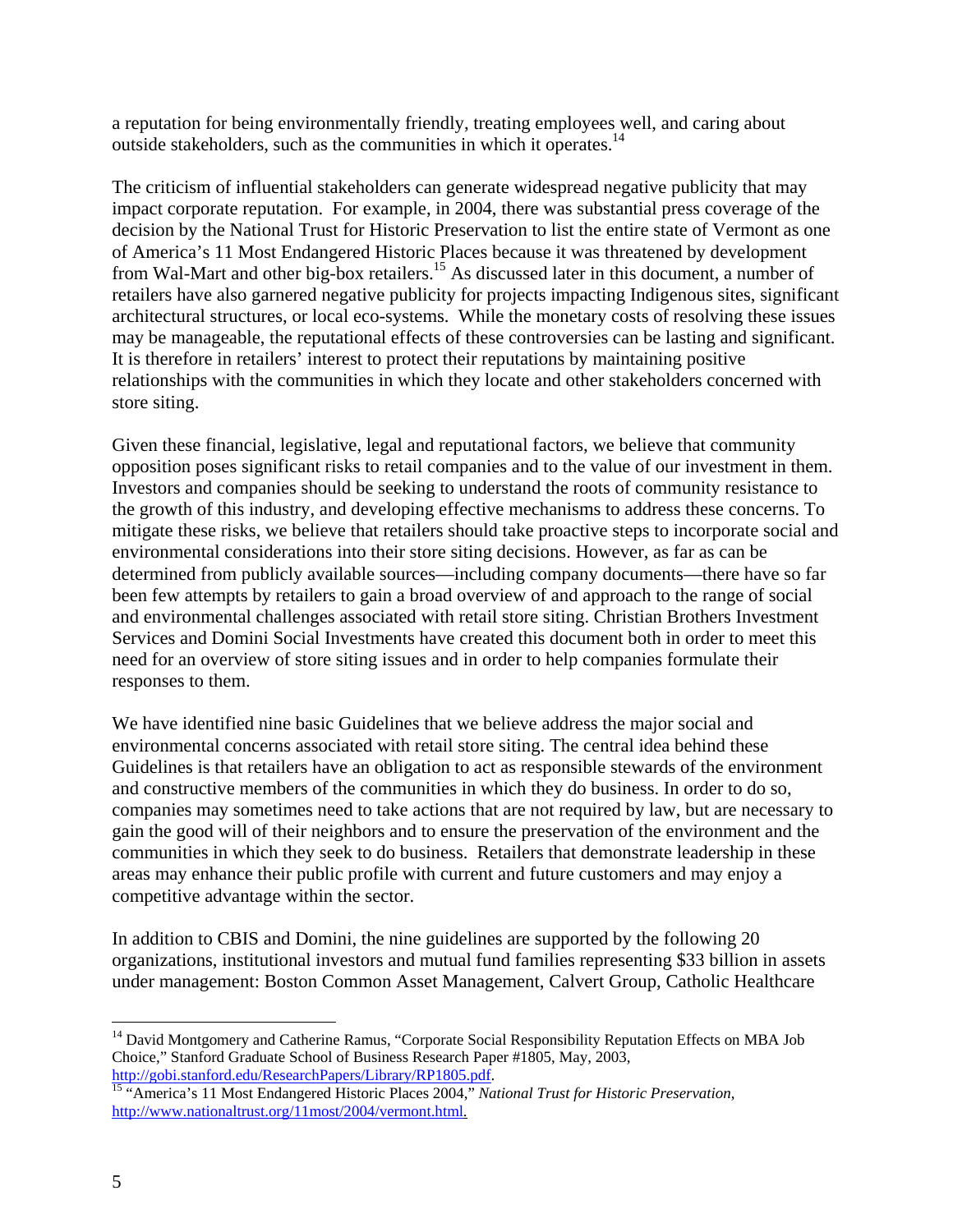West, Dominican Sisters of Springfield, Illinois, Evangelical Lutheran Church in America, General Board of Pension and Health Benefits United Methodist Church, Program Directors for Energy & Environment and Contract Supplier and Human Rights Working Groups of the Interfaith Center on Corporate Responsibility, Maryknoll Sisters, NorthStar Asset Management, Inc., Progressive Investment Management, Sisters of the Blessed Sacrament Social Justice Office, Sisters of St. Francis of Philadelphia, Office of Peace and Justice Sisters of St. Joseph, Nazareth, Michigan, Sisters of St. Joseph of Philadelphia, Pax World Funds, Sierra Club Mutual Funds, The Ethical Funds Company, The Oneida Trust Committee of the Oneida Tribe of Indians of Wisconsin, Trillium Asset Management, and Walden Asset Management.

#### **How to Use This Document**

We invite companies to view these Guidelines as constructive guidelines, and to carefully consider how they might be adapted to their business model. We have deliberately framed the Guidelines in an open-ended and flexible way to allow companies to adapt them to their businesses. We are aware that, in some cases, taking these factors into account may impose additional costs and time commitments. Corporations will need to evaluate how the considerations raised in these Guidelines may best be integrated into their business decisions. When making these assessments, however, we believe that companies must also recognize the risks of ignoring these social and environmental factors. Ignoring these nonfinancial issues in the initial stages of a project may cause delays and may lead to community opposition, increased costs, and damage to a company's brand name and reputation, as well as unnecessary damage to communities and the environment.

We recognize that companies vary widely. Each retailer may have different challenges, strengths and experiences with regard to store siting. For this reason, these Guidelines are not intended as a manual for store siting or a catalog of all of the issues that companies may confront while making siting decisions. Nor are the Guidelines meant to specify implementation measures. Rather, they are meant to serve as a resource for companies seeking to address these concerns in their own operations. While we have sought to provide specific examples of how some companies are currently grappling with these issues, our primary purpose is to encourage each company to carefully consider the Guidelines, explore how they might be usefully applied to its own business, and adapt them as necessary. Because the Guidelines were crafted in response to the major concerns that communities and investors are currently expressing about retail land acquisition practices, they provide basic standards to which companies can aspire.

While we realize that each company adapting these Guidelines will do so somewhat differently, we believe that all companies should have a clearly formulated, well-monitored and effective policy for assessing and mitigating the social and environmental risks associated with store siting.

This policy should be periodically reviewed and updated to incorporate lessons learned from the corporation's experiences and should include goals and benchmarks for continuous improvement. Although a policy of this kind should take account of cultural and regional differences, the basic standards it applies should be uniform wherever the company operates.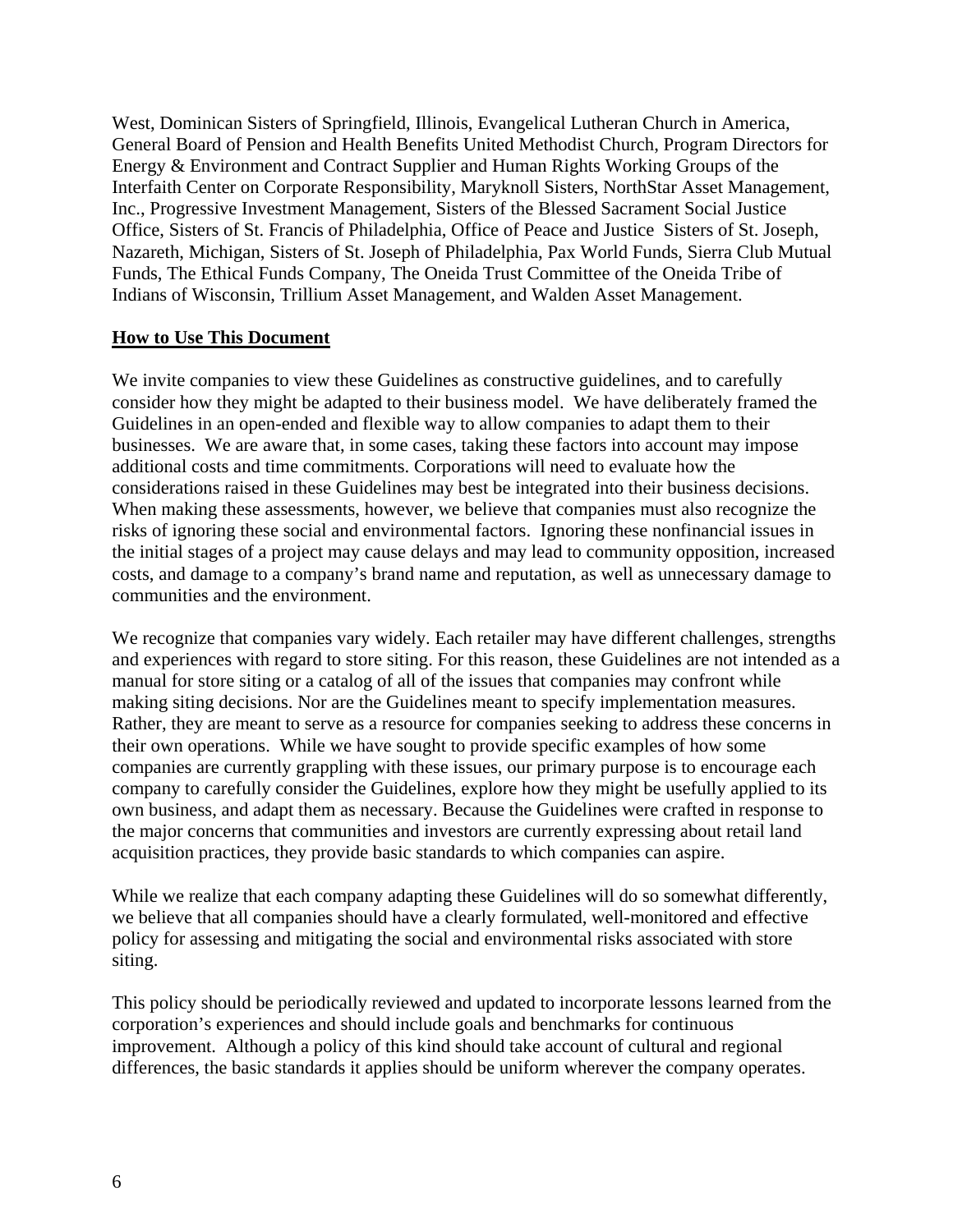We also strongly encourage public disclosure of store siting policies and practices. As noted in many places below, public disclosure is critical to establishing community goodwill and enhancing corporate reputation. Companies will, of course, need to take into account concerns about proprietary information as they consider such disclosure. However, the experience of many companies with codes of ethics, supplier codes of conduct, and environmental policies demonstrates that it is possible to provide the public with an understanding of the key elements and overall goals of a policy as well as periodic performance reports, while still protecting confidential information.

Finally, while we include a number of possible actions and resources for each Guideline, including relevant examples to illustrate the import of each Guideline, Christian Brothers and Domini Social Investments do not formally endorse these resources, and do not advocate that all companies take these particular actions, or follow the examples provided (some of which are provided as cautionary tales). Instead, we have provided this information to assist companies in designing their own approach to the social and environmental aspects of store siting.

#### **Scope of Guidelines**

The Guidelines are intended to provide guidance on store siting decisions, whether a company is buying or leasing the space in question. They are designed to apply both to retailers themselves and to any developers, contractors, or other parties who may select and develop sites on a retailer's behalf or for eventual use by a retailer. They do not discuss store operations, which raise many additional social and environmental issues. We are, of course, aware that some operations-related issues can fuel opposition to retailers' locating in certain communities. For example, concerns are often expressed about small, independent retailers losing business to larger retailers or being displaced by them. At the same time, certain retailers seeking to open stores have faced opposition due to concerns about their wage and benefit policies. Questions are also often raised about the working conditions in non-US factories from which many retailers source goods. These are all important issues for retailers to address.

Positive relations with communities and local businesses, as well as strong policies ensuring the fair treatment of workers, are all good business and important aspects of corporate citizenship. We also believe that companies with positive records in these areas will enjoy a competitive advantage in regard to store siting, since they are more likely to be welcomed in new locations. However, these issues lie outside the scope of the current project and are not discussed in the remainder of this document.

While discussing store siting, the Guidelines examine the relationships among retailers and a number of other entities or groups that may have interests at stake in retail development projects. These stakeholders include local communities, governments, nongovernmental organizations, customers, and investors, among others. The Guidelines recognize and describe both the importance of productive relationships with these stakeholder groups and the ways that some stakeholders may crucially affect companies' location decisions.

One of the key stakeholders in retail projects are governments, which, with their zoning and regulatory powers, have a major impact on land use. For this reason, many community groups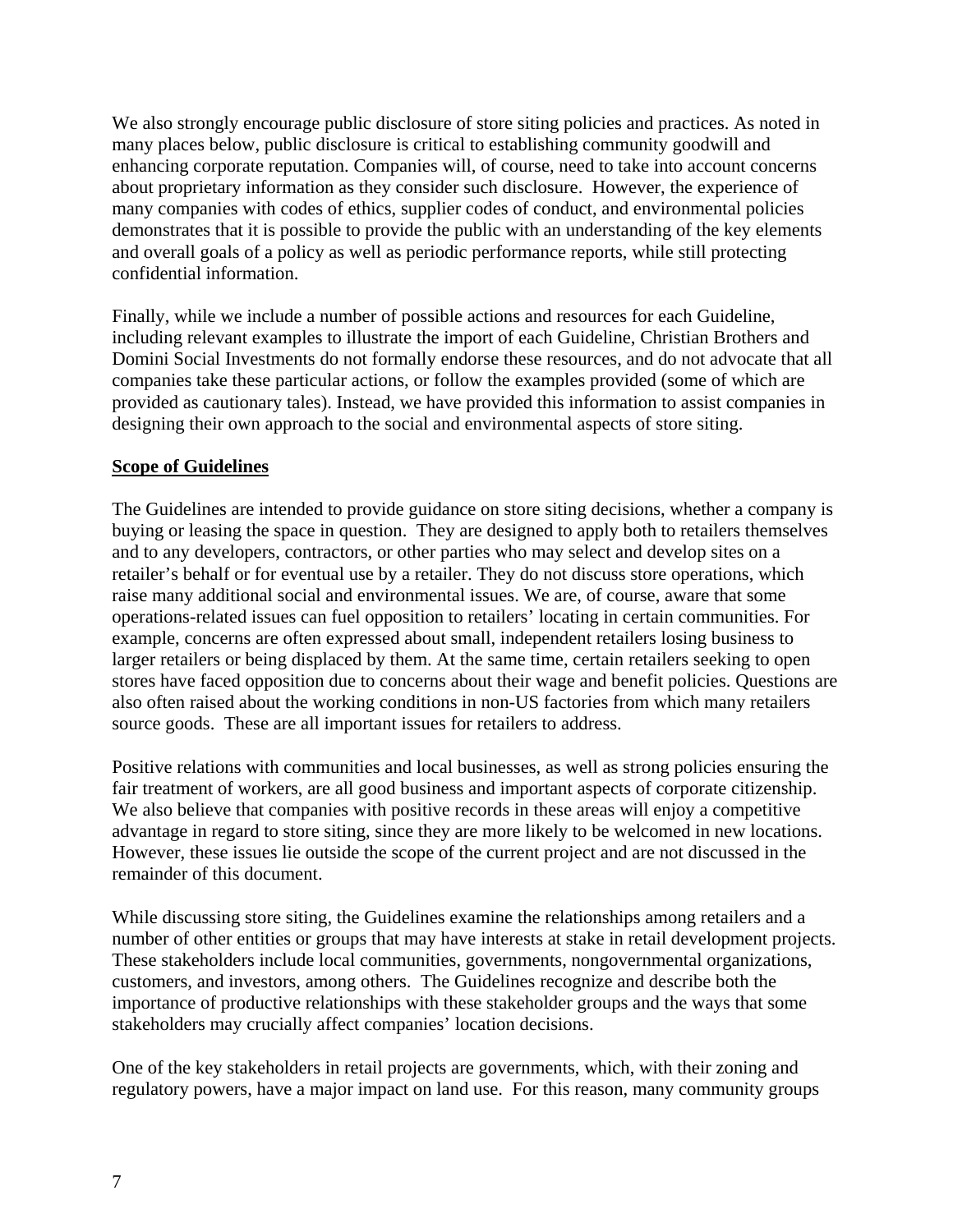and nongovernmental organizations are currently seeking to influence government policy in this area. Our document, however, has been written from the viewpoint of social investment firms concerned with improving the long-term performance of the companies we hold in our portfolios. For this reason, we focus throughout the document on corporations' role in land use and development.

It is also important to note that while many of the companies mentioned in this document have important programs and policies that demonstrate their commitment to corporate responsibility, this document centers solely on those corporate actions directly related to land procurement and store siting. Therefore, the document does not mention or provide examples of certain corporate initiatives that would be worthy of attention in other contexts. For example, Wal-Mart recently announced "Acres for America," a partnership with The National Fish and Wildlife Foundation under which the company will contribute \$35 million to permanently conserve at least one acre of wildlife habitat in the United States for every acre of its existing footprint and planned expansion in the next 10 years. While this conservation program represents an important commitment by the company, it does not directly address or provide guidelines to mitigate the environmental and social impacts associated with the siting of the company's individual stores.

Finally, most of our examples come from the U.S. and we recognize that the experience of retailers operating in other countries may vary. However, the Guidelines are intended to be general enough to apply in any international context. In addition, Wal-Mart is mentioned in the largest number of examples, in part because it is the largest retailer in the world. With approximately 5,200 stores worldwide, Wal-Mart has roughly three times as many locations as Home Depot, four times as many as Target, five times as many as Lowe's, and ten times as many as Costco.<sup>16</sup> Regardless of size, however, we believe that all major retailers confront similar social and environmental issues regarding store siting and can learn from one another's experiences.

 $\overline{a}$ 

<span id="page-11-0"></span><sup>&</sup>lt;sup>16</sup> Information obtained from each company's latest Form 10-K Annual Report submitted to the Securities and Exchange Commission.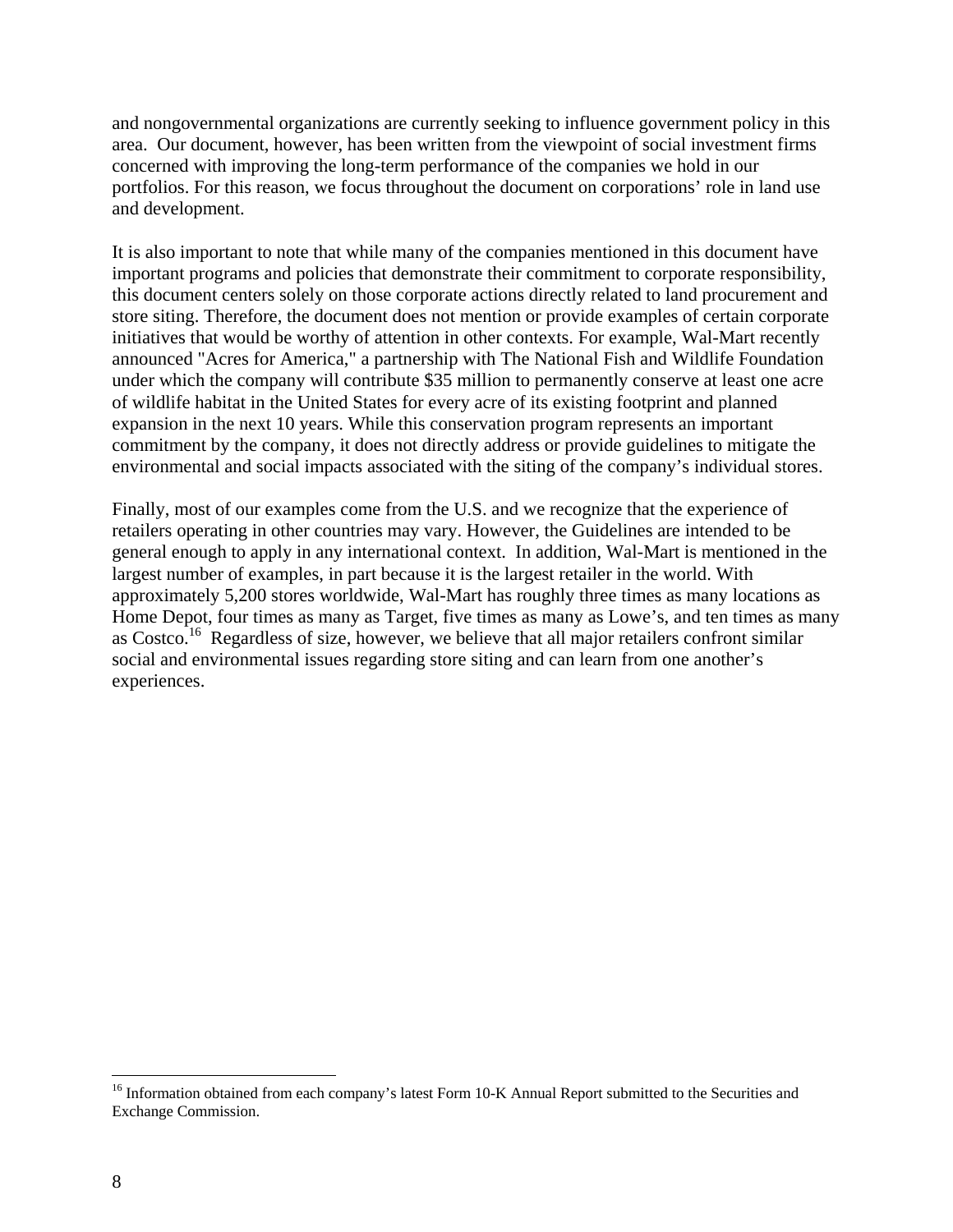# *1. Social and Environmental Due Diligence*

*The company will incorporate social and environmental factors into its due diligence process. The company will research the history, natural environment, and cultural attributes of each site it is considering acquiring or building upon and will consult with local community members and organizations to explore challenges and opportunities that may arise during development of the site. These research and consultation processes will inform corporate decisions about site development and, in certain instances, may lead the company to seek alternatives to especially sensitive sites.* 

Rationale: Due diligence is the level of care and prudence that a person would reasonably be expected to take to avoid harm. In the simplest sense, it involves asking the right questions, conducting research to get the answers, and deciding upon the next steps based on the information received. In regard to social and environmental issues, thorough due diligence can identify and preempt a wide range of problems that may impair a project's success or a company's reputation. Conversely, without proper attention to this type of due diligence, companies can become subject to risks — including reputational, operational, and legal risks that can result in significant financial costs.

Proper environmental and social due diligence would ensure not only that the project has passed the proper legally required environmental reviews and has received appropriate licenses and permits, but also that it is being conducted in accordance with the spirit of the laws and of internationally respected norms regarding social, environmental and cultural issues. It also would involve conducting research to ascertain the significance of the intended site for relevant stakeholders and to identify any likely grounds for opposition to retail development of the site. The due diligence process should identify situations that require special environmental or social impact assessments (including those that require the skills of outside experts in subjects such as biodiversity or cultural heritage).

Adequate due diligence procedures will enable companies to take all reasonable precautions to protect sensitive environmental and cultural areas and to engage productively with communities and other stakeholders. In addition, due diligence procedures should identify instances where development may be considered off-limits, due to the excessive nature of the risks involved.

#### Examples:

• In 2004, IKEA proposed building a 340,000-square-foot store on waterfront property in Red Hook, Brooklyn as part of a community development plan to revitalize a waterfront area. Initially, IKEA kept the community informed about key project components via a dedicated website that contained site renderings, details of their transportation plans, and an animated "fly-over" of the new store and its surroundings ([http://www.ikearedhook.com\)](http://www.ikearedhook.com/). However, the project later faced opposition from groups concerned about IKEA's demolition of Civil War-era buildings and a 1930s graving dock in a former shipyard, which some residents feel are part of the character and history of the neighborhood. Additional concerns were raised when asbestos was found in the shingles of the buildings. Allegations were made that IKEA had understated the level of asbestos in filings it made with the Department of Environmental Protection, and may have moved too quickly with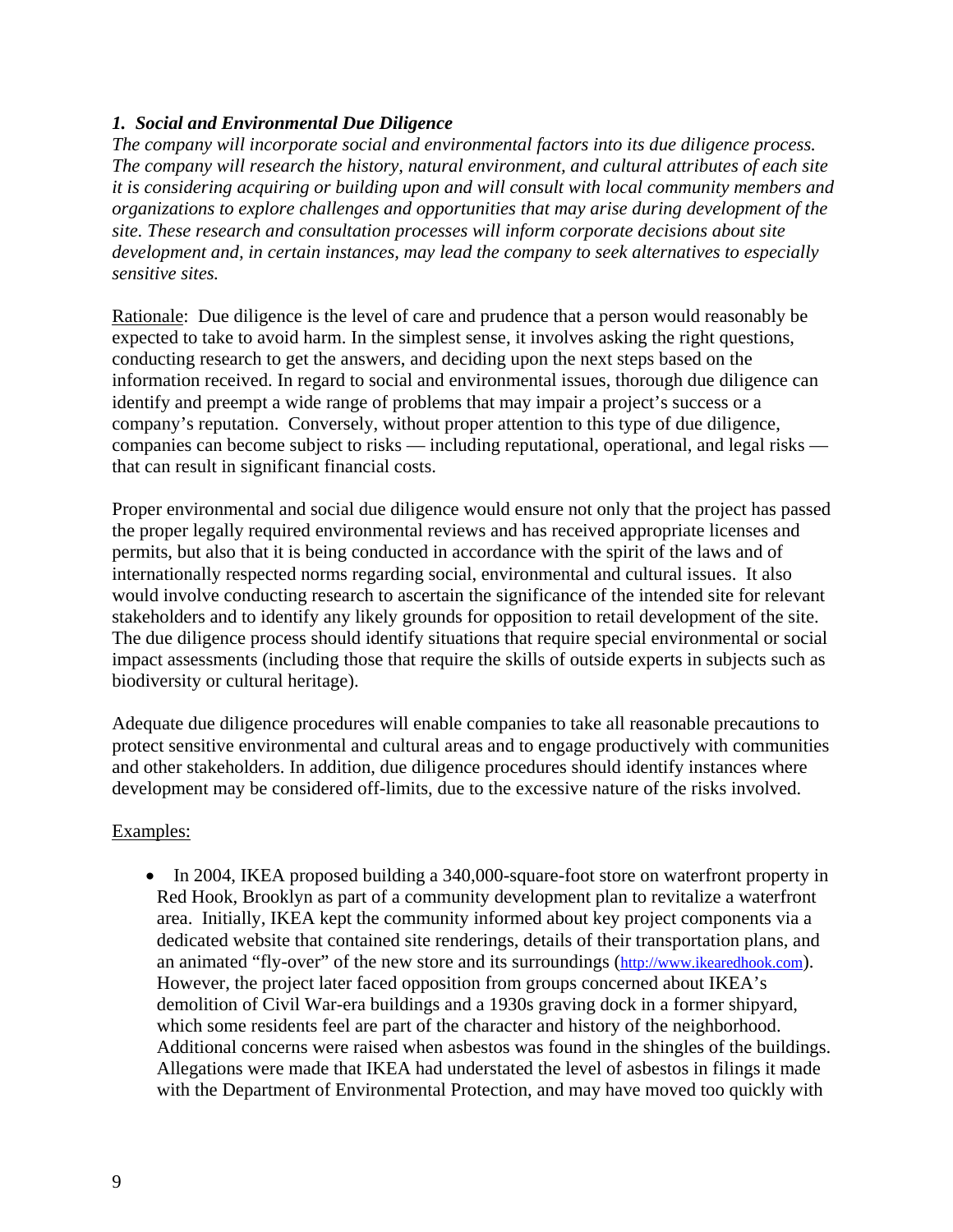the project before receiving permits. The company and its contractors were required to temporarily halt the demolition and faced potential fines for exposing workers and residents to dangerous substances. In the view of several members of the local community, IKEA's due diligence and community consultation process failed to adequately address cultural history and worker health. $17$ 

• Some companies in the extractive sector have developed guidelines limiting their development of culturally or environmentally sensitive sites. These companies' policies may be useful examples for retail companies also confronting these issues. For example, Royal Dutch/Shell Group has declared United Nation-designated environmentally sensitive areas "no go" zones for oil and gas exploration and development. The ban applies to the 172 sites on the World Heritage List, which is maintained by the U.N. Educational, Scientific, and Cultural Organization (UNESCO). In announcing the ban, Shell noted that it had previously abandoned oil exploration in two areas on the UNESCO list.<sup>18</sup>

#### Suggested Actions and Resources:

- Provide appropriate training and education to employees, as well as to external consultants and partners hired to conduct due diligence investigations, so that all personnel understand and carry out work according to the company's environmental and social polices, practices and procedures.
- Develop monitoring mechanisms to ensure that employees follow appropriate policies, practices and procedures. Document in writing results from site visits, problems identified, corrective actions taken, and feedback from stakeholders. This information should be collected and evaluated on a regular basis to ensure thorough implementation of social and environmental polices and to inform and enhance future projects.
- Commit to periodic monitoring and verification by third-party independent agencies or groups regarding application of the company's due diligence policy. This monitoring shall be transparent and take into account input from stakeholders (including community groups, non-governmental organizations, and local business associations).
- Update due diligence procedures regularly so that newly identified best practices in the areas of environment, human rights, and stakeholder consultation are incorporated and so that lessons learned from previous projects are included in an improved policy for the future.
- While it is standard practice for some businesses conducting environmental site assessments to use ASTM E1527, a standard set by ASTM International (formerly the American Society for Testing and Materials), it may be more prudent to follow the more

 $\overline{a}$ 

<span id="page-13-0"></span><sup>17</sup> Carolyn Galgano, "IKEA Moves into Historic Brooklyn Shipyard," *Preservation Magazine,* February 9, 2005; Maura Yates, "Group Plans to Save Buildings, Dry Dock in IKEA Parking Lot," *The New York Sun,* February 15, 2005; Hugh Son, "Asbestos Find Halts Ikea Demolition Project,*" New York Daily News,* January 12, 2005.

<span id="page-13-1"></span><sup>18</sup> Jonathan Fowler, "Protected Sites Are a "No Go" Zone for Oil, Gas Prospecting, Says Shell Chief," *Associated Press*, August 28, 2003.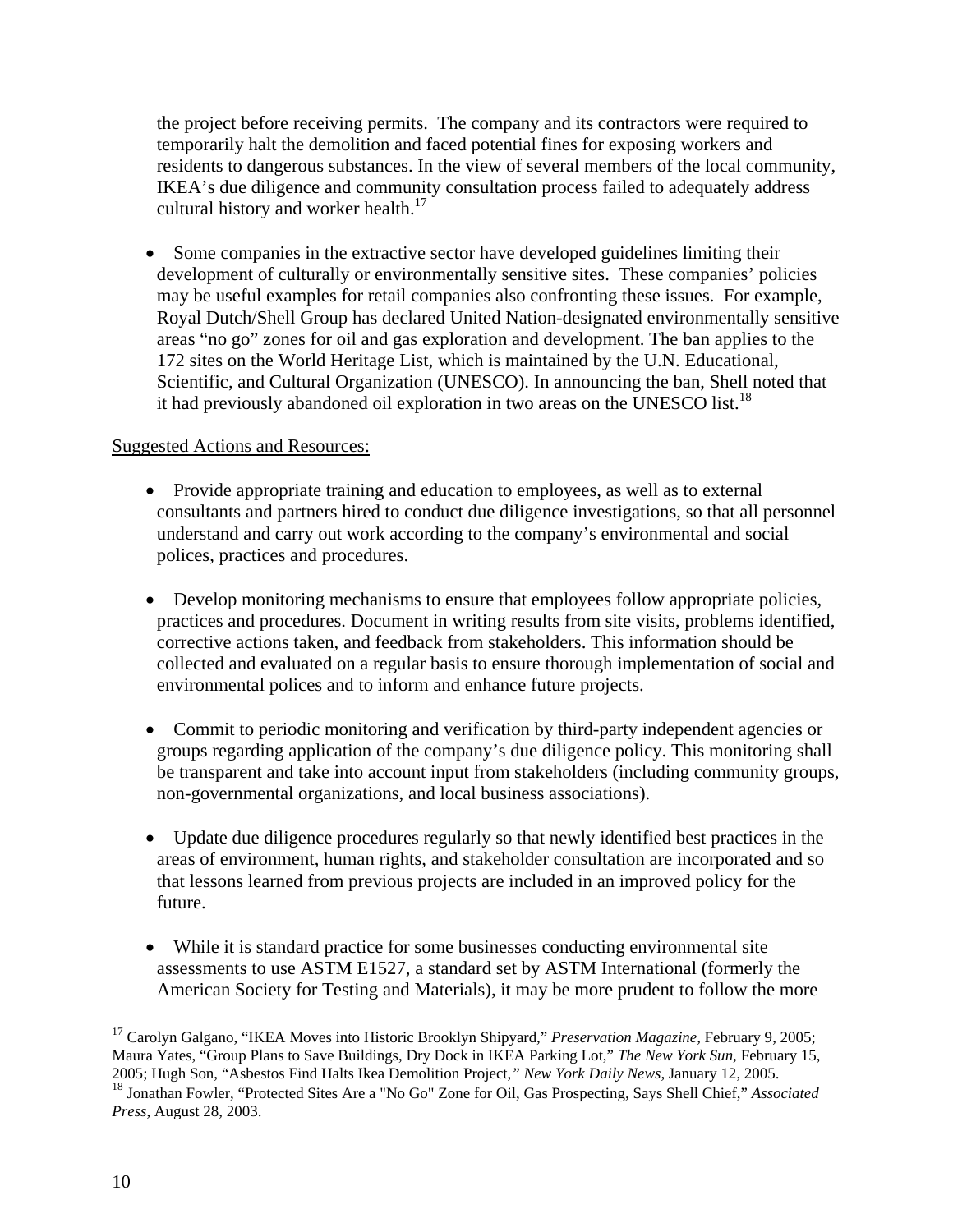rigorous process outlined in the U.S. National Environmental Policy Act (NEPA). While ASTM E1527 helps to identify the presence or likely presence of any hazardous substances or petroleum products on a property and the threat of a release into the ground, groundwater or surface water or the property, NEPA also calls for detailed statements on such things as the environmental impact of a proposed action, any adverse environmental effects that cannot be avoided should the proposal be implemented, alternatives to the proposed action, and any irreversible and irretrievable commitments of resources that would be involved should the proposed action be implemented. While intended for U.S. federal government agencies, corporations might find using the NEPA standard to be beneficial, since it outlines a more stringent standard that might better protect the company from unknown risks. In addition, the detailed statements NEPA requires about the company's actions, potential impacts and alternatives could enrich the evaluation of proposed sites. See [www.ceq.eh.doe.gov/nepa/regs/nepa/nepaeqia.htm.](http://www.ceq.eh.doe.gov/nepa/regs/nepa/nepaeqia.htm)

- The due diligence checklist provided at [http://www.redlisted.com/due\\_diligence\\_checklist.html,](http://www.redlisted.com/due_diligence_checklist.html) although not geared to the retail sector, can provide some useful information to avoid risks associated with project development. The website was created by a consortium of finance, business, and environmental organizations seeking to promote analysis of social and environmental risks in Latin America.
- "Impact a survey of Environmental Due Diligence," a survey of social and environmental risks among 105 of the top 500 companies in Europe, recommends that environmental due diligence be integrated with commercial, legal and financial due diligence assessments and include issues of corporate social responsibility and reputational risk. Although the report focuses on risk evaluation following a merger or acquisition, the same lessons can be applied to site development. The study, by global accounting firm KPMG LLP (U.K.), is available at [www.kpmg.co.uk/pubs/208251.pdf](http://www.kpmg.co.uk/pubs/208251.pdf); [http://www.environmental-expert.com/articles/article3484/article3484.pdf.](http://www.environmental-expert.com/articles/article3484/article3484.pdf)
- The World Resources Institute (WRI) argues that in certain instances, companies could be better served using a rigorous risk evaluation process, such as the establishment of an external panel of experts to review environmental and social impact assessments. The report suggests this approach because company employees or often-used consulting firms might have an incentive to minimize environmental and social concerns in order to ensure project approval and enhance the likelihood for additional work. By hiring leading academic professors, university experts or governmental specialists for particular situations, the company could gain fresh and unique insight into the challenges and solutions associated with a project. While the WRI has made these points in a report concerned with mining, its conclusions may also apply to the retail sector.<sup>19</sup>

<u>.</u>

<span id="page-14-0"></span><sup>19</sup> Marta Miranda et. al., "Mining and Critical Ecosystems – Mapping the Risks," *World Resources Institute,* 2003.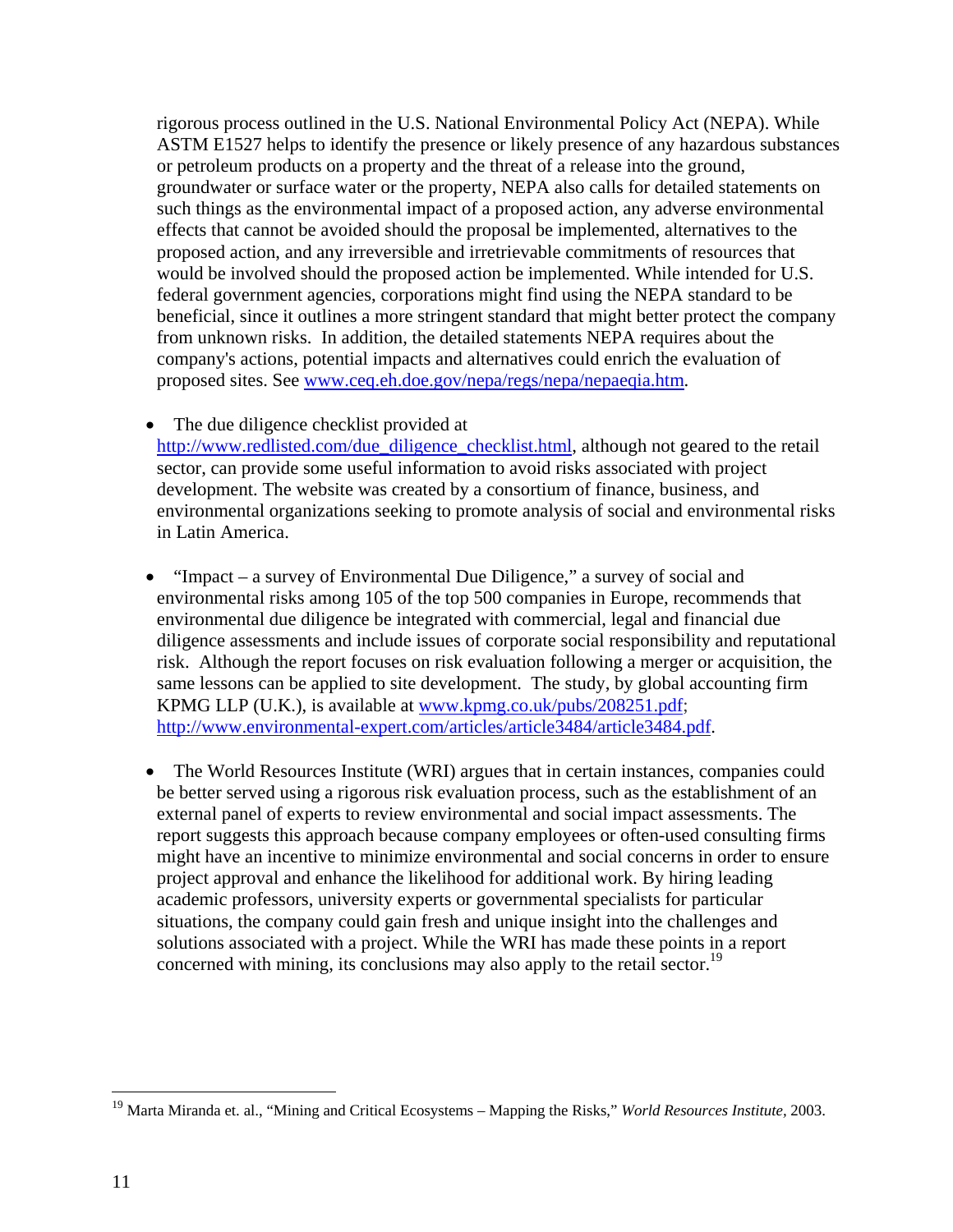### *2. Transparency*

*The company will publicly disclose its environmental and social policies and guidelines on store siting, as well as its plans to develop sites. It will clearly communicate its store siting guidelines and project plans to local communities, to investors and to the public.* 

Rationale: Transparency is an important aspect of corporate social responsibility and is a critical tool for building trust with investors and the public. It can also help to identify a variety of risks early in the siting process rather than later when they may be more expensive to address.

Responding to interest from communities, stockowners, and other stakeholders about company policies and programs to address social and environmental issues, many companies are describing their initiatives in corporate social responsibility (CSR) or sustainability reports. Over 1500 companies in the world issued sustainability or environmental reports in 2004, including almost half (49) of the 100 largest companies in the world.<sup>20</sup> In the retail sector, companies issuing such reports include Home Depot, IKEA, Lowe's and Target. Other common venues for disclosure of social and environmental information include corporate codes of ethics, annual reports, and websites. In some cases, companies also have found it helpful to communicate in a variety of other ways, including public meetings, open houses, newspaper inserts, radio announcements, and direct mail.

Companies should use appropriate methods of communication to share with communities their expansion plans and their store siting standards, as well as the methods they use to ensure compliance with those standards and to remediate problems when they arise.

In order to be effective, disclosure regarding store siting policies and decisions must be timely and accessible to its intended audience. Relationships with the community begin poorly if residents see land being cleared for unknown purposes, without having received advance information about a new development. Therefore, it is recommended that acquisition plans be disclosed as early as possible. In addition, when building internationally or in bilingual neighborhoods, information disseminated to the public should be clearly expressed in appropriate languages and formats, so that residents will understand how the proposed development will impact them. In many cases where local law already requires that plans be publicly disclosed, companies may need to consider whether the legally required disclosure is adequate to inform the affected community.

When deciding which particular aspects of its store siting plans and policies to make public, each company may seek to avoid revealing proprietary information and internal policies and procedures. However, with thoughtful planning, a company can create a version of a policy intended for the public that will provide stakeholders with the information they seek about a project without disclosing strategies that would put the company at a competitive disadvantage. Well-informed community members understand more fully proposed changes to their neighborhoods; this can translate into goodwill and facilitate community support of retail

<u>.</u>

<span id="page-15-0"></span><sup>20 &</sup>quot;Towards Transparency: Progress on Global Sustainability Reporting 2004," *Association of Chartered Certified Accountants* and *CorporateRegister.com*, 2004 ([http://www.accaglobal.com/pdfs/environment/towards\\_trans\\_2004\)](http://www.accaglobal.com/pdfs/environment/towards_trans_2004); "Material World: The 2003 Benchmark Survey Report," CSR Network, Press Release, June 2, 2003,

[<sup>\(</sup>http://www.csrwire.com/article.cgi/1875.html\)](http://www.csrwire.com/article.cgi/1875.html).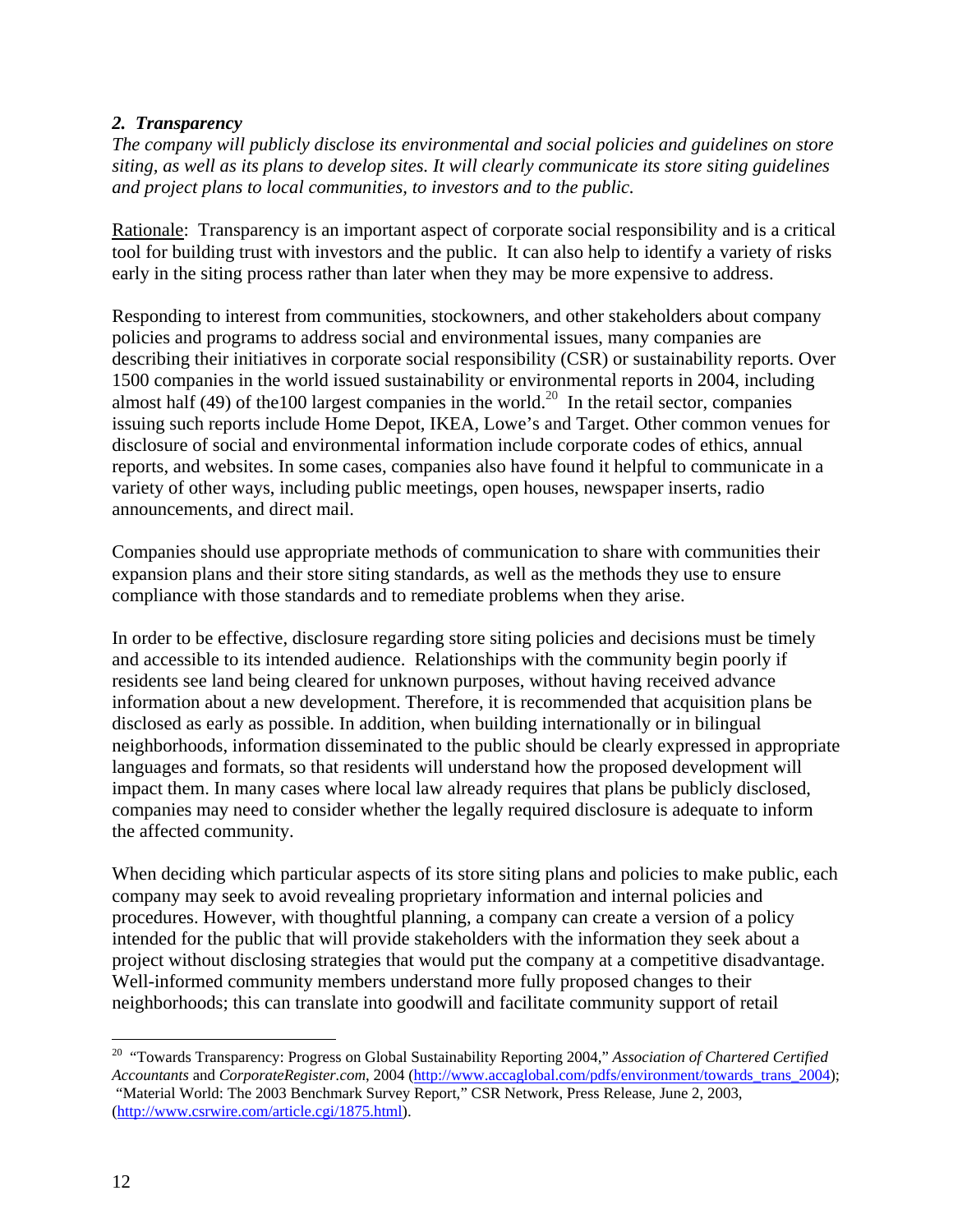development. At the same time, investors can use this information to help them determine which companies are adequately addressing the business risks associated with the siting of retail stores.

In addition, companies should periodically disclose information about the implementation of their store siting policies in order to permit their stakeholders to gain a more informed opinion about corporate performance in this area. Over time, this information should allow companies to establish an easily understood track record that may help alleviate community opposition. This information should also permit the company to more effectively measure its own performance against its stated policies.

# Examples:

- Target includes a section on "Sustainable Real Estate Development & Design" in its 2004 Social Responsibility Report. Stating that the company plans to build about 100 new stores a year, the section contains information on the company's environmental due diligence procedures when acquiring property, its practice of siting retail stores in metropolitan areas on environmentally restored properties known as brownfields, and its efforts to consult communities and local planning commissions in the early stages of its projects. (See [http://www.targetcorp.com/targetcorp\\_group/investor-relations/investor](http://www.targetcorp.com/targetcorp_group/investor-relations/investor-relations.jhtml)[relations.jhtml](http://www.targetcorp.com/targetcorp_group/investor-relations/investor-relations.jhtml)).
- McDonald's' 2002 sustainability report includes a section on "Construction and Design," in which it describes its efforts to respect local culture and community planning preferences while building and designing stores in historic areas. (See the report at [www.mcdonalds.com/corp/values/socialrespons/sr\\_report/otherreports.html](http://www.mcdonalds.com/corp/values/socialrespons/sr_report/otherreports.html)).
- Some retailers disclose general expansion plans in their Securities and Exchange Commission (SEC) filings. For example, in its 2004 Annual Report, Lowe's reported, "the Company began construction on an additional regional distribution center located in Poinciana, Florida, which is expected to be operational in the third quarter of 2004. The Company has begun construction on an additional regional distribution center in Plainfield, Connecticut, to be open in fiscal 2005." Companies should consider when such disclosure may be considered material to their investors and required to be disclosed in their filings. See<http://www.sec.gov/Archives/edgar/data/60667/000006066704000192/exhibit13.htm>.

#### Suggested Actions and Resources:

• Include information on store siting policies and expansion plans in such documents as CSR reports, SEC filings, on the company website and in the company's Statement or Code of Ethics. Wal-Mart and Costco have publicly disclosed ethics codes on their websites [\(http://media.corporate](http://media.corporate-ir.net/media_files/IROL/11/112761/corpgov/Ethics _Current.pdf)[ir.net/media\\_files/IROL/11/112761/corpgov/Ethics%20\\_Current.pdf](http://media.corporate-ir.net/media_files/IROL/11/112761/corpgov/Ethics _Current.pdf) and [http://media.corporate-ir.net/media\\_files/NSD/cost/reports/our\\_mission.pdf\)](http://media.corporate-ir.net/media_files/NSD/cost/reports/our_mission.pdf) that cover policies on such issues as labor standards, bribery, and ethical behavior. Store siting policies would be an appropriate addition to such disclosure.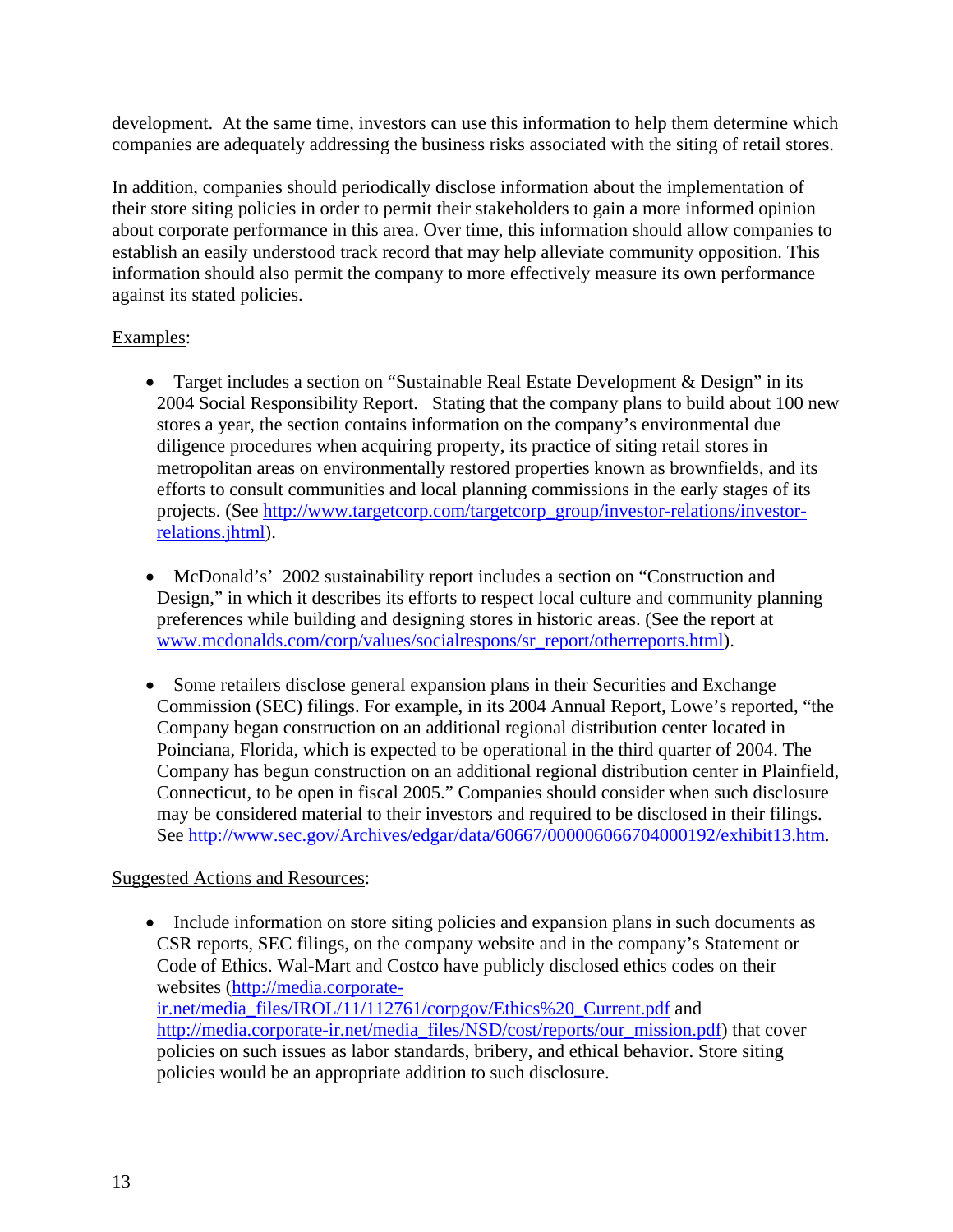• The International Finance Corporation (IFC), the private sector development arm of the World Bank, is the largest multilateral source of loan and equity financing for private sector projects in the developing world. IFC has produced a good practices manual that includes a section on transparency and disclosure of information. See "Doing Better Business Through Effective Public Consultation and Disclosure," *International Finance Corporation Environment Division,* 1998, at<http://www2.ifc.org/publications/pubs/env/>.

#### *3. Community Consultation*

*The company will seek the consent of and input from communities in the preliminary development stage of a project and will solicit community input during all stages of development. In order to do this, the company will consult in a structured and culturally appropriate way with people affected by its projects, including local residents and civil society groups.* 

Rationale: Businesses increasingly realize that their success depends not only on receiving legal permits and licenses, but also on the acceptance and cooperation of the communities they affect. This is frequently referred to as a "social license to operate." It is especially important for retailers to have good relationships with communities in which they are located, since their customers and employees come from these communities. Given these realities, consultation is a necessary investment in the future of a project, since successful consultation can lay the groundwork for positive community relations and can raise consumer confidence. Lack of consultation can increase community opposition and pose financial and reputational risks from permit delays, legal disputes, protests, work stoppages and negative publicity.

Community consultation is an ongoing, interactive process of engagement between a company and the public in which a company informs a community about project plans and impacts, provides ways for community members to express their views of the project, and integrates the feedback received into the company's project plans. Consultation should begin at the site selection stage and should continue throughout a facility's construction. It should begin with research to identify and facilitate the involvement of affected parties and to identify local regulatory requirements calling for public involvement. The stakeholders a company may decide to engage include: local residents, community-based organizations and elected officials; local, national and international nongovernmental organizations (NGOs); religious groups, research centers and universities; and other private sector businesses and industry associations. Special care should be to taken to ensure that consultation reflects the social diversity of the community being consulted and includes often overlooked stakeholders, such as the poor, young people, the elderly, people with disabilities, people from non-English speaking backgrounds and Indigenous peoples.

The consultation process should involve regular meetings and communications with these stakeholders, who should be provided with information to allow them to adequately evaluate the effects of the project, both positive and negative. At an early stage, the company should establish mechanisms for stakeholders to initiate communication and convey concerns to the company. A clear grievance procedure should be established to address stakeholder concerns.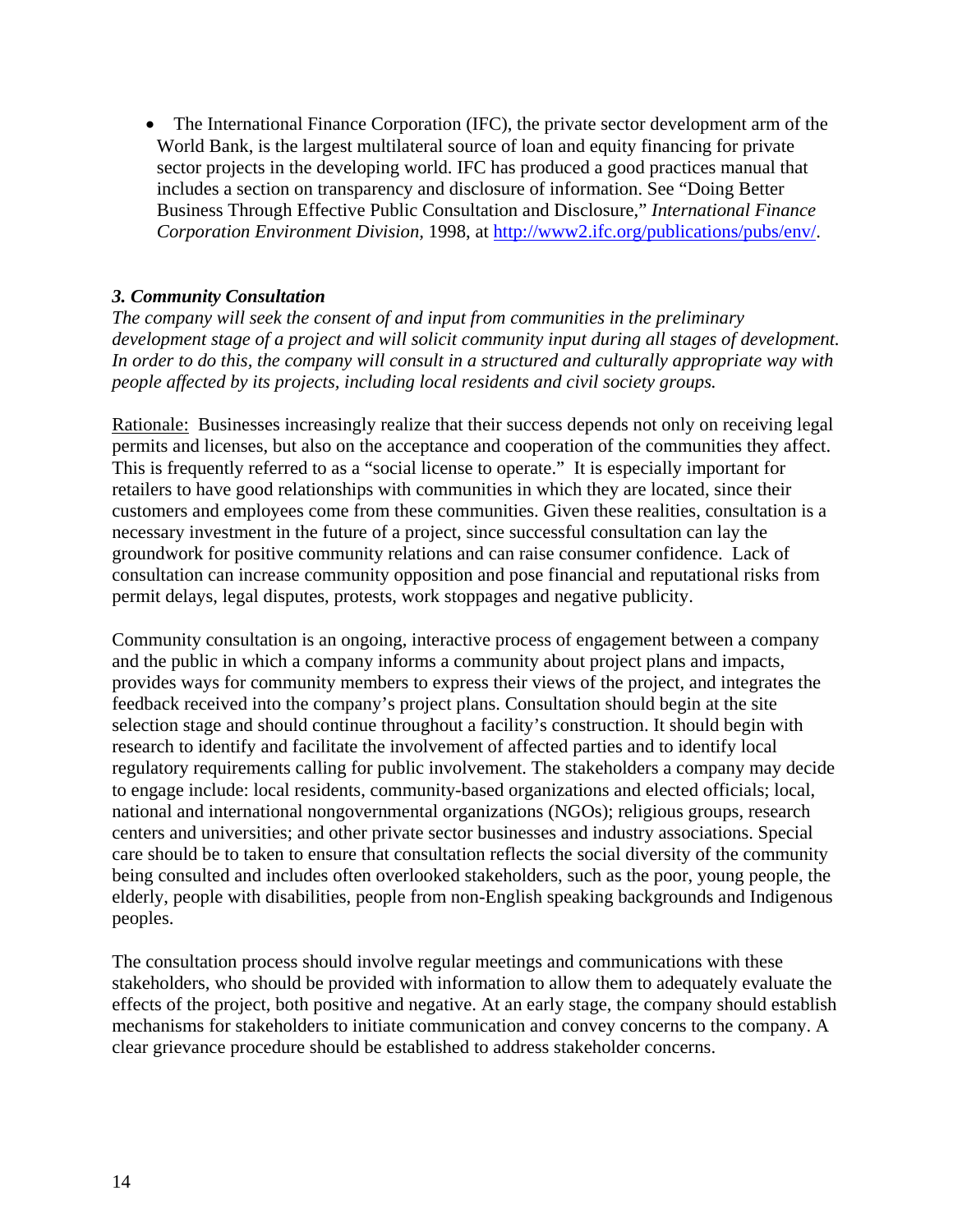Finally, consultation must involve company employees directly responsible for site design and construction, as well as top management. The roles and responsibilities of these various employees should be clearly defined to ensure accountability, and any outside consultants employed to evaluate aspects of the project should also be educated about the importance of integrating stakeholder feedback into project plans.

# Examples:

- In 2003, Wal-Mart received negative publicity for allegedly trying to circumvent the community consultation process for store siting in Inglewood, a suburb of Los Angeles. In 2002, the Inglewood City Council had passed an ordinance requiring public review and approval of megastores, in order to ensure that such projects meet community needs**.** To bypass this review process for a proposed Wal-Mart in the town, a community group called Citizens' Committee to Welcome Wal-Mart to Inglewood gathered signatures for a ballot initiative that would have allowed the company to forego an environmental impact study and obtain its building permits without a public hearing. Some residents believed the group to be a front for Wal-Mart.<sup>21</sup> While the group succeeded in bringing this referendum before the voters, Inglewood residents defeated it by 61% to 39%. In interviews in major newspapers and on television, Wal-Mart CEO Lee Scott cited the Inglewood case as one of the company's missteps, which has helped fuel other community opposition to its projects. Referring to the ballot initiative, Scott said, "We decided to move through a process that didn't go through City Hall. We paid a price for that... It comes across not as good business; it comes across as arrogance." <sup>22</sup> Recognizing the need to communicate with stakeholders, the company began a nationwide campaign to tell community and elected leaders about its operations and policies. The initiative included town-hall meetings featuring Mr. Scott, full-page ads in more than 100 major newspapers, television spots and sponsorships of National Public Radio programs.<sup>23</sup>
- A number of companies in the chemical, mining, oil, and power sectors have developed policies and procedures for community engagement that may be useful for retailers confronting similar issues. For example, Shell describes in detail its approach to interacting with the community, acknowledging that it needs broad acceptance and support of its business from the communities and societies in which it operates. Shell requires an integrated environmental, social and health impact assessment to be carried out prior to any new project as a way to better identify impacts. Shell also conducts social performance reviews of how specific operations have been managing their social performance and interacting with communities. The company uses this information to improve the company's overall management of its social impacts. The company website contains more

<span id="page-18-0"></span> $\overline{a}$ <sup>21</sup>Jonathan Tasini, "The Wal-Mart Myth," *TomPaine.common sense*, April 12, 2004<br>(http://www.tompaine.com/scontent/10226.html).

<span id="page-18-1"></span>Nancy Cleeland and Debora Vrana, "CEO Takes His Case to California," *The Los Angeles Times*, February 24,

<span id="page-18-2"></span><sup>2005. 23</sup> Michael Barbaro, "Wal-Mart Chief Defends Closing Unionized Store - Scott Says Labor Costs Guided Quebec Decision,*" The Washington Post,* February 11, 2005; Gene C. Johnson, "Wal-Mart Supercenters Are Targeted on Two Fronts; Coalition Files Suit To Block Company-Backed Inglewood Ballot Measure April 4," *Wave West*, December 25th, 2004; Barrie McKenna and Peter Kennedy, "Chastened Wal-Mart Abandons 'Bully' Tactics," *The Globe and Mail,* February 25, 2005.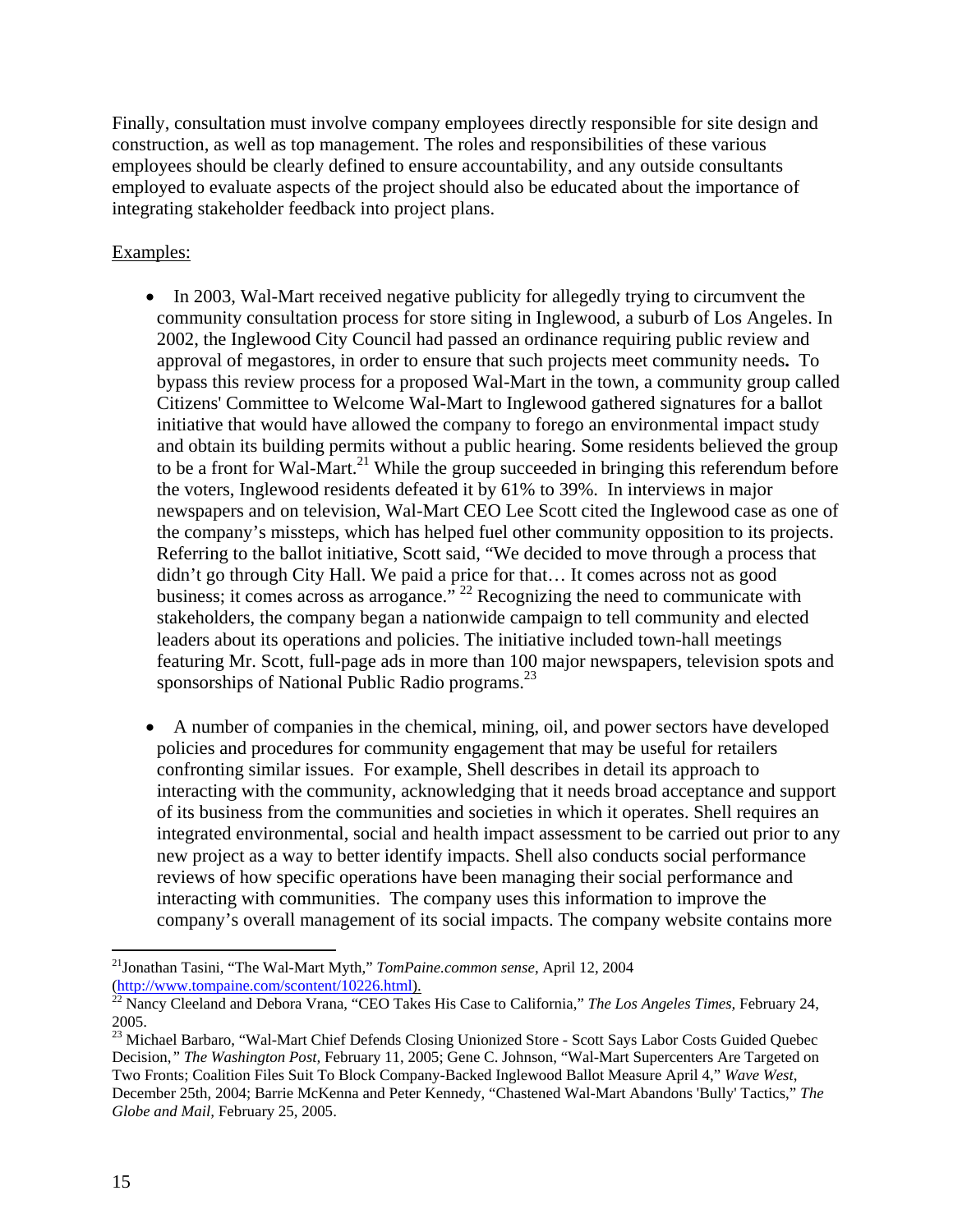information, case studies, and policies and standards at [http://www.shell.com/home/Framework?siteId=royal-en&FC2=/royal](http://www.shell.com/home/Framework?siteId=royal-en&FC2=/royal-en/html/iwgen/environment_and_society/key_issues_and_topics/issues/local_communities/zzz_lhn.html&FC3=/royal-en/html/iwgen/environment_and_society/key_issues_and_topics/issues/local_communities/local_communities_shell_approach.html)[en/html/iwgen/environment\\_and\\_society/key\\_issues\\_and\\_topics/issues/local\\_communities](http://www.shell.com/home/Framework?siteId=royal-en&FC2=/royal-en/html/iwgen/environment_and_society/key_issues_and_topics/issues/local_communities/zzz_lhn.html&FC3=/royal-en/html/iwgen/environment_and_society/key_issues_and_topics/issues/local_communities/local_communities_shell_approach.html) [/zzz\\_lhn.html&FC3=/royal](http://www.shell.com/home/Framework?siteId=royal-en&FC2=/royal-en/html/iwgen/environment_and_society/key_issues_and_topics/issues/local_communities/zzz_lhn.html&FC3=/royal-en/html/iwgen/environment_and_society/key_issues_and_topics/issues/local_communities/local_communities_shell_approach.html)en/html/iwgen/environment and society/key issues and topics/issues/local communities [/local\\_communities\\_shell\\_approach.html](http://www.shell.com/home/Framework?siteId=royal-en&FC2=/royal-en/html/iwgen/environment_and_society/key_issues_and_topics/issues/local_communities/zzz_lhn.html&FC3=/royal-en/html/iwgen/environment_and_society/key_issues_and_topics/issues/local_communities/local_communities_shell_approach.html).

• Columbia Power Corporation, a public company owned by the Province of British Columbia, has a mandate to work with local businesses and residents to develop power projects to benefit the Columbia Basin socially, economically and environmentally. According to its website, public input and consultation are an important part of all the company's projects. To ensure that residents are aware of upcoming and ongoing projects, staff regularly attend trade fairs and community group meetings, air radio and print ads, hold public meetings and open houses, mail information to households, and post project updates on the website. On its website, the company also outlines its consultation process, which includes the preparation of archaeology, wildlife, and water resource studies and the creation of community-based committees made up of local residents, along with municipal and regional representatives. See

[http://www.columbiapower.org/content/consultation.html.](http://www.columbiapower.org/content/consultation.html)

# Suggested Actions and Resources:

- "Ideas for Community Consultation A discussion on Principles and Procedures for Making Consultation Work," by Dr. Lyn Carson and Dr. Katharine Gelber, prepared for Australia's New South Wales Department of Urban Affairs and Planning (February 2001), explains consultation methods such as polling, consensus-building conferences, and focus groups. It offers advice on participant selection and choosing among consulting methodologies. While it is intended to assist government agencies in using community consultation techniques, corporations can apply the same tools. See [http://www.planning.nsw.gov.au/planfirst/pdf/principles\\_procedures\\_final.pdf](http://www.planning.nsw.gov.au/planfirst/pdf/principles_procedures_final.pdf).
- The International Association for Public Participation [\(www.iap2.org\)](http://www.iap2.org/) offers training on public consultation and helpful tools for the practitioner. Resources include a chart of the spectrum of various forms of consultation, with examples of consultative and informationsharing techniques. See [www.iap2.org/practitionertools/toolbox.pdf](http://www.iap2.org/practitionertools/toolbox.pdf).
- The EPA's "Framework for Implementing EPA's Public Involvement Policy" provides case studies organized according to the type of process, including constructive engagement, advisory committees, and negotiation. Examples include Lucent Technology's local environmental advisory group and Intel's Project XL stakeholder group. See [http://www.epa.gov/publicinvolvement/pdf/appd1.pdf.](http://www.epa.gov/publicinvolvement/pdf/appd1.pdf)
- The International Finance Corporation (IFC) has produced a good practices manual: *Doing Better Business Through Effective Public Consultation and Disclosure*, International Finance Corporation, Environment Division, 1998. See <http://www2.ifc.org/publications/pubs/env/>.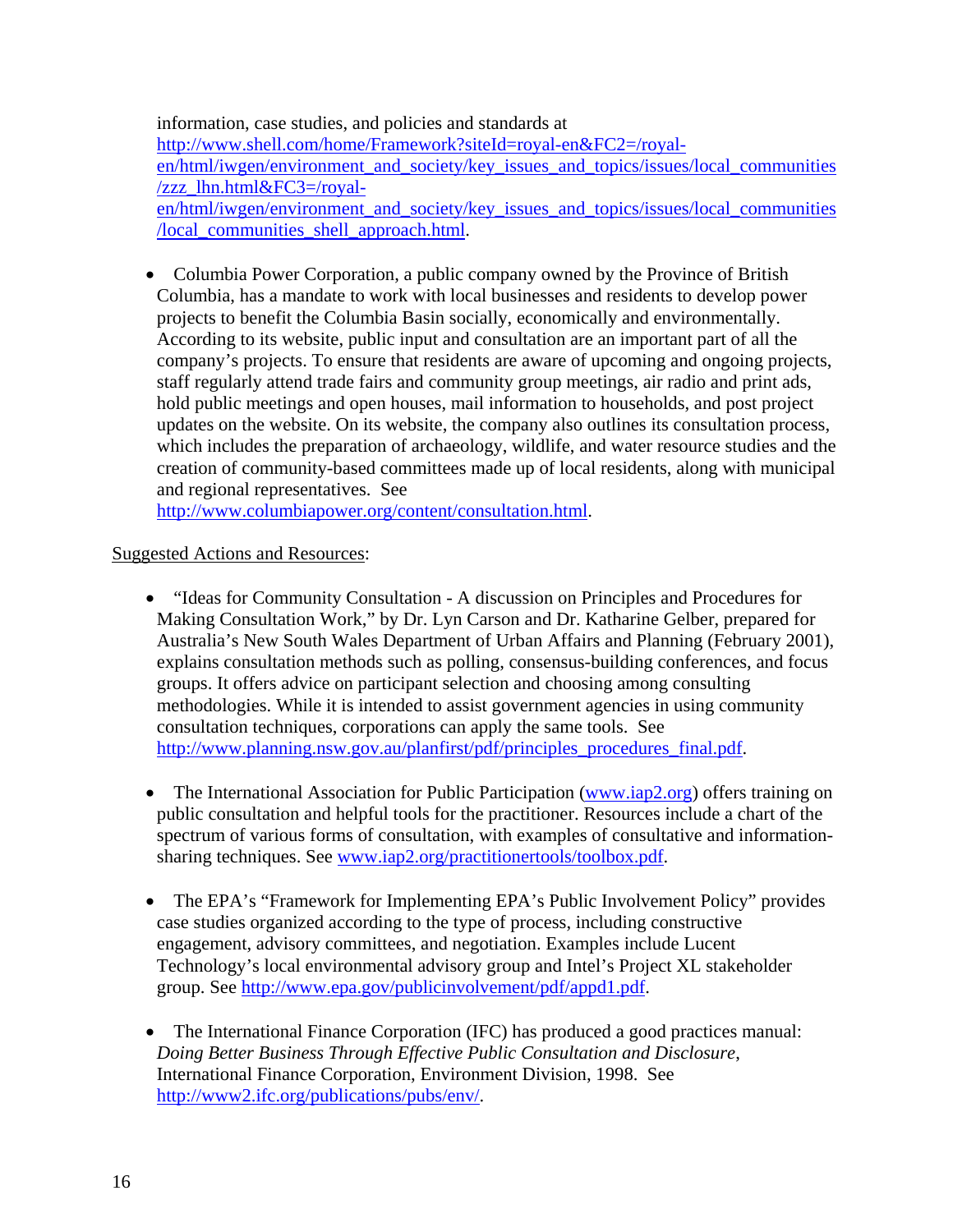• Local, state or federal laws sometimes require community consultation. For example, when Congress passed the Comprehensive Environmental Response, Compensation, and Liability Act (CERCLA), also known as Superfund, in 1980, it required specific community involvement activities that must occur at certain points throughout the Superfund process.<sup>24</sup> In addition, many of the regulations and laws that govern the actions of the U.S. Environmental Protection Agency (EPA) suggest or require that the EPA provide certain public involvement opportunities, such as public notification, public comment periods, public meetings, public access to information, and/or other opportunities for the public to participate in the specified decision-making process.[25](#page-20-1) These mechanisms may also prove useful to corporations.

#### *4. Relations with Governments*

*The company's dealings with national, regional and local governments will be consistent with the protection and promotion of good government. The company will not allow any employees, partners, or contractors involved in its projects to engage in bribery. The company will not induce a government to seize private property in order to subsequently sell it to the company. The company will disclose any lobbying, political contributions, or other activities it undertakes to influence public policy with regard to land use.* 

Rationale: Allegations or perceptions that a company is inappropriately influencing government officials or policy can seriously damage corporate reputation, with a resulting loss of consumer and policy makers' confidence. Honest and transparent government is a necessary prerequisite for the long-term economic prosperity of communities, and prosperous communities, in turn, provide a strong consumer base for the products retail companies sell and the best environment for long-term business success.<sup>26</sup>

In the United States, many retailers have recently faced controversies regarding local governments' use of eminent domain to transfer private property to these companies. The power of eminent domain was designed to allow governments to take possession of private land for public uses (such as highways or schools). In recent decades, it has also been used in the service of retail development, on the grounds that such projects serve the public interest by increasing a locality's tax base and creating jobs. However, many communities have objected to overriding private property rights to favor corporate interests. As a result, retail companies that acquired these properties have sometimes been the targets of protests and lawsuits. In 2005, the debate over this issue reached the U.S. Supreme Court, which ruled 5-4 that it is legal for governments

<u>.</u>

<span id="page-20-0"></span><sup>24 &</sup>quot;Superfund Community Involvement Handbook," *U.S. Environmental Protection Agency - Office of Emergency and Remedial Response*, April 2002. [http://www.epa.gov/superfund/tools/cag/ci\\_handbook.pdf](http://www.epa.gov/superfund/tools/cag/ci_handbook.pdf)

<span id="page-20-1"></span><sup>25 &</sup>quot;Framework for Implementing EPA's Public Involvement Policy," *U.S. Environmental Protection Agency - Office of Policy, Economics and Innovation, May 2003.*<br>http://www.epa.gov/publicinvolvement/policy2003/framework.pdf

<span id="page-20-2"></span> $\frac{26}{26}$  $\frac{26}{26}$  $\frac{26}{26}$  See, e.g., Lee, Charles M.C., and David T. Ng, "Corruption and International Valuation: Does Virtue Pay?" Cornell University, Working Paper, November 2002 [\(http://aem.cornell.edu/faculty\\_sites/dtn4/leeng\\_0403.pdf\)](http://aem.cornell.edu/faculty_sites/dtn4/leeng_0403.pdf). The study examines data in 46 countries. Using measures of political corruption, as well as sophisticated valuation theory, the authors demonstrate the impact of corruption in a country on shareholder value of firms. The authors note that political corruption drives up prices; reduces investment; and reduces legal protection of shareholders.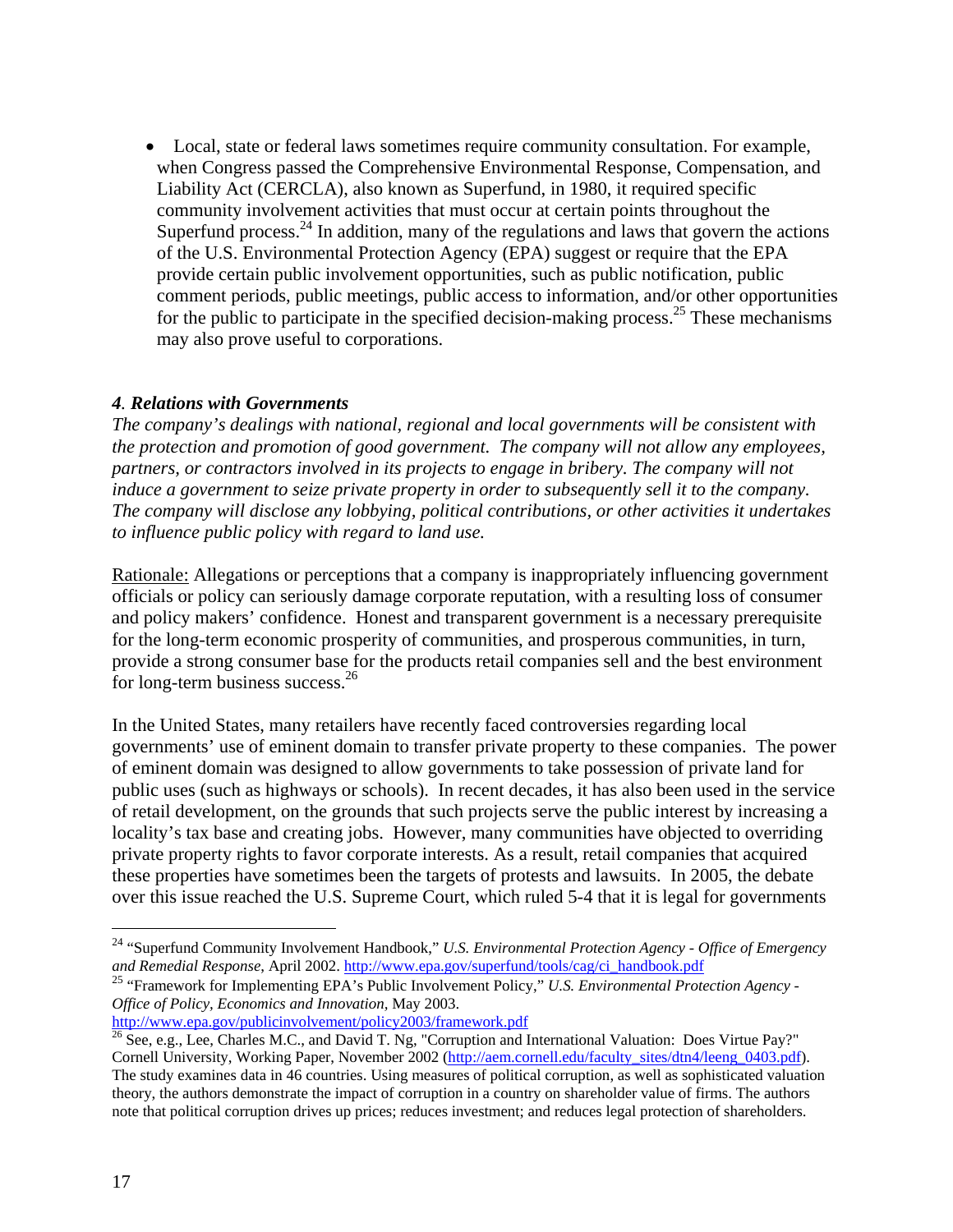to seize non-blighted land from a private owner for economic development purposes. $27$ However, this decision is unlikely to end controversies over eminent domain. In her dissent, Justice O'Connor wrote that the decision's "beneficiaries are likely to be those citizens with disproportionate influence and power in the political process, including large corporations and development firms."[28](#page-21-1) If this is the case, community resistance to the practice is likely to continue, and companies that purchase property that has been seized using eminent domain may face mounting risks to their reputations and their relationships with communities. The Court also made clear that the decision did not impair an individual State's ability to limit its own authority to take private property through the exercise of eminent domain proceedings.<sup>29</sup> Retailers could therefore encounter legislation of this kind in the future.

At the same time, investors and corporations increasingly recognize the importance of strong anti-bribery policies in protecting corporate reputations and promoting a fair and competitive business environment. For American companies, these policies typically go beyond compliance with the Foreign Corrupt Practices Act and other laws, and include such measures as a clear chain of accountability for policy implementation; strong whistleblower protection; and robust audit mechanisms to evaluate compliance.

Finally, public concern about corporate political influence is widespread. Many investors are concerned that corporate spending that advances companies' goals in opposition to large or influential segments of a community may adversely affect corporate reputations. In addition, even for companies that do not engage in such activities, the absence of adequate disclosure of corporate political activity may fuel unfavorable speculation about what they are doing in this area. Because their land use projects so often require the approval and collaboration of government, retail companies are particularly vulnerable to speculation and criticism about their political activities, and would especially benefit from disclosure on this issue. Furthermore, contributions or activities that appear to contradict the company's stated policies on store siting may also present reputational risks.

#### Examples:

- In New Rochelle, New York in 2001-2002, local residents defeated city plans to condemn a small suburban neighborhood to make way for an IKEA store. Community members organized rallies, demonstrations, and pickets at the Swedish consulate and spoke out against the condemnation plans at public hearings. The city council eventually voted the plan down. $30$
- Property owners are using the courts to fight local government's use of eminent domain. For example, in East Harlem, New York, a group of property owners filed a lawsuit challenging a city plan to condemn a number of buildings to make way for a Costco and a Home Depot. The buildings under threat included the home of a cabinetry and furniture-

1

<span id="page-21-0"></span>

<span id="page-21-1"></span>

<span id="page-21-3"></span><span id="page-21-2"></span>

<sup>&</sup>lt;sup>27</sup> Kelo v. New London, 545 U.S. <sub>\_\_\_</sub> (2005) (slip op.)<br><sup>28</sup> Ibid. at 12.<br><sup>29</sup> Ibid. at 19. See also, "Justices Refuse to Increase Land-Use Oversight," Associated Press, June 23, 2005.<br><sup>30</sup> Dana Berliner, "Public Power, p.150.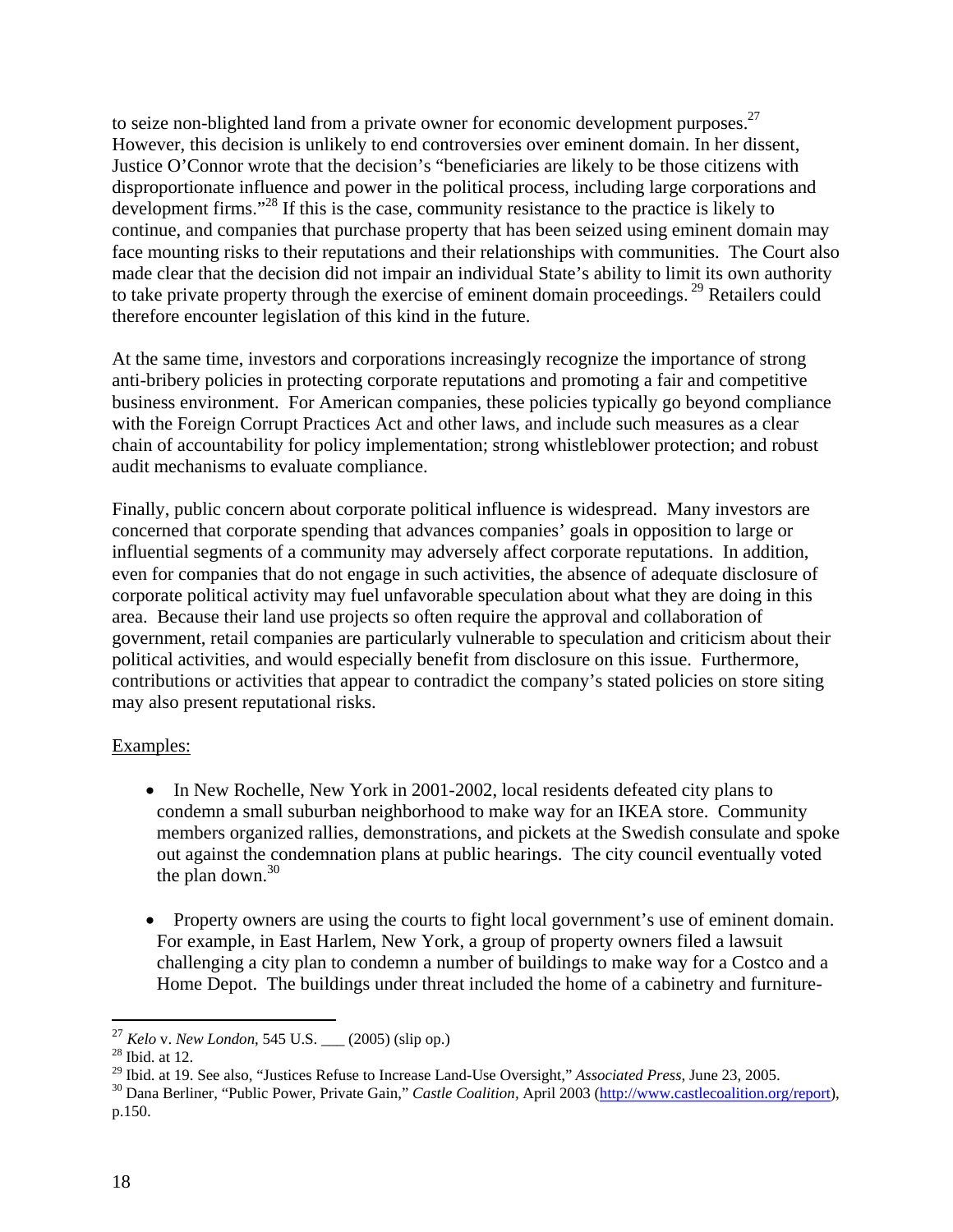making store that had been in one family for 70 years.<sup>31</sup> In another example, a lawsuit was filed by landowners challenging plans by the city of Port Chester, New York to clear a marina, an antiques store and several other businesses to make way for retailers, including Costco and Bed Bath & Beyond.<sup>32</sup> While lawsuits of this kind do not always succeed, they generate negative publicity and may be evidence of significant community opposition to the developments in question.

- Eminent domain controversies continue to receive substantive press coverage both in local press and in national business publications. For example, in an article entitled "Cities Use Eminent Domain to Clear Lots for Big-Box Stores" (December 8, 2004), the *Wall Street Journal* discussed a number of controversies regarding the use of eminent domain, including city plans to seize land for a Home Depot in Pittsburg, Kansas, a Target store in St. Louis, and a Wal-Mart in Maplewood, Missouri. In May 2002, a *Journal* editorial criticized plans by the town of Cypress, California to transfer land owned by a church to Costco using eminent domain ("The First Church of Costco," *Wall Street Journal,* May 30, 2002). Calling the invocation of eminent domain on behalf of a private business "the worst form of political collusion," the *Journal* wrote that businesses "should buy their land in the open market instead of relying on local governments to seize a juicy location at belowmarket prices."
- In Mexico, both Costco and Wal-Mart have encountered allegations of bribery connected with their construction of stores on or near sites of historic significance. In the city of Cuernavaca, community groups opposed Costco's acquisition of a notable hotel, and a number of prominent citizens suggested publicly that the officials facilitating the project may have been bribed.<sup>33</sup> Recently, Costco has strengthened the antibribery provisions of its code of ethics. The improved code, available at [http://media.corporate](http://media.corporate-ir.net/media_files/NSD/cost/reports/our_mission.pdf)[ir.net/media\\_files/NSD/cost/reports/our\\_mission.pdf,](http://media.corporate-ir.net/media_files/NSD/cost/reports/our_mission.pdf) clearly prohibits giving or receiving bribes, states that violations of the code may be punished by disciplinary action including dismissal, and encourages employees to report any code violations they observe.<sup>34</sup> Wal-Mart faced similar problems surrounding its construction of a superstore within sight of the famous Mexican archaeological site of Teotihuacán. In September 2004, the *New York Times* reported that local merchants accused the town, state and federal authorities of corruption for allowing Wal-Mart to build on legally protected farmland.<sup>35</sup> These companies' experiences suggest that such allegations, even if unproven, may adversely impact corporate reputation in both local markets and their home countries, and that strong,

1

<span id="page-22-0"></span>

<span id="page-22-2"></span><span id="page-22-1"></span>

<sup>&</sup>lt;sup>31</sup> Ibid., p. 145.<br><sup>32</sup> Ibid., p. 153.<br><sup>33</sup>Guadalupe Sámano Popoca, "Luto por el Casino de la Selva," *Kronos*, July 22, 2001, 19; Jéssica Gómez Macias, "José Raúl Hernández Avila, único culpable del acervo cultural perdido," *El Sol de Cuernavaca*, July 18, 2001; Andres Serrano Chacon, "Asegura JRHA que los diputados están en todo su derecho de hacer el ridículo: Documento del PRI Establece que Hubo Violaciones a Reglamentos de Construcción," *La Jornada Morelos*, July

<span id="page-22-4"></span><span id="page-22-3"></span><sup>28, 2001, 3.&</sup>lt;br><sup>34</sup> In 2003, Domini filed a shareholder resolution asking Costco to adopt an improved code of ethics addressing<br>bribery and corruption. The resolution was omitted by the SEC and did not appear on the company' <sup>35</sup> James McKinley Jr., "No, The Conquistadors Are Not Back. It's Just Wal-Mart," *New York Times*, September 28, 2004, A4.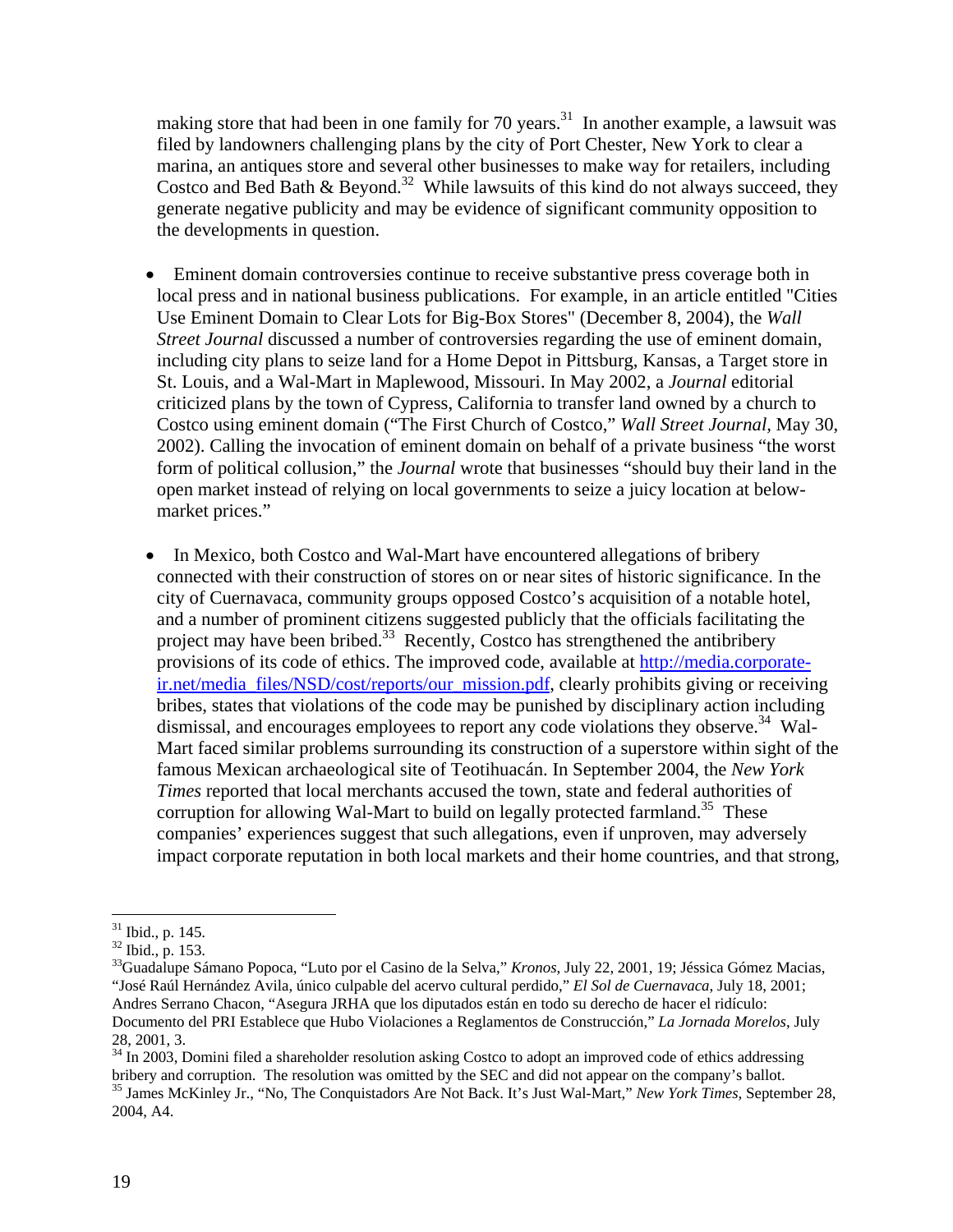rigorously enforced anticorruption codes may help protect corporations from such controversies.

• In Dunkirk, Maryland, in 2004, the county imposed a store size-cap law in order to restrict large-scale retail development. In 2005, in what *The Washington Post* called "a novel way around the rules," Wal-Mart proposed building two stores, side-by-side. The plan was strongly criticized because it violated the intent of the county law. While each of the proposed stores would be allowable under the cap, the two-building complex would exceed its size limitations by 30%.<sup>[36](#page-23-0)</sup>

#### Suggested Actions and Resources:

- To reduce controversies regarding eminent domain, companies could work with retailing and real estate trade associations to develop a code of ethics addressing eminent domain and to encourage the development of best practices in avoiding its use. Before beginning a project, retailers may wish to conduct joint meetings with local governments, project developers, and property owners to see if an agreement can be reached without eminent domain being invoked.
- To increase transparency about their political activities, companies should disclose public policy positions, lobbying activities, and corporate political contributions (either generally or those specifically related to land use and development) on a regular basis.<sup>[37](#page-23-1)</sup>
- *Public Power, Private Gain, a publication by the Castle Coalition (see* <http://www.castlecoalition.org/report/>), describes the key issues surrounding the use of eminent domain, describes many eminent domain controversies involving retailers as well as other businesses, and describes a number of cases in which eminent domain conflicts have been satisfactorily resolved.
- "Condemning Condemnation: Alternatives to Eminent Domain," a report from the Goldwater Institute Center for Constitutional Government, offers twelve market-based alternatives to eminent domain, including the potential for land swaps, joint ventures and preferred stock deals. See [www.goldwaterinstitute.org/pdf/materials/454.pdf.](http://www.goldwaterinstitute.org/pdf/materials/454.pdf)
- Over the course of the last decade, the Organization for Economic Cooperation and Development (OECD), the International Chamber of Commerce (ICC), and Transparency International have all worked to raise awareness of the importance of corporate anticorruption programs, to develop codes of conduct for private companies, and to assist companies in developing their individual codes. (See, for example, the OECD's Anticorruption Instruments and the OECD Guidelines for Multinational Enterprises at [www.oecd.org/dataoecd/0/33/2638728.pdf](http://www.oecd.org/dataoecd/0/33/2638728.pdf), the ICC's Rules of Conduct to Combat

<span id="page-23-0"></span> $\overline{a}$ 36 "Wal-Mart Tries to Skirt Maryland Size Cap Law," Institute for Local Self-Reliance*,* March 9, 2005.  $\frac{http://www.newrules.org/retail/news_slug.php?slugid=289}{^{37}}$  $\frac{http://www.newrules.org/retail/news_slug.php?slugid=289}{^{37}}$  $\frac{http://www.newrules.org/retail/news_slug.php?slugid=289}{^{37}}$  For the connection between political contributions disclosure and shareholder value, see "The Green

<span id="page-23-1"></span>Canary: Alerting Shareholders and Protecting their Investments," *The Center for Political Accountability*, February 2005 ([http://www.politicalaccountability.net/gcreport/indexgc.htm\)](http://www.politicalaccountability.net/gcreport/indexgc.htm).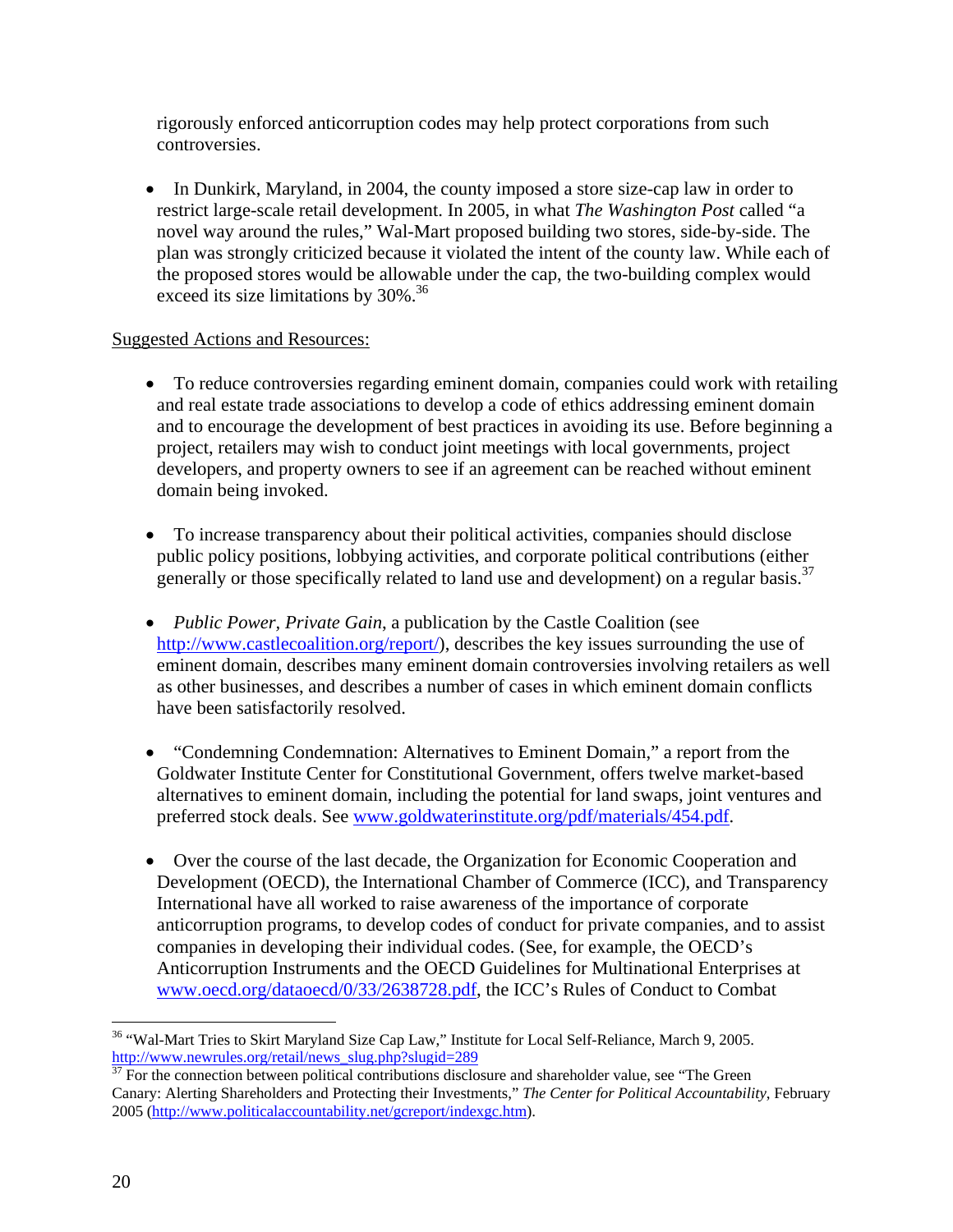Extortion and Bribery at

www.[iccwbo.org/home/statements\\_rules/rules/1996/briberydoc.asp](http://www.iccwbo.org/home/statements_rules/rules/1996/briberydoc.asp) and Transparency International's Anti-Bribery Toolkit at [www.transparency-usa.org/Toolkit3a.html](http://www.transparency-usa.org/Toolkit3a.html).

# *5. Respect for Indigenous Cultures*

*The company will respect Indigenous peoples' inherited cultural rights to the lands they have traditionally used for subsistence and cultural activities and will not deprive them of these rights. The company will not damage any archaeological, sacred, burial or historical sites, traditional cultural properties, or artifacts of Indigenous culture and will consult in appropriate ways with any Indigenous peoples that may be affected by its projects.* 

Rationale: The rights of Indigenous peoples are frequently violated, even in situations where they are technically protected by law. Companies should ensure that their activities do not adversely affect Indigenous peoples by consulting directly with them. Some governments maintain lists of officially recognized Indigenous peoples, which are often defined as groups that trace their ancestry to the people that inhabited an area before Europeans or other outside cultures colonized it. (For example, the U.S. Department of the Interior's Bureau of Indian Affairs cites 562 federally recognized tribal governments in the United States.) However, these lists may be incomplete, and a people's self-definition as Indigenous should be respected.

Companies should also be aware that in many cases, the living people most culturally connected to certain archaeological sites may be far away from them geographically, since Indigenous peoples have been the victims of forced relocations and genocide. In addition, since retailers developing properties may encounter sites important to a range of Indigenous peoples, companies could benefit from engaging nationwide Indigenous organizations in the countries where they operate.

During the engagement process, companies should abide by Indigenous peoples' own definitions of sacred places and seek solutions in line with their wishes regarding the protection of cultural sites. Companies should recognize that cultural sites can be damaged by the removal, replacement, exchange or disruption of artifacts.

#### Examples:

A number of controversies over the treatment of Native American sites have generated negative publicity for Wal-Mart and complicated or slowed some of the company's expansion efforts. While in some cases the company has taken steps to address these concerns, and has been able to resolve disputes arising from them, there are several other cases where criticism of the company has continued beyond a project's completion. The recurring nature of these controversies illustrates that in order to protect corporate reputation, it is important to adopt a proactive and systematic approach to Indigenous issues. Consultation with Indigenous peoples should be a central part of any such approach.

• In 1996, Wal-Mart abandoned a plan to develop a site in Leeds, New York that contained Mohican artifacts and burial sites. Members of the tribe had filed suit against the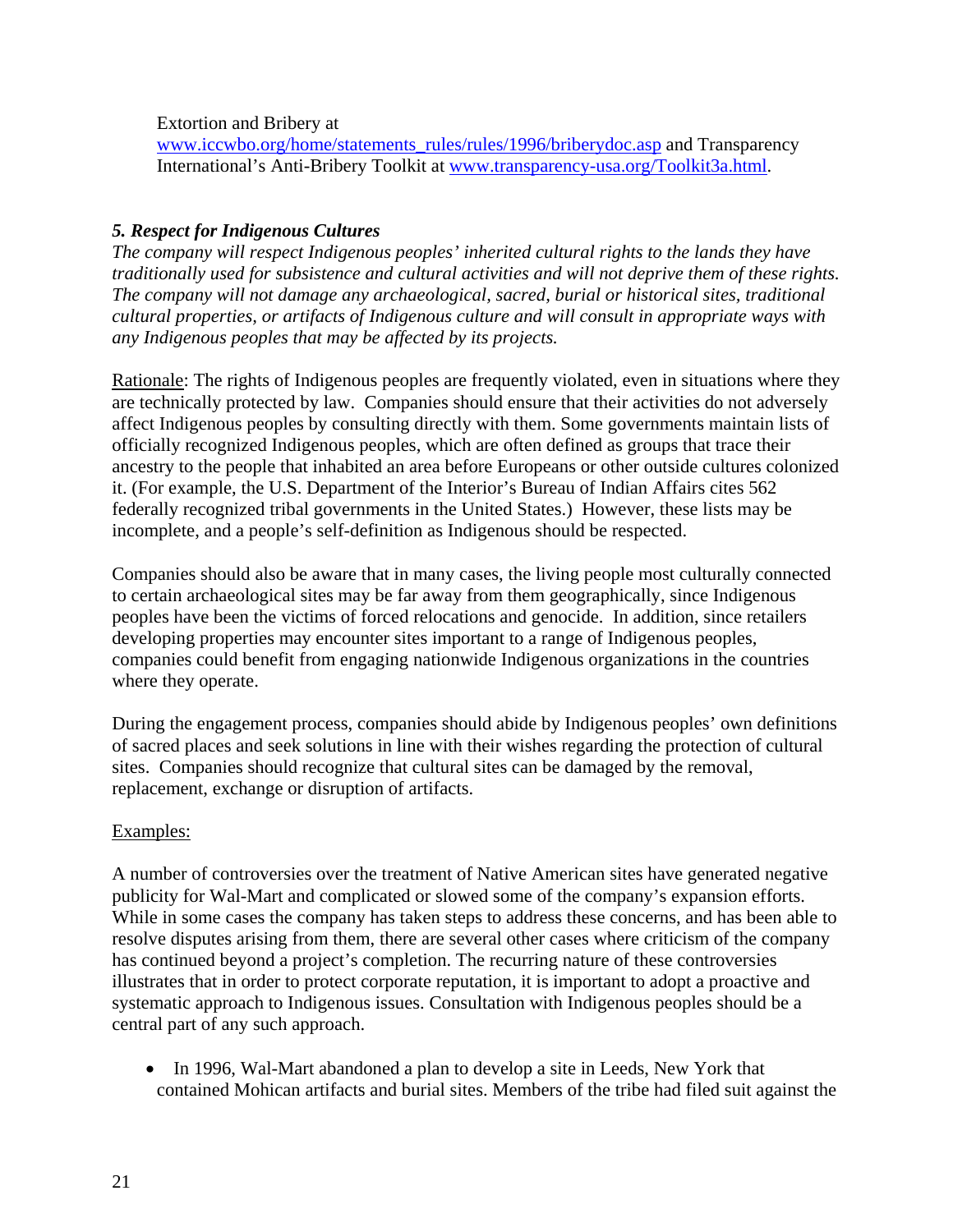town for changing zoning regulations to accommodate the retailer and had publicly opposed the development. [38](#page-25-0)

- In October 2004, a Wal-Mart in Hawaii opened amid protests from Indigenous Hawaiians seeking prompt reburial of the remains of 44 of their ancestors unearthed during the store's construction. The company argued that it was preserving the remains appropriately in an air-conditioned trailer on the site while questions about their final resting place was resolved. However, the Indigenous Hawaiians believed it was disrespectful and offensive to begin conducting business on the site before the remains were underground.<sup>39</sup>
- In 1997, plans for a shopping center near Nashville, Tennessee that was to include both a Wal-Mart and a Lowe's home improvement store became controversial when a number of 800-year old Native American graves were discovered on the site. Demonstrations, lawsuits, and calls for boycotts followed. While the stores were eventually built after the human remains were relocated, Native Americans protested this move, which they considered a desecration of the graves.<sup>40</sup> This incident prompted the filing of a shareholder resolution asking Wal-Mart to report on the impacts of its store locations on Indigenous sites. In response to the resolution, Wal-Mart stated that its site assessment process did include an investigation of Native American sacred sites, but, as noted above, the recurrence of similar controversies suggests that the company's approach to Indigenous issues could be strengthened. $41$
- In several cases, Wal-Mart has attempted to reconcile the preservation of cultural artifacts with the company's development plans. While opinions may vary about the success of these efforts, they illustrate that the company has begun to consider the relevance of Indigenous issues for its business. For instance, in Halifax, Massachusetts in 1996, and in Casa Grande, Arizona in 1999, the company agreed to conduct archaeological surveys of possible store sites before building in order to search for Native American artifacts.<sup>42</sup> In Canton, Georgia in 1995, Wal-Mart funded an archaeological excavation on the site of a proposed store, then displayed Native-American artifacts the dig unearthed.<sup>43</sup>

1

<span id="page-25-0"></span><sup>38 &</sup>quot;Tribe Says Developer Threatens Sacred Site," *New York Times,* May 27, 1996; "Wal-Mart Abandons 4-year Plan to Build Store in Leeds," *The Times Union,* November 6, 1996, E1. <sup>39</sup> "Native Islanders Seek Delay in Wal-Mart Opening," *Associated Press,* October 3, 2004; James Gonser, "State to

<span id="page-25-1"></span>Look into Handling of Remains at Wal-Mart Site," *Honolulu Advertiser,* July 23, 2004; "Customer Surge Dwarfs

<span id="page-25-2"></span><sup>&</sup>lt;sup>40</sup> "In Wal-Mart Plan, Indians See New Trail of Tears," New York Times, August 3, 1996, A18; "New Trail of Tears, Wal-Mart Style," *Palm Beach Post,* August 6, 1997, A8; "Removal of Graves at Wal-Mart Site Temporarily Halted," *News from Indian Country,* April 15, 1998, 12A; "Natives Protest Wal-Mart Opening," *News from Indian*

<span id="page-25-3"></span><sup>&</sup>lt;sup>41</sup> Peter DeSimone, "Costco Wholesale Environment: Management and Reporting," *Social Issues 2005 Company Report, Investor Responsibility Research Center,* January 6, 2005.

<span id="page-25-4"></span><sup>42 &</sup>quot;State Won't Conduct Environmental Study on Wal-Mart," *Patriot Ledger,* February 3, 1996; "Chandler Says No; Agreement Reached in Casa Grande Dispute," *Associated Press,* July 22, 1999.

<span id="page-25-5"></span><sup>43 &</sup>quot;New Trail of Tears, Wal-Mart Style," *Palm Beach Post,* August 6, 1997, p. A8; Mike Toner, "Atlanta-Area Road Would Cross Archeological Sites," *Atlanta Journal and Constitution*, April 1, 2002; "Indian Artifacts Find Home in Waleska," *Atlanta Journal and Constitution*, October 29, 1988.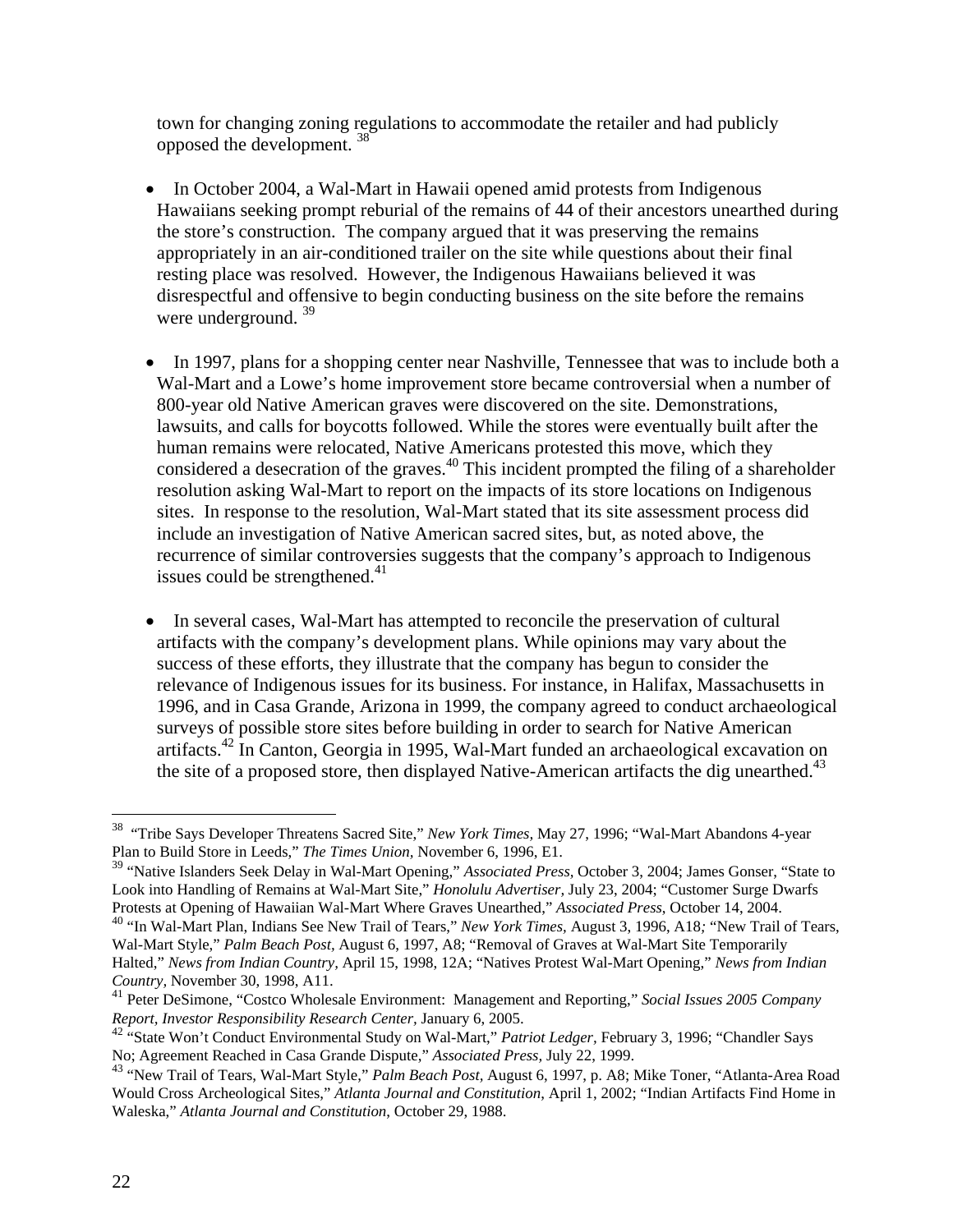#### Suggested Actions and Resources:

- Companies should include an investigation of a site's significance to Indigenous peoples as a standard part of the due diligence policy for site selection. While consultants may be hired for this purpose, companies may also gain valuable information from a local university's anthropology or archaeology department, as well as from other local cultural and historical organizations.
- If a site has relevance to Indigenous culture, companies should consult members of the Indigenous community at an early stage of the development of the project and involve them in decisions that affect them.
- The American Indigenous Coalition on Institutional Accountability focuses specifically on the relations between corporations and the Indigenous community. The Coalition can be reached through the Interfaith Center on Corporate Responsibility at www.iccr.org.
- The First Nations Development Institute ([www.firstnations.org](http://www.firstnations.org/)) works to protect the cultural and economic assets of Native Americans and can be consulted for information on Native American communities.
- Although the scope and breadth of projects greatly differ, retailers can learn from a review of the Indigenous community relations policies created by mining, oil, and gas companies (such as Placer Dome, Rio Tinto, Enbridge, Royal Dutch/Shell Group, and BP) that have significant experience working with Indigenous communities.
- Business for Social Responsibility offers an *Issue Brief on the Rights of Indigenous Peoples* that includes examples of corporate policies. The brief recommends that firms consider creating a policy concerning Indigenous rights and/or include Indigenous peoples' rights as part of a human rights policy. At a minimum, the policy should ensure that the company does not violate Indigenous peoples' rights and that it considers Indigenous communities' concerns when making decisions. See [www.bsr.org/CSRResources/IssueBriefDetail.cfm?DocumentID=49771](http://www.bsr.org/CSRResources/IssueBriefDetail.cfm?DocumentID=49771).
- The U.S. Department of the Interior's (DOI) Bureau of Land Management offers numerous links to government agencies and intertribal organizations that provide information on Indigenous issues (see <http://www.doi.gov/bureau-indian-affairs.html>). The DOI also provides details of procedures and information on specific laws, including the Native American Graves Protection and Repatriation Act and the American Indian Religious Freedom Act. See http://www.blm.gov/nhp/efoia/wo/handbook/h8160- 1.html#F.%20%20Federal%20Land%20Policy%20and%20Management.
- A group of Native American religious leaders, tribal representatives, and cultural specialists has developed a list of essential elements of any public policy to protect Native American sacred places. One of these elements is the recognition that sacred places include traditional lands, bodies of water, burial grounds, massacre sites, and battlefields, as well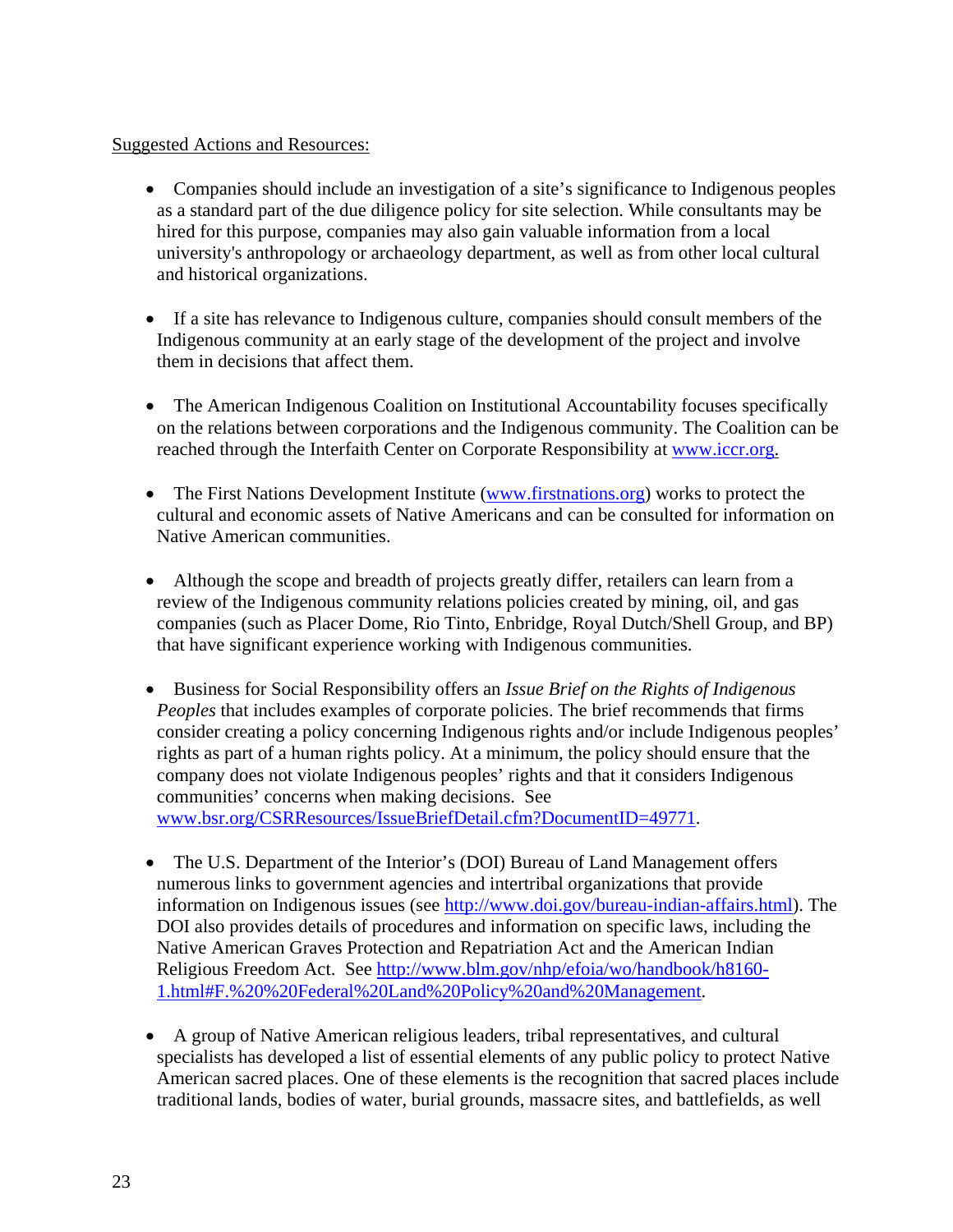as sites of spiritual commemoration, ceremony, gathering and worship. Additional elements of the recommended policy include recognition of and reliance on traditional tribal knowledge, oral history, and religious leaders as the authorities on Native American sacred places, and respect for traditional religious tenets and tribal law regarding nondisclosure of confidential and private information about sacred places.

The group also identified elements that should not be part of any policy on Native American sacred places. For example, the policy should not explicitly define the term "sacred," since no other American laws regarding religion define it, and it would be discriminatory and unduly burdensome to require only Native Americans to do so. In addition, policies should not prioritize some sacred places above others and should not permit mitigation (rather than avoidance) of damage to sacred places. To view an expanded discussion of the group's findings, see

[http://www.thenativepress.com/sacred\\_statement.html.](http://www.thenativepress.com/sacred_statement.html)

• Civil society organizations such as Human Rights Watch (www.humanrightswatch.org), Amnesty International (www.amnesty.org), and the Forest Peoples Programme ([www.forestpeoples.gn.apc.org](http://www.forestpeoples.gn.apc.org/)) are also resources for Indigenous issues.

# *6. Preservation of Cultural Heritage*

*The company will protect and preserve the cultural heritage of the areas in which it locates, including outstanding works of architecture, sculpture, painting, landscape design or other artworks that bear testimony to a cultural tradition or civilization.* 

Communities are often concerned that retail projects may threaten aspects of their physical environment that are culturally and historically important. American companies have faced controversies both at home and abroad regarding the impact of their projects on cultural and historical sites. These controversies have often led to project delays, unforeseen expenses, and negative publicity. Such controversies can be especially intense in emerging markets, where U.S. retailers can be seen as threatening traditional local cultures.

While companies have sometimes found ways to constructively address specific controversies once they occur, a proactive cultural heritage policy would allow corporations to avoid these controversies altogether. Although making judgments about cultural importance can sometimes be a complex endeavor, a research and engagement process can provide guidance. Companies with an awareness of cultural issues can find ways to reconcile business interests with the preservation of cultural heritage, thereby generating good will and building consumer confidence.

Many governmental and nongovernmental organizations can provide assistance in cultural matters. On the international level, the United Nations Educational, Scientific and Cultural Organization (UNESCO), defines cultural heritage as "monuments, groups of buildings and properties with historical, aesthetic, archaeological, scientific, ethnological or anthropological value" and is dedicated to protecting and preserving key sites with outstanding value to humanity (see "Resources" below for their database of World Cultural Heritage sites). In individual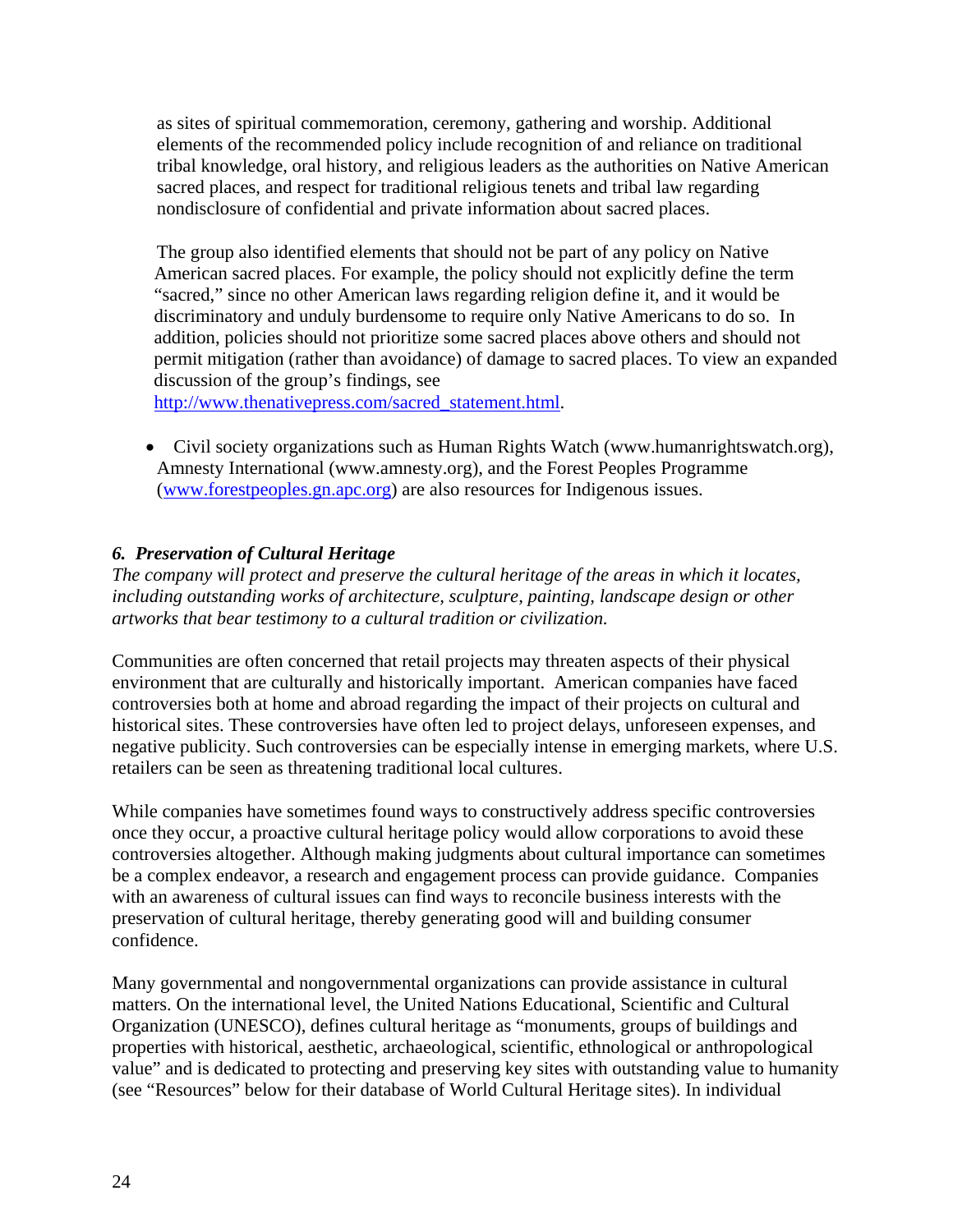countries, national and local organizations, including landmark commissions and historical societies, also work to identify and protect sites of cultural importance. In addition, Indigenous peoples may define artwork to include rock art, pictographs, and carvings, and may have organizations to protect such artifacts. Companies can employ consultants with knowledge of local history and should engage directly with community groups to inform themselves about historical and cultural issues relevant to a given site.

### Examples:

- In Mexico, Wal-Mart saw repeated protests in 2004 regarding its construction of a store near the 2,000-year old pyramids of Teotihuacán, which are recognized by the United Nations Educational, Scientific and Cultural Organization (UNESCO) as a World Cultural Heritage site. Opponents of the project accused the Mexican authorities that approved the project of corruption, petitioned the President to halt the project, and filed suit to attempt to stop construction. The controversy was covered in both the U.S. and the Mexican press.<sup>[44](#page-28-0)</sup>
- In 2001, Costco acquired a site in Cuernavaca, Mexico that contained a historic hotel decorated with murals by renowned artists. While the hotel was not listed as a UNESCO site, a number of stakeholder groups considered it culturally valuable. Costco, and its partner Commercial Mexicano's subsequent development of the site, which entailed the destruction of the hotel, was opposed by several community groups, whose protests against the project generated negative publicity for the company in Mexico. In an effort to improve its relations with the community, Costco later spent several million dollars on a cultural center to display Mexican art on the site.<sup>45</sup> In response to this controversy, Christian Brothers Investment Services, Domini Social Investments, and other shareholders<sup>46</sup> filed a resolution that was voted on in 2004 and 2005, asking Costco to adopt a store siting policy that would include environmental and social factors. The vote received 5.7% and 4.8%, respectively.
- In 1996, Wal-Mart provoked strong opposition when it planned to build a store on part of Ferry Farm, the childhood home of George Washington, where legend says the first President chopped down a cherry tree and then confessed to the deed. In response to public

 $\overline{a}$ 

<span id="page-28-0"></span><sup>44</sup> James C. McKinley, Jr., "No, the Conquistadors Are Not Back. It's Just Wal-Mart," *The New York Times,* September 28, 2004, A4; Susana Hayward, "Mexicans Battle Wal-Mart Desecration of Ancient Aztec City of Teotihuacan," Organic Consumers Association, October 22, 2004

<sup>(</sup>http:/[/www.organicconsumers.org/corp/mexicowalmart1020504.cfm\)](http://www.organicconsumers.org/corp/mexicowalmart1020504.cfm); Mark Stevenson, "Group Faces Uphill Battle to Stop Wal-Mart Progress," *Las Vegas Review Journal,* September 4, 2004, A28.

<span id="page-28-1"></span><sup>45</sup>Guadalupe Sámano Popoca, "Luto por el Casino de la Selva," *Kronos*, July 22, 2001, 19; Jéssica Gómez Macias, "José Raúl Hernández Avila, único culpable del acervo cultural perdido," *El Sol de Cuernavaca*, July 18, 2001; Andres Serrano Chacon, "Asegura JRHA que los diputados están en todo su derecho de hacer el ridículo: Documento del PRI Establece que Hubo Violaciones a Reglamentos de Construcción," *La Jornada Morelos*, July 28, 2001, 3; "A Culture of Commitment: The Story of Costco in Cuernavaca," Costco Wholesale Corporation, [\(http://www.costco.com/frameset.asp?trg=images%2FProdImagesToProd%2FPDFs%2FCostco%5Fcuernavaca%2E](http://www.costco.com/frameset.asp?trg=images%2FProdImagesToProd%2FPDFs%2FCostco%5Fcuernavaca%2Epdf&log)

<span id="page-28-2"></span> $\frac{\text{pdf\&log=}}{46}$  $\frac{\text{pdf\&log=}}{46}$  $\frac{\text{pdf\&log=}}{46}$  In addition to Christian Brothers Investment Services, the 2005 shareholder resolution was filed by: Adrian Dominican Sisters, Jack and Sandra Brill, Citizens Funds, Domini Social Investments, Needmor Fund, Newground Social Investment, NorthStar Asset Management, Progressive Investment Management, Sierra Club Mutual Funds, Trillium Asset Management.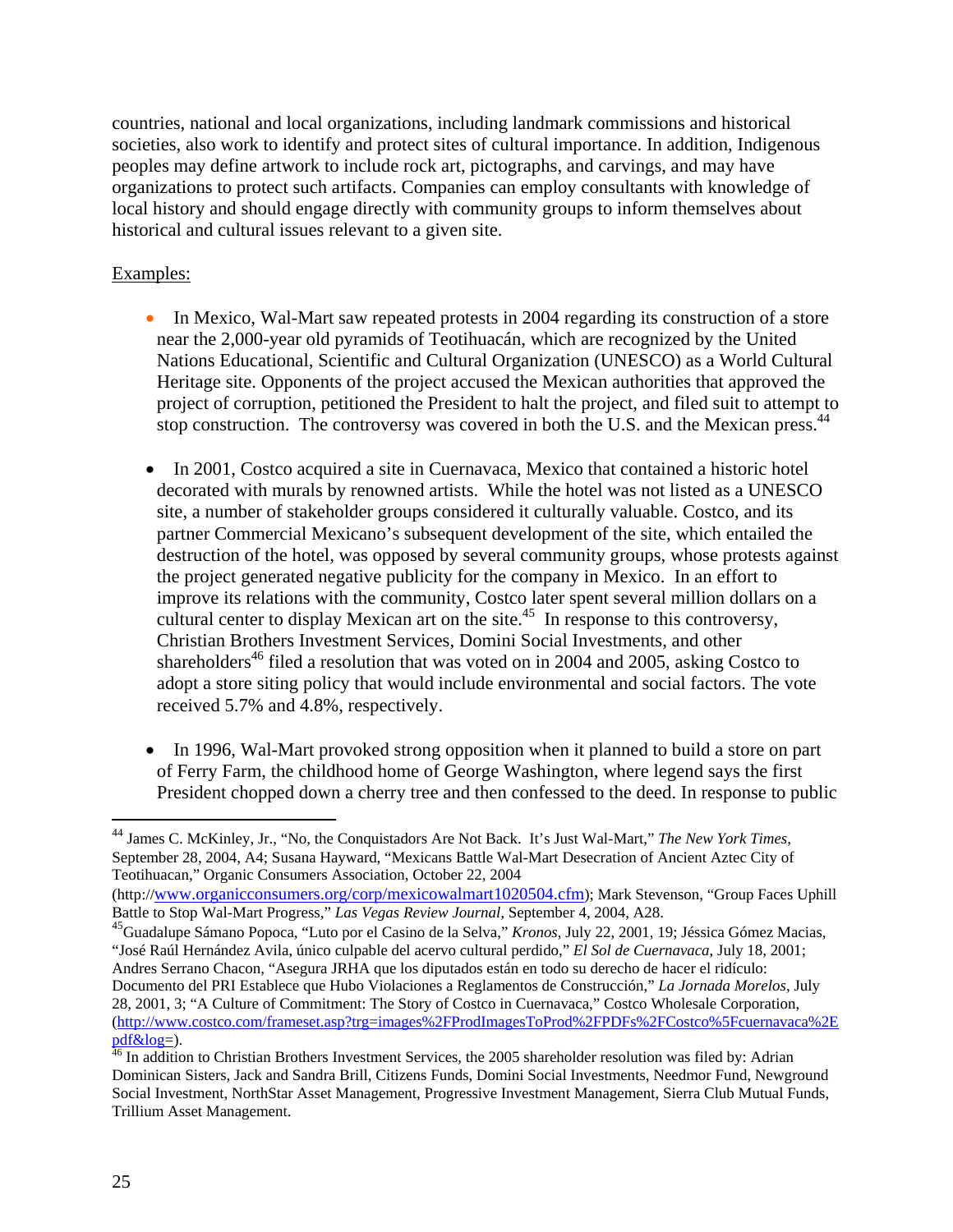outcry, the company eventually reached an agreement to sell the land in question to a local historical society, and to build its store at an alternative site nearby.<sup>47</sup> Two years later in Maryland, Wal-Mart agreed to do an archaeological survey before building on a proposed site in Maryland that was known to have been a significant battleground in the war of 1812.[48](#page-29-1) 

- In the summer of 2004, construction of a Lowe's store in Silicon Valley was delayed by court order after preservationists sued to prevent the demolition of an IBM building that was known as a revolutionary example of modern workplace architecture. The building's features included colorful friezes and outdoor terraces, along with a steel-and-glass  $design.<sup>49</sup>$
- CVS has faced a number of controversies about its impact on historic town centers, and has sometimes modified its designs in response to them. In Londonderry, New Hampshire, for example, the company worked out a deal that preserved a nineteenth-century house behind one of its stores, and it has also preserved architectural features of theatres it converted to stores in Washington, D.C. and Philadelphia.<sup>50</sup> In St. Petersburg, Florida, in order to reassure residents concerned about its presence in their historic neighborhood, the company reduced the size of its proposed store, used an Art Deco design, and agreed to preserve an apartment building on one corner of its site.<sup>51</sup> In several cases where the company has proceeded with the demolition of allegedly historic buildings in the face of protest, moreover, it has agreed to modify the architectural style of the store it subsequently built in order to blend in with the surrounding environment.<sup>52</sup>

Suggested Actions and Resources:

- Conduct an assessment of the cultural heritage of an area as part of routine due diligence. Engage with community groups and relevant organizations, and employ consultants who are knowledgeable in cultural and architectural issues to assess sites.
- Before choosing a site, consult the UNESCO list of World Heritage Sites for the area (see<http://whc.unesco.org/>), as well as any lists maintained by national, state/provincial, or local registers of historic places, in order to ensure that construction will not adversely impact such sites.

<span id="page-29-0"></span><sup>&</sup>lt;sup>47</sup> Gregory Gilligan, "Young Washington Slept Here," Richmond Times Dispatch, August 21, 2003.

<span id="page-29-1"></span><sup>&</sup>lt;sup>48</sup> Suzanne Loudermilk, "Wal-Mart Allows Land Survey," *The Baltimore Sun Company*, June 10, 1998.

<span id="page-29-2"></span><sup>49</sup> Rodney Foo, "Preservationists rally for San Jose Structures," *San Jose Mercury News,* May 16, 2004; Rodney Foo, "Judge's Ruling Delays Construction of Lowe's in S.J.," *San Jose Mercury News,* July 17, 2004; and Alan Hess, "IBM's Building 25 Inspired Today's Office Buildings," *San Jose Mercury News,* November 16, 2003.<br><sup>50</sup> Chris Herbert, "Robie House Contents on Block," *New Hampshire Sunday News, July 26, 1998; David Lazar,* "Trying

<span id="page-29-4"></span><span id="page-29-3"></span><sup>&</sup>lt;sup>51</sup> Shelia Mullane Estrada, "CVS, Neighbors Come to Terms on North Shore Store," *St. Petersburg Times*, September 10, 2000.

<span id="page-29-5"></span>September 10, 2000. 52 Jane Dee, "'Yes' on Saving Newington Firehouse Sends Officials in Search of 'How, ' *Hartford Courant,*  November 7, 1996; Jane Dee, "Developer to Revise CVS Proposal," *Hartford Courant,* July 11, 1997; John Horton, "CVS May Face Historic Battle," *Akron Beacon Journal,* November 6, 1998: B2; John Horton, "CVS Moving Ahead With New Store Plans," *Akron Beacon Journal,* October 23, 1998.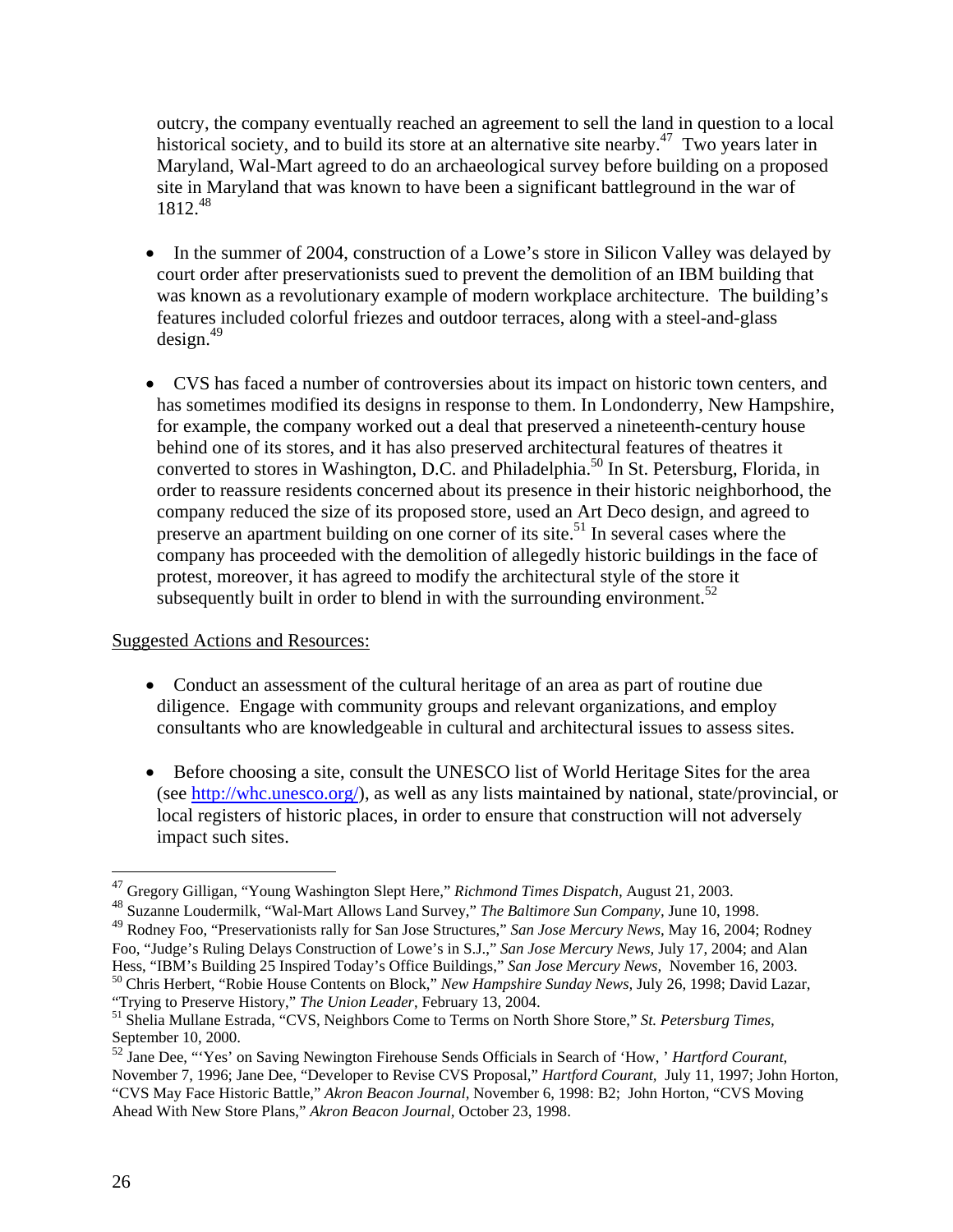- In the United States, the Advisory Council on Historic Preservation (ACHP) ([www.achp.gov](http://www.achp.gov/)) is an independent federal agency with a mission to promote the preservation, enhancement, and productive use of the nation's historic resources. Companies can receive advice on cultural resources, including cemeteries, archaeological sites, historic structures, and traditional cultural properties from each state's ACHP offices. The ACHP website also provides information on case examples, regulations, and the National Historic Preservation Act (see www.achp.org).
- Develop ongoing relationships with national preservation societies in countries of operation. For example, in the United States, the National Trust for Historic Preservation, a private nonprofit organization, has a corporate outreach program ([http://www.nationaltrust.org/\)](http://www.nationaltrust.org/). Recognizing the need to train professionals in charge of land use decisions in the architectural and cultural history of the countries in which they operate, the Trust also works with ERA Franchise Systems, a real estate broker, to educate real estate professionals in American architectural history. More information can be found at<http://www.era.com/eraabout/nationaltrust.html>.

#### *7. Environmental Stewardship*

*The company will select its sites in such a way as to avoid or greatly minimize adverse environmental impacts, and will maintain high environmental standards across the company's operations.* 

Rationale: Good corporate citizenship regarding store siting requires careful management of natural resources, including watersheds, wetlands, and green space. At the same time, companies with a strong record of environmental stewardship may have a lower cost of capital, since financiers increasingly recognize and reward the efficient management of environmental risk, and may restrict investments in environmentally damaging projects. For example, Citigroup does not finance projects that significantly convert or degrade critical natural habitat, and limits its financing of projects affecting forests with high ecological value. Poor environmental management, on the other hand, may endanger a company's reputation and raise costs through environmental fines, loss of permits, or regulatory delays.

 For each construction project, an initial study should be conducted to identify the projected environmental impacts of the project on land, water, soil and ecosystems. If there is evidence and/or concern that a preferred site is environmentally sensitive (for example, that developing it could reduce the habitat of an endangered species, or damage a wetland), the retailer or developer should commission a full environmental assessment. A plan should then be designed that favors avoidance or prevention of impacts over reduction and minimization of harm. In creating such a plan, companies may need to go beyond compliance with law. During construction, companies can also protect the environment by eliminating or reducing waste, the release of pollutants, and the unnecessary use of hazardous materials. As construction nears completion, it is good practice to retain and use native trees and other vegetation that can beautify the area, provide habitat for wildlife, and lower maintenance costs.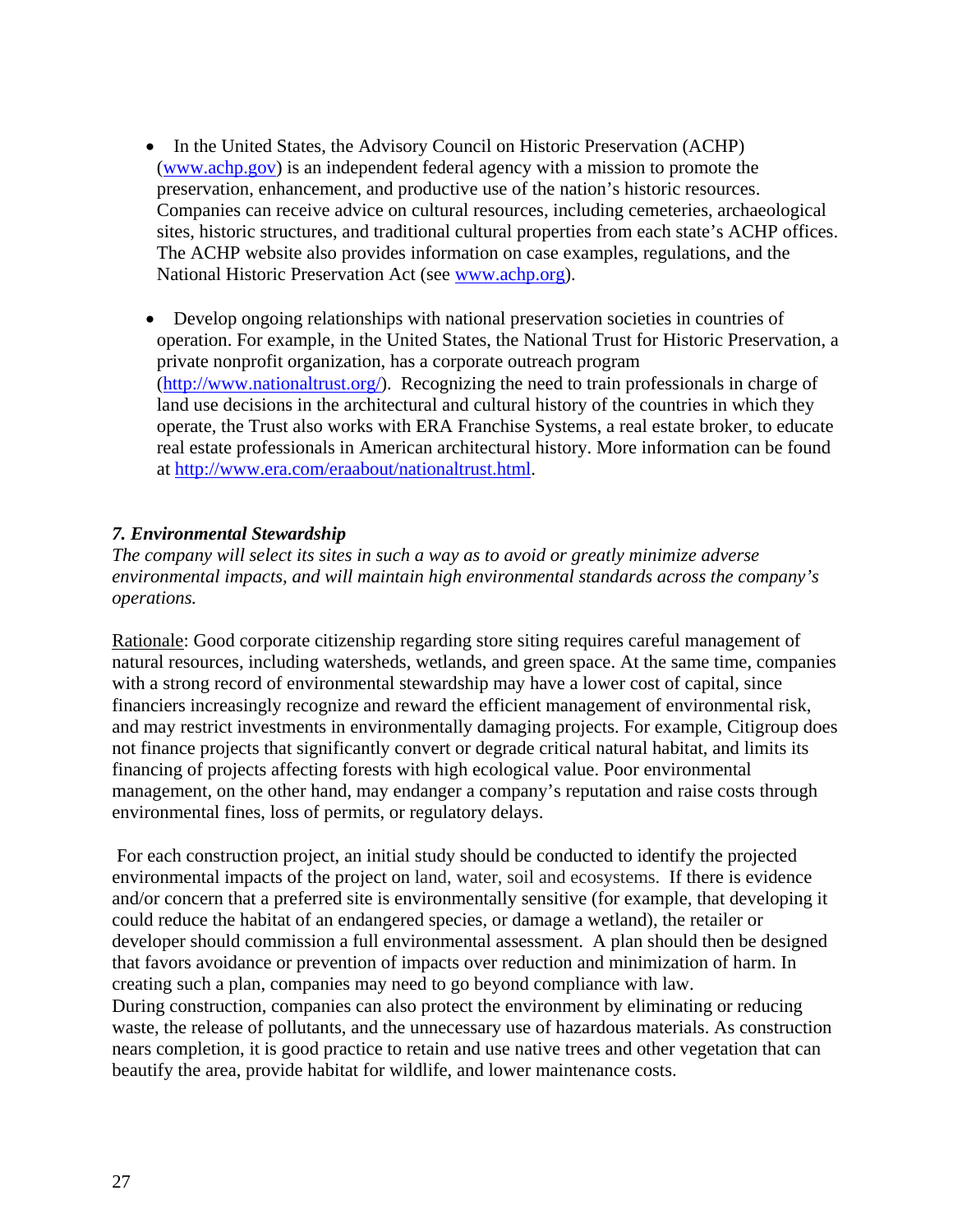It is also important to consider a facility's long-term environmental impact at the time of site selection, since certain aspects of a facility's environmental impact (such as the feasibility of its using renewable energy sources such as solar or wind) may be critically affected by the original choice of site. Moreover, companies should consider the impact of their siting decisions on natural carbon-sinks, such as forests and wetlands, which play a role in the regulation of climate. Finally, environmental laws may vary in different locations. Companies will of course need to comply with the particular laws governing each of their projects. All projects, however, should at a minimum comply with the standards of US federal law.

#### Examples:

- Water scarcity is growing throughout the American West as the area's population increases and more and more land is developed. In order to replenish an aquifer from which drinking water is drawn, sufficient rainwater must be able to penetrate the earth in that aquifer's recharge zone. If too much of the recharge zone is covered with impermeable surfaces (such as roads and parking lots), the aquifer will not be refilled to its customary levels and the area's groundwater will be depleted over time. To address this problem, the city of Austin enacted an ordinance to limit the amount of building in a key recharge area. Wal-Mart subsequently abandoned plans for a supercenter in the area, while Lowe's succeeded, after a protracted legal battle, in reaching an agreement with the city council that accommodated the company's plans to erect a store, while complying with the spirit of the ordinance. Ongoing community concerns about retailers' environmental stewardship, however, led to passage of an Austin city ordinance, passed in December 2003, banning large stores from the southwest part of the city.<sup>53</sup> These events suggest that retailers demonstrating an awareness of watershed protection and a proactive concern for it would be likely to be welcomed in this community and others with similar concerns.
- Across the United States, awareness of the importance of wetland preservation is also growing. In addition to providing important wildlife habitat, wetlands improve ground water quality by filtering and breaking down contaminants, play a key role in the prevention of flooding, and may help to maintain a balanced climate, since they store carbon in their soil and plant life that would otherwise be released into the atmosphere.<sup>54</sup> In 2003, Costco was faced with community concerns and possible lawsuits regarding its development of a wetland site in Clark County, Washington, but the company successfully resolved the situation and avoided litigation through multistakeholder negotiations. In response to environmental concerns, Costco created storm-water storage capability on the site equivalent to that of the original wetlands, and offset the loss of wetlands at a ratio of three to one.  $55$

 $\overline{a}$ 

<span id="page-31-0"></span><sup>53</sup> Ralph K.H. Haurwitz, "It's Decision Time for City in Lowe's Dispute," November 4, 2003, A1; Jonathan Osborne and Shonda Novak, "Costco Wants to Put Big Box Over Aquifer," *The Austin American Statesman,* December 17, 2003.<br><sup>54</sup> See EPA website at <u>http://www.epa.gov/owow/wetlands/functions.html</u>.<br><sup>55</sup> See Erin Middlewood, "Environmental Group Drops Challenge to Costco," July 1, 2003; Bill Stewart, "Panel,

<span id="page-31-1"></span>

<span id="page-31-2"></span>Costco Compromise," *The Oregonian,* July 1, 2003; Kathie Durbin, "Costco Project May Resume," *The Columbian,* April 7, 2004; Elizabeth Shogren, "Clean Water Act Now Protects Some Canals and Ditches Too," April 9, 2004; "Corp to Regulate Canals, Ditches Under Settlement," April 9, 2004 *(*[http://www.greenwire.org](http://www.greenwire.org/)).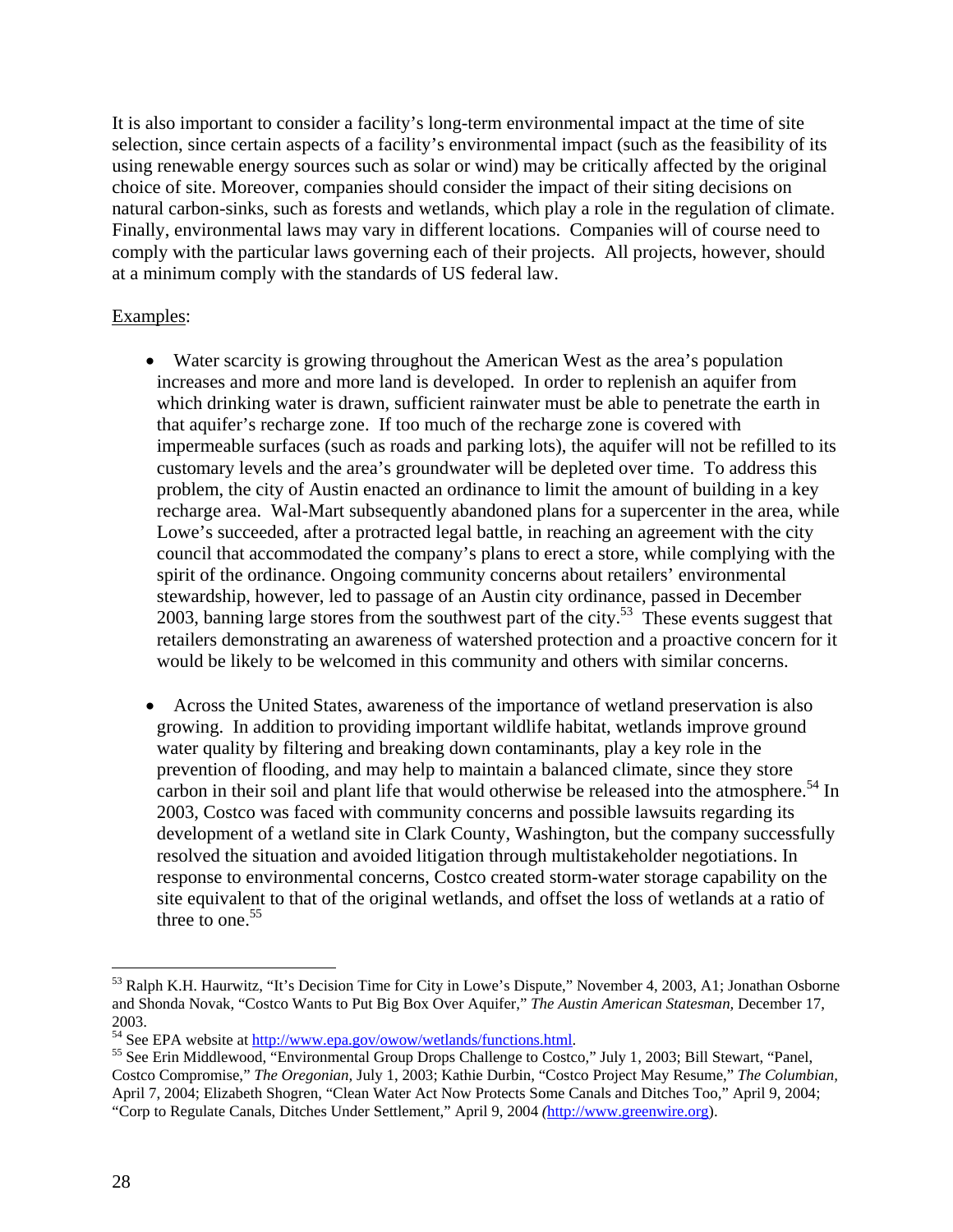- As the suburbs become increasingly saturated with development, big-box retailers are trying to access new markets in urban areas. With this shift come new layouts and designs to accommodate the limited and expensive space.<sup>56</sup> For example, in 2005 Wal-Mart proposed an environmentally advanced building for its 120,000-sq.-ft. store in the city of Vancouver, featuring climate-controlled skylights, ground source heating and cooling (geothermal), and wind turbines to power its mechanical systems.<sup>57</sup>
- In 2004, the US Environmental Protection Agency, the States of Tennessee and Utah, and other agencies reached a Clean Water Act settlement with Wal-Mart for storm water violations at various construction sites across the country. (According to the EPA, runoff from improperly managed construction sites is a primary contributor to water pollution, since storm water from such sites often contains chemicals, sediment and debris.<sup>58</sup>) As part of the settlement, Wal-Mart agreed to implement stronger measures to reduce runoff and to pay \$3.1 million, the largest civil penalty ever paid for violations of the storm water regulations. Wal-Mart must also ensure rigorous oversight of its 150 contractors, use qualified personnel to oversee construction, conduct training and frequent inspections, take quick corrective action when necessary, and report to the EPA on its efforts. The complaint filed against Wal-Mart had alleged a series of violations in the company's management of sediment and runoff before and during construction. After the settlement, however, the EPA commended Wal-Mart for negotiating a solution that will be good for the environment and good for business.<sup>59</sup>

#### Suggested Actions and Resources:

- Develop training programs for contractors about environmental issues of particular concern. For example, as part of a settlement of storm water violations, Wal-Mart developed a storm-water training program for its contractors.
- Chicago's "Sustainable Development Principles for Protecting Nature" was created to support the city's wilderness plan, and focuses on the natural resource aspects of sustainable development. However, the guidance provided can be applicable to the land development process in other regions. Topics include: ways to minimize changes to natural topography, soils, and vegetation to preserve land; preserving permanent open space as an integral part of new development; and locating and planning new development in ways that

[http://yosemite.epa.gov/opa/admpress.nsf/b1ab9f485b098972852562e7004dc686/5702a09ae47131c085256e920060](http://yosemite.epa.gov/opa/admpress.nsf/b1ab9f485b098972852562e7004dc686/5702a09ae47131c085256e920060d460?OpenDocument)<br>d460?OpenDocument

<span id="page-32-0"></span> $\overline{a}$ <sup>56</sup> John Greenwood, "Wal-Mart With A Grass Roof?" *National Post,* July 07, 2003; John Greenwood, "Wal-Mart Heeds 'Green' Critics," *National Post*, July 08, 2003.<br><sup>57</sup> Barrie McKenna and Peter Kennedy, "Chastened Wal-Mart Abandons 'Bully' Tactics," *The Globe and Mail*,

<span id="page-32-1"></span>February 25, 2005<br>
(http://aol.theglobeandmail.com/servlet/ArticleNews/aolstory/TGAM/20050225/RWALMART25).

<span id="page-32-2"></span><sup>&</sup>lt;sup>58</sup> "U.S. Announces Major Clean Water Act Settlement with Retail Giant Wal-Mart," *U.S. Environmental Protection Agency*, Press Release, May 12, 2004.

<span id="page-32-3"></span><sup>&</sup>lt;sup>59</sup> "U.S. v. Wal-Mart Stores, Inc. Fact Sheet," *The U.S. Environmental Protection Agency*, May 12, 2004. [http://www.epa.gov/compliance/resources/cases/civil/cwa/walmart2-fs.pdf;](http://www.epa.gov/compliance/resources/cases/civil/cwa/walmart2-fs.pdf) "U.S. Announces Major Clean Water Act Settlement with Retail Giant Wal-Mart," *U.S. Environmental Protection Agency*, May 12, 2004.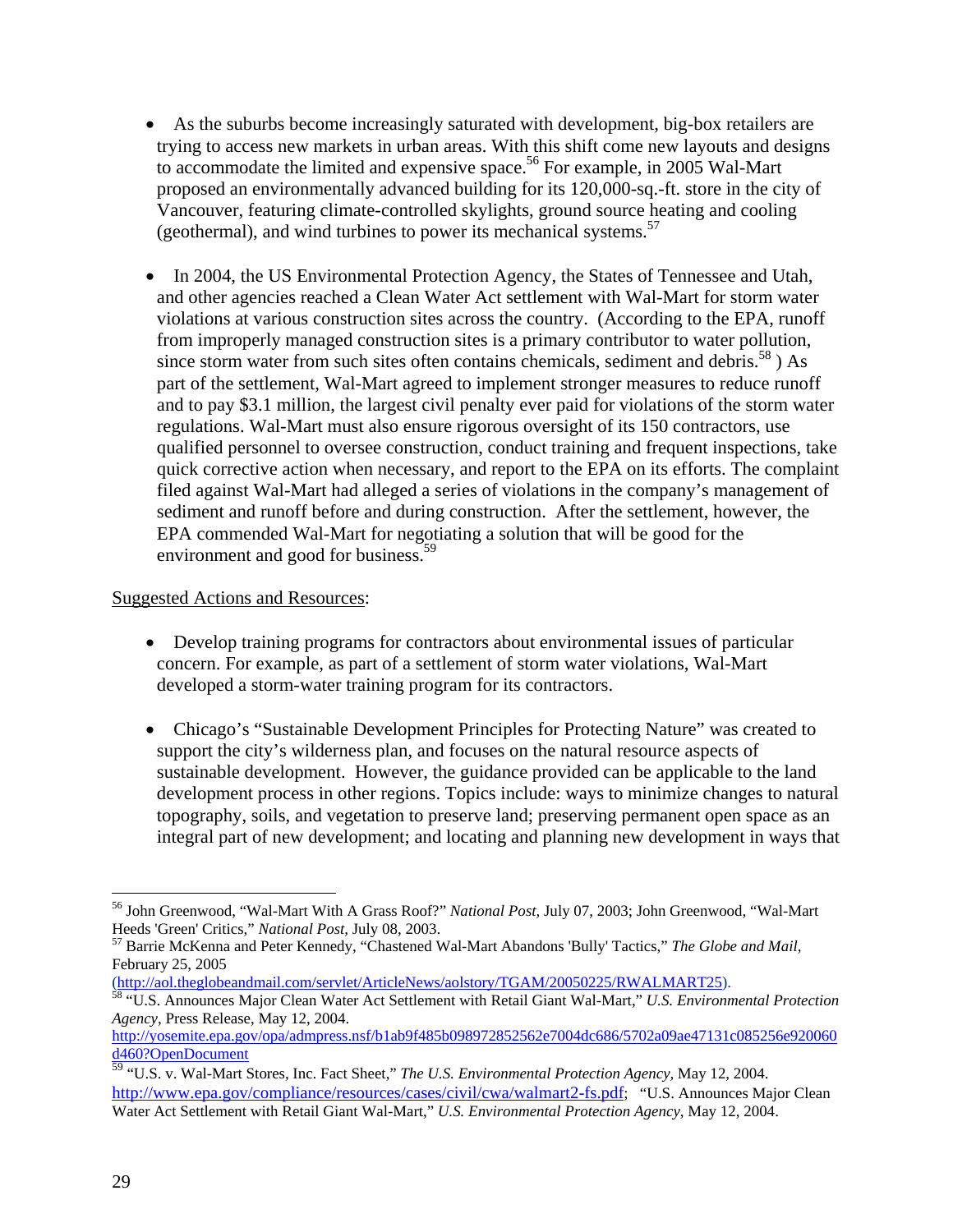protect natural resources and habitat. See <http://www.chicagowilderness.org/pubprod/miscpdf/DESIGNPRINCIPLES1.pdf>.

- The Water Permits Division (WPD) within the U.S. Environmental Protection Agency's Office of Wastewater Management leads and manages the National Pollutant Discharge Elimination System (NPDES) permit program in partnership with EPA Regional Offices, states, tribes, and other stakeholders. The primary method to control storm water discharges is through the use of best management practices as specified in these permits. See [http://cfpub.epa.gov/npdes/stormwater/const.cfm.](http://cfpub.epa.gov/npdes/stormwater/const.cfm)
- The Construction Industry Compliance Assistance Center, a project funded by the U.S. Environmental Protection Agency, explains Federal and state environmental rules for the construction industry. It also provides a compliance summary tool on the environmental responsibilities found in federal and state laws, as well as information on hazardous waste, asbestos, wetlands**,** construction debris, and endangered species. The center's database is searchable by state, type of construction, and by environmental impact. See <http://www.cicacenter.org/index.cfm>**.**
- Many communities have a general plan, zoning rules, and/or design guidelines, some of which will relate to environmental responsibilities of developers. These local rules often place limits on development and define what is permissible. It is important for retailers to know and respect these standards.

#### *8. Protection of Biodiversity and Natural Heritage*

The company will not damage significant biodiversity habitats, sites that contain outstanding *examples of major stages of geologic history or the evolution of life on earth, or ecosystems that are rare or unique in their geographic region. Before completing a purchase, the company will educate itself about any local or regional conservation efforts that may affect the property and will engage with relevant groups in order to seek a mutually agreeable development plan for the land.* 

Rationale: Consumers and companies are increasingly aware that certain sites require special protection because of their importance to particular species or ecosystems, or because of their importance in the earth's history. Companies whose actions negatively impact areas rich in biodiversity or natural heritage can cause community ill will and prompt legal battles that endanger their reputations, and may face increased regulatory and financial risk. Without proper care and compliance with laws and permitting processes, buildings may need to be re-sited, work may be slowed or stopped, or a project may be cancelled altogether.

In addition, actions which adversely impact fundamental features of an ecosystem—for example, by limiting access to clean water or by producing excessive soil erosion—may impair a business's own ability to operate. *Is Biodiversity A Material Risk for Companies?,* a 2004 report issued by investment firm F&C Asset Management plc (formerly ISIS Asset Management), found that a number of companies in the energy, construction, and extractive sectors had begun to take substantive action to reduce their biodiversity risk. F&C notes, however, that the issue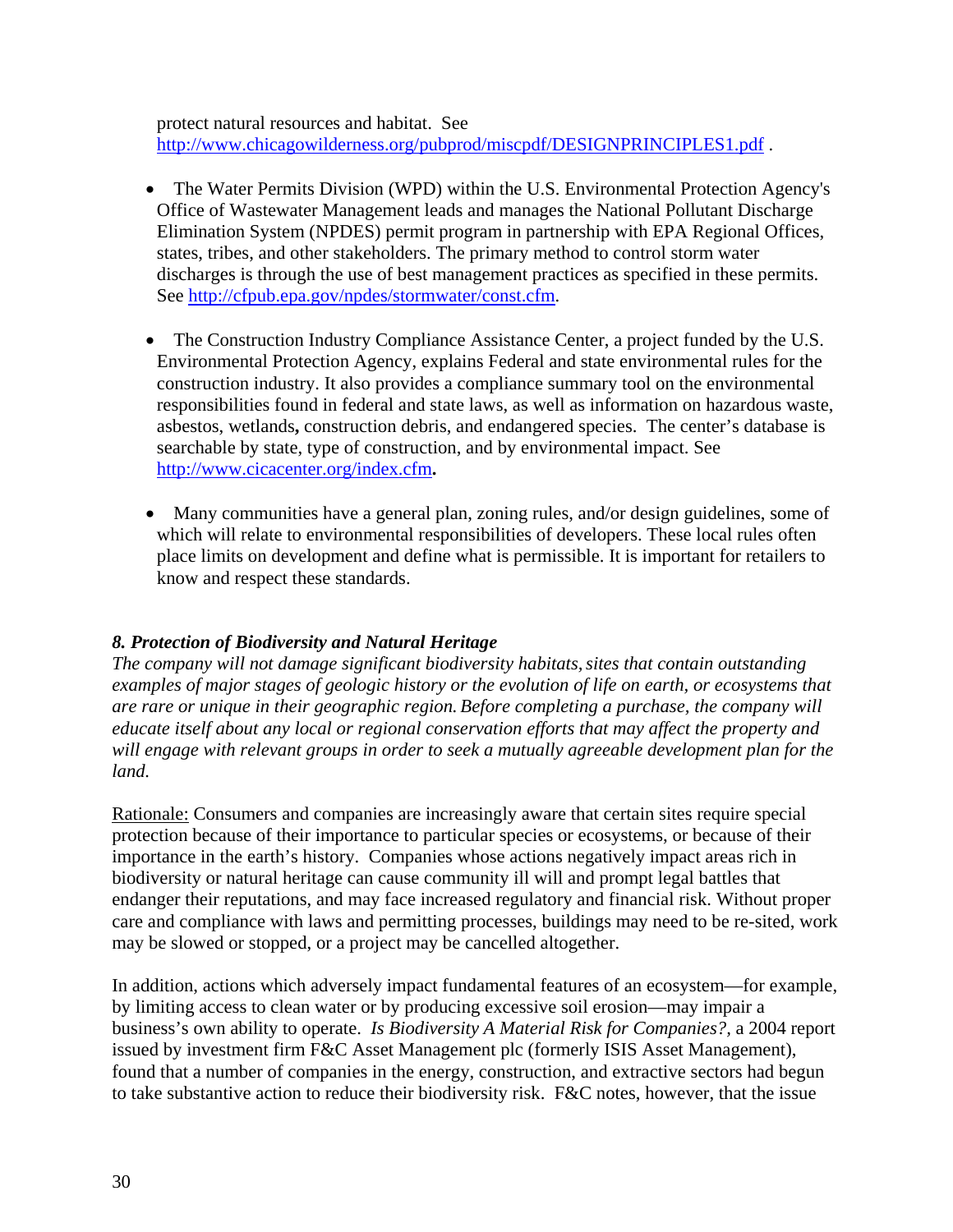has not been addressed by many other sectors also likely to be affected by biodiversity risk, including the food and drug retail industry. We believe these risks may also extend to any retail company that is a large land user.

#### Examples:

Several examples from the state of California and one from Florida demonstrate how retail developments or other land-use projects that endanger habitats or rare ecosystems can provoke strong public opposition that eventually require serious modification or even abandonment of a project. While all the situations discussed below were eventually resolved, a proactive approach to biodiversity and natural heritage might have concluded the controversies sooner, saving the companies time and sparing them negative publicity.

- In 2003, Washington Mutual abandoned plans to develop Ahmanson Ranch, a 3,000acre site north of Los Angeles that it had acquired along with its purchase of Ahmanson Bank in 1998. Since 1986, a number of builders had proposed residential, commercial and/or recreational uses for the Ranch. However, because the site was one of the area's few remaining open spaces and provided a habitat for two endangered species, plans to develop it faced strong community opposition and were dogged by more than a dozen lawsuits. Opponents of the project included Hollywood celebrities as well as nonprofit groups, and the company was criticized in radio and print ads, as well as through an Internet campaign. In 2003, the company agreed to sell the Ranch to the state of California.<sup>[60](#page-34-0)</sup>
- In 2002, the Playa Capital Company dramatically scaled back the size of a mixed-use development planned for Playa Vista, California, in order to preserve more of the Ballona wetlands. The company also agreed to make electric vehicles the dominant means of transportation at the development in order to reduce pollution, and worked to restore the Ballona Freshwater Marsh, which opened as a public park in 2003. The company's original development plan had provoked controversy both because the wetlands provide important wildlife habitat and because they act as a crucial storm-water management system for the Los Angeles area. Wetlands prevent flooding during times of excess rainfall by acting as sponges, absorbing large quantities of water and releasing it slowly to the ocean. They also act as filters that trap and break down contaminants that would otherwise pollute the ocean areas adjoining them—in this case, Santa Monica Bay.<sup>61</sup>
- In 1999, Home Depot made a request for a federal "take" permit for construction of an Orange City, Florida store that would impact prime habitat for the scrub jay, a bird unique to the peninsula region of Florida, which has lost much of its habitat to development over the past 100 years. A "take" is the trapping, killing or wounding of a protected animal. It is required when construction directly harms an endangered or threatened animal and relieves the applicant of any liability. According to an article in *The Orlando Sentinel*, Home Depot's permit request was "rare" and only one such permit had previously been issued in

1

<span id="page-34-0"></span><sup>&</sup>lt;sup>60</sup> Matt Jenkins, "Big Development Gets Bought Out," *High Country News*, December 22, 2003; "Bank Takes Flak for Massive Golf Project," (http://www.cybergolf.com/states/index.asp?id=841&placeID=25).

<span id="page-34-1"></span><sup>&</sup>lt;sup>61</sup> "First Visitors Explore Restored Los Angeles Wetland," *Environmental News Service*, April 21, 2003.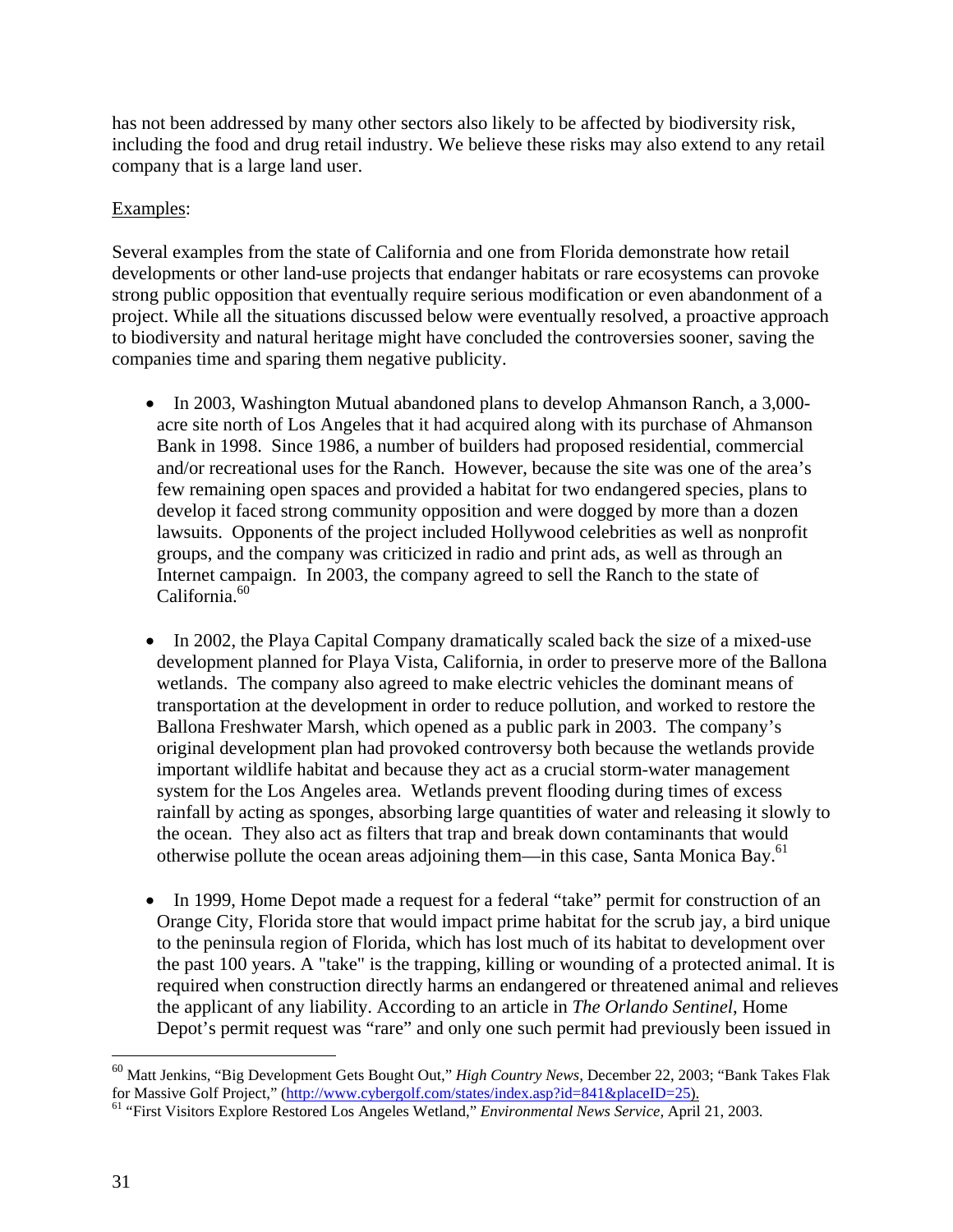the county. If approved, *The Sentinel* reported, "it would clear the way for construction of a 40-acre shopping plaza even though the creatures could be killed or injured and their habitat lost." To obtain the permit, Home Depot had to provide an environmental assessment (EA) and a Habitat Conservation Plan (HCP) as required under the Endangered Species Act. While the permit was granted, Home Depot was required to stop construction for 3 months during the jay's nesting period and to pay \$272,160 to conserve scrub jay habitat elsewhere in Florida.<sup>62</sup>

#### Suggested Actions and Resources:

- Consult lists, definitions, and guidelines for identification of natural heritage and biodiversity sites maintained by international, national, and local authorities in the company's areas of operation, in order to ensure that the company's activities do not impact such sites. For example, UNESCO maintains a list of World Natural Heritage sites, and the United Nations Environment Programme and the World Conservation Union (IUCN) maintain the *United Nations List of Protected* Areas, including all of the world's known protected areas. (See<http://www.unep.org/PDF/Un-list-protected-areas.pdf>.) The IUCN Red List provides a complete listing of plants and animals that are facing risk of global extinction (see<http://www.redlist.org/info/introduction.html>). Conservation International, Friends of the Earth, National Wildlife Federation, and the World Wildlife Fund may also be useful resources.
- Ensure that employees or consultants conducting environmental due diligence have been trained to evaluate and identify endangered and threatened species, as well as critical habitat rich in biodiversity. They should also be tasked with investigating the role of the particular site in the larger ecosystem of which it is a part, and evaluating how the company's use of the site will impact that larger system as well as the individual site.
- Shell Group has created a Biodiversity Standard which acknowledges that the company's "operations have impacts that, if not addressed, can result in the loss of biodiversity and can cost Shell in time, money and reputation. A failure to protect biodiversity could jeopardize our license to operate, while a strong reputation built on the effective management of biodiversity will be a competitive advantage." (See [http://www.shell.com/home/Framework?siteId=royal-en&FC2=/royal](http://www.shell.com/home/Framework?siteId=royal-en&FC2=/royal-en/html/iwgen/environment_and_society/commitment_policies_standards/biodiversity_standard/zzz_lhn.html&FC3=/royal-en/html/iwgen/environment_and_society/commitment_policies_standards/biodiversity_standard/bio_standard_final_13042004.html)[en/html/iwgen/environment\\_and\\_society/commitment\\_policies\\_standards/biodiversity\\_sta](http://www.shell.com/home/Framework?siteId=royal-en&FC2=/royal-en/html/iwgen/environment_and_society/commitment_policies_standards/biodiversity_standard/zzz_lhn.html&FC3=/royal-en/html/iwgen/environment_and_society/commitment_policies_standards/biodiversity_standard/bio_standard_final_13042004.html) [ndard/zzz\\_lhn.html&FC3=/royal](http://www.shell.com/home/Framework?siteId=royal-en&FC2=/royal-en/html/iwgen/environment_and_society/commitment_policies_standards/biodiversity_standard/zzz_lhn.html&FC3=/royal-en/html/iwgen/environment_and_society/commitment_policies_standards/biodiversity_standard/bio_standard_final_13042004.html)[en/html/iwgen/environment\\_and\\_society/commitment\\_policies\\_standards/biodiversity\\_sta](http://www.shell.com/home/Framework?siteId=royal-en&FC2=/royal-en/html/iwgen/environment_and_society/commitment_policies_standards/biodiversity_standard/zzz_lhn.html&FC3=/royal-en/html/iwgen/environment_and_society/commitment_policies_standards/biodiversity_standard/bio_standard_final_13042004.html) [ndard/bio\\_standard\\_final\\_13042004.html](http://www.shell.com/home/Framework?siteId=royal-en&FC2=/royal-en/html/iwgen/environment_and_society/commitment_policies_standards/biodiversity_standard/zzz_lhn.html&FC3=/royal-en/html/iwgen/environment_and_society/commitment_policies_standards/biodiversity_standard/bio_standard_final_13042004.html).)
- In the United States, under the authority of the Endangered Species Act (ESA), the U.S. Fish and Wildlife Service (FWS) regulates impacts to endangered species. A permit is

 $\overline{a}$ 

<span id="page-35-0"></span><sup>62</sup> Ludmilla Lelis, "Home Depot Wants Federal Permission To Build On The Habitat," *The Orlando Sentinel,* September 2, 1999; "Availability of an Environmental Assessment, and Receipt of Application for an Incidental Take Permit for a 40.6-Acre Mixed Commercial Development Project, in Volusia County, Florida," *Federal Register,* September 1, 1999 (Volume 64, Number 169). [Notices -Page 47856-47857] ([http://www.epa.gov/EPA-](http://www.epa.gov/EPA-SPECIES/1999/September/Day-01/e22716.htm)[SPECIES/1999/September/Day-01/e22716.htm](http://www.epa.gov/EPA-SPECIES/1999/September/Day-01/e22716.htm)).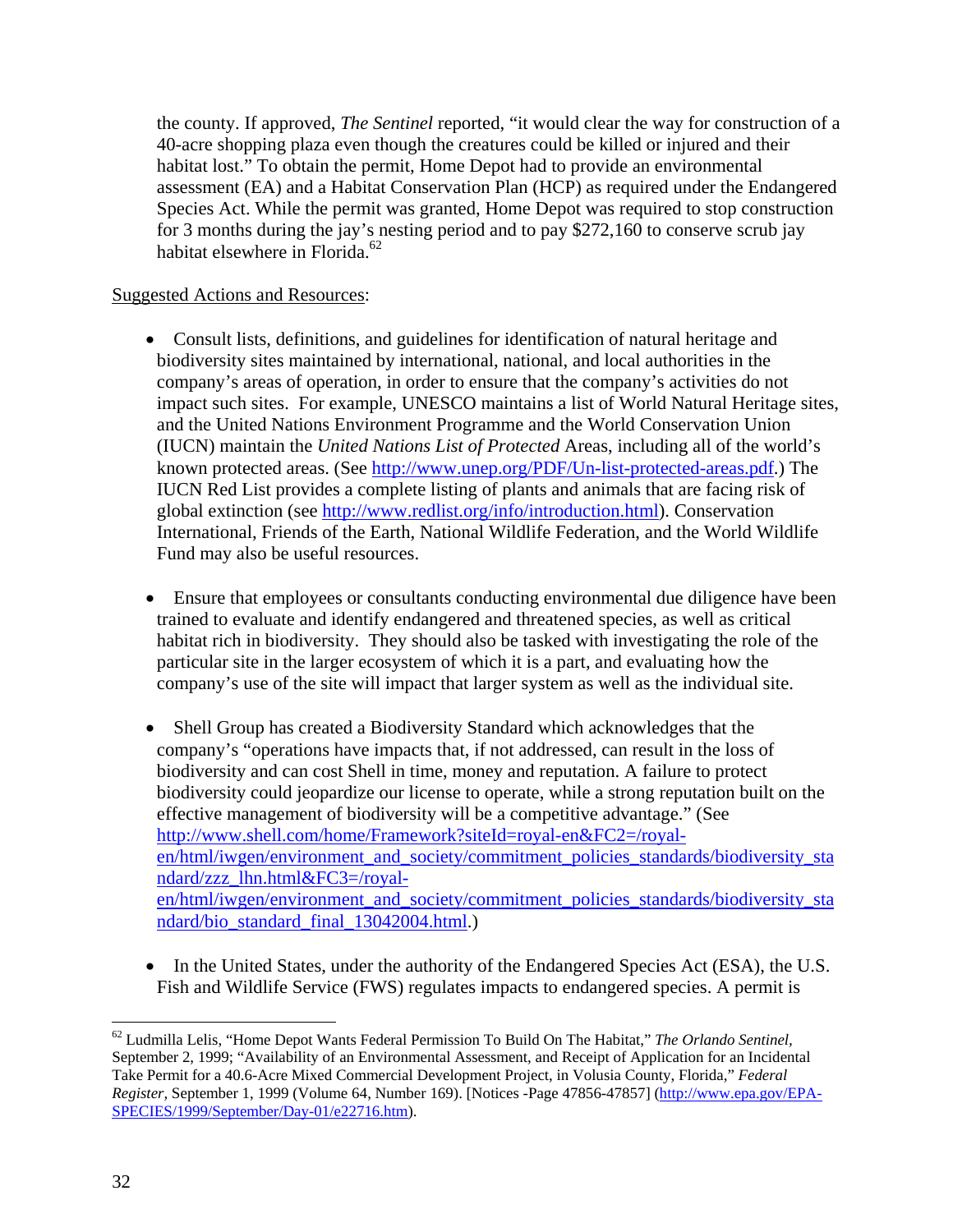required if a retailer's construction project will impact or harm any threatened or endangered species. Also required is a habitat conservation plan (HCP) that includes: an assessment of impacts; a listing of measures that will be undertaken to monitor, minimize and mitigate any impacts; and a description of alternative actions considered, along with an explanation of why they were not taken. Many states also have additional laws and regulations that protect endangered species. A developer or builder must consult with FWS during the federal permitting process to receive a list of threatened or endangered species and designated critical habitats that may be present in a project area. To learn more about ESA permits, listed species, federal agencies, and the national endangered species tool to research state rules, visit <http://endangered.fws.gov/> or the Construction Industry Compliance Assistance Center, funded by the Environmental Protection Agency, at <http://www.cicacenter.org/espermits.html>.

• Create a Biodiversity Action Plan (BAP) to supplement the environmental management plan for a site. For information on how to create a BAP, see publications from Earthwatch ("Business and Biodiversity," Oxford,  $2<sup>nd</sup>$  Edition, 2001, as well as "Business and Biodiversity: A Guide for UK Companies Operating Overseas," Oxford, 2002), and the World Business Council for Sustainable Development (see "Business and Biodiversity: A Handbook for Corporate Action," Geneva, 2002).

#### *9. Smart Growth*

*The company will promote smart growth by considering sites near public transportation and providing a safe pedestrian and biking environment. The company will assess and seek to mitigate the negative effects of increased traffic flow resulting from its projects. When possible, the company will restore and reuse old commercial sites or environmentally degraded areas.* 

Rationale: Many communities have voiced objections to sprawl, which is typically defined as low-density, dispersed and auto-centered development that spreads out from the center of a city or town. Smart growth is a term used to refer to development that avoids sprawl and its attendant problems, making communities more livable and sustainable. Retailers who cooperate with or initiate smart growth initiatives can reap substantial benefits.

Local residents are often concerned that large-scale retail development will lead to increased traffic flow, with resulting increases in noise, congestion, and air pollution. They also object to the conversion of rural land into sprawling residential and commercial districts and to the destruction of architectural and aesthetic features that give a community its unique character. In addition, some public health experts have noted that far-flung urban or suburban development encourages sedentary, driving-centered lifestyles and increases air pollution, thus leading to higher rates of hypertension, heart disease, and respiratory ailments.

Sprawl is also a threat to the survival of wildlife and imperiled species. Without action to change development patterns, it is predicted that essential wildlife habitat in the U.S. will be almost completely gone within the next two decades, as the nation's fastest-growing metropolitan areas in the South and West expand. To address these concerns, a recent report authored by several leading anti-sprawl and environmental groups recommends providing incentives for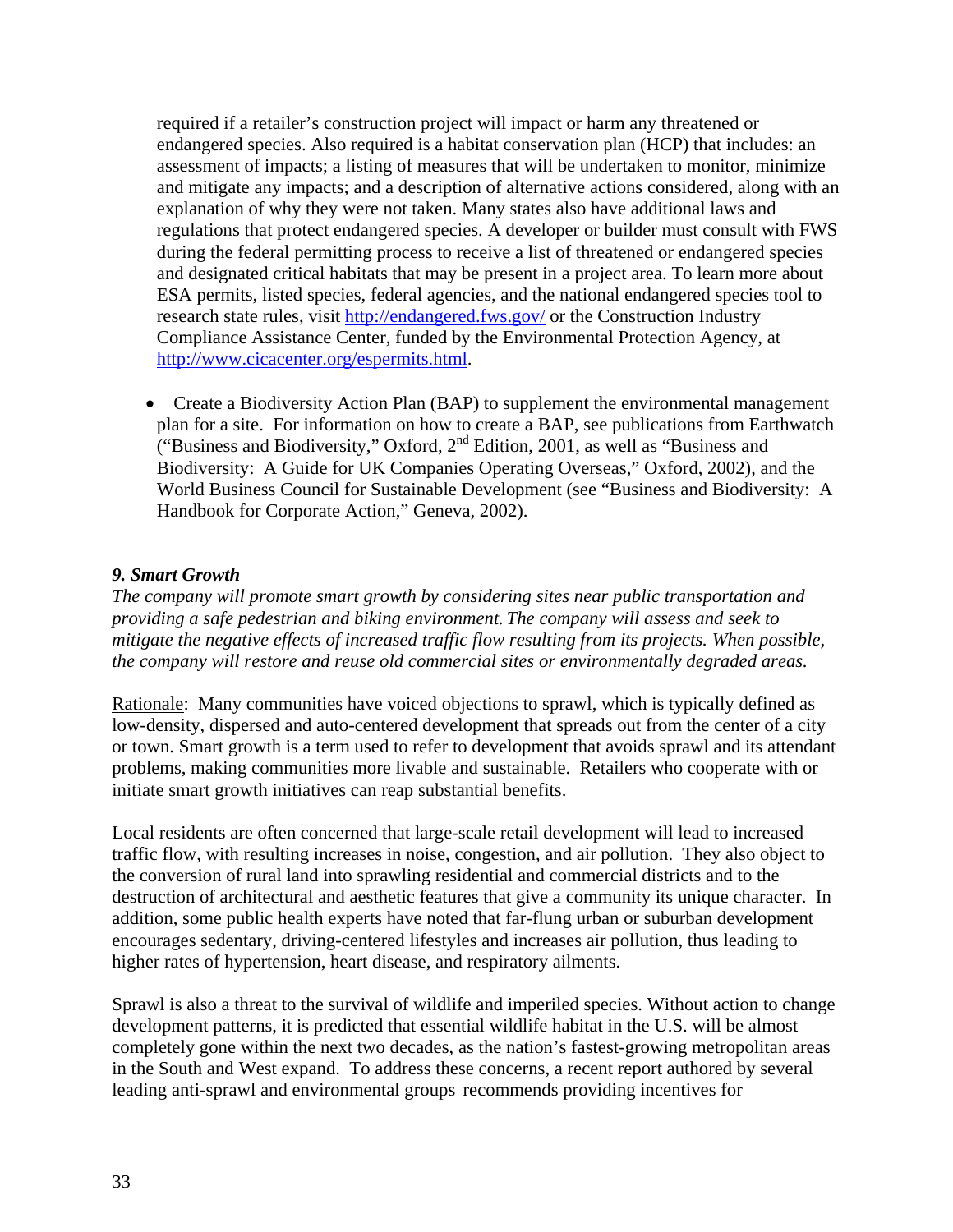development in existing urban and suburban areas, building new development at higher densities, and setting aside natural areas as off-limits to new development.<sup>[63](#page-37-0)</sup>

In order to decrease impacts when site selection allows, retailers may choose to build where land has been previously disturbed or is environmentally degraded, so that development does not extend into undisturbed green space. Since land in urban areas is scarce and expensive, restoring and reusing old commercial sites and redeveloping brownfields may sometimes be cost-effective, especially since federal programs can provide money to offset costs. For successful completion of a project of this kind, close collaboration among engineers, bankers, environmental consultants, landscape architects, contractors, and lawyers will be necessary.<sup>64</sup>

#### Examples:

- In 2003, Home Depot decided to build a store on the site of a former concrete plant in Placerville, California. Hangtown Creek, prior to the Company's plans, flowed through a concrete box channel that had little fish and wildlife value. Original development plans were to place the entire length of the channel through the site in an underground culvert. This design was not acceptable to the Resource Agencies that had regulatory and permitting authority. It was suggested that the development incorporate creek restoration to give tangential benefits to the development. Home Depot chose to work in collaboration with the regulatory agencies and eventually the company made plans to restore the 60-foot creek bed that flowed through the property. The design included attractive landscaping for its banks, and walkways and bridges for pedestrian access. The restoration of the stream channel will eventually provide added benefits to fish and wildlife by increasing available instream habitat, streamside vegetation, and wildlife habitat. In addition, departing from the company's traditional big-box style, the Placerville Home Depot was designed in a brown-and –tan color scheme, with heavy truss timber and a gabled roof meant to fit in with the foothills surrounding it. The company was praised for turning an eyesore into an amenity, revitalizing an existing business district, and for not contributing to sprawl with a store on the outskirts of town.<sup>65</sup>
- Homebuilding company Pulte Homes, Inc. has adopted what it calls a Live-Work-Play philosophy, in an attempt to integrate smart growth concerns systematically into its business. This philosophy strives to: create communities that combine residential and commercial development; accommodate housing for individuals at different life stages; incorporate green space; reuse existing commercial sites; seek innovative ways to minimize land usage and build higher density housing; carefully evaluate environmental impacts of construction; and minimize energy use and the generation of waste. (See

 $\overline{a}$ 

<span id="page-37-0"></span><sup>63 &</sup>quot;Endangered By Sprawl: How Runaway Development Threatens America's Wildlife," *Smart Growth America, National Wildlife Federation and NatureServe*,

<span id="page-37-1"></span>

<sup>(</sup>http:/[/www.smartgrowthamerica.org/ebsreport/endangeredbysprawl.pdf\)](http://www.smartgrowthamerica.org/ebsreport/endangeredbysprawl.pdf). 64 Wendy Talarico, "Evaluating Hidden Site Conditions: Understanding The Site-Both Above Ground And Below-Keeps Design Work Moving Forward And Forestalls Legal Problems," *Architectural Record,* May 1998. [\(http://archrecord.construction.com/resources/conteduc/archives/research/5\\_98\\_1.asp\)](http://archrecord.construction.com/resources/conteduc/archives/research/5_98_1.asp).

<span id="page-37-2"></span><sup>65</sup> Cathy Locke, "Placerville Council Welcomes Home Store," *Sacramento Bee,* March 16, 2003, N1.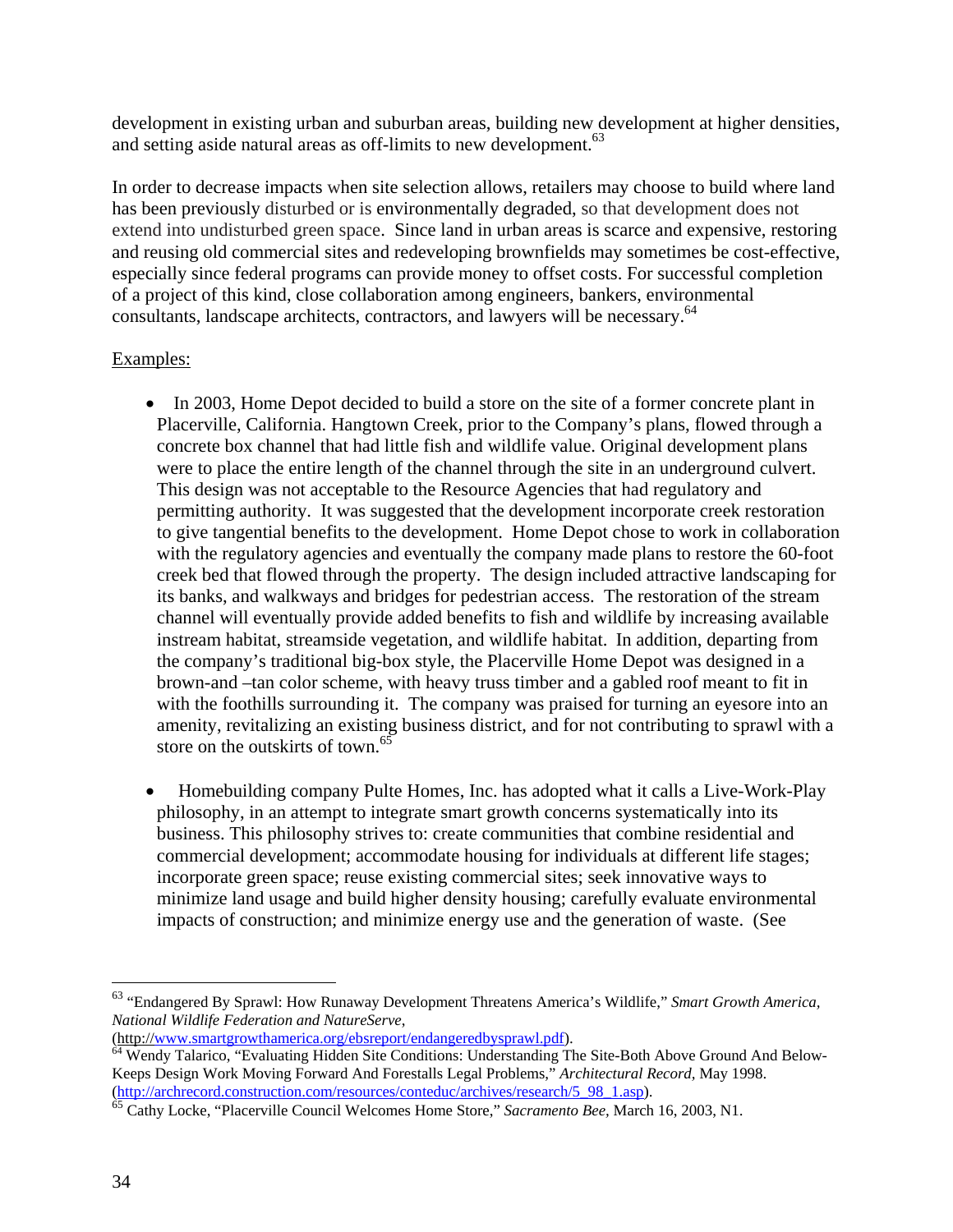[http://pulte.com/about\\_us/lwp\\_guidelines.asp](http://pulte.com/about_us/lwp_guidelines.asp).) The company adopted this policy after discussing smart growth issues with the Calvert Group, a social investment firm.

• In a departure from the typical above-ground parking lot, a 2004 plan for a 203,000square-foot Wal-Mart store in Monona, Wisconsin, featured 600 underground parking spaces that city officials believed would make better use of land, while keeping shoppers warm. Site owner Continental Properties also agreed to pay the city for a full trafficimpact study and traffic-related improvements, transportation for the elderly to and from the store site, and a reduction in storm-water runoff from the site by 20 percent from the current level. Following the agreement, the City Council rejected a proposed moratorium on big-box development.<sup>66</sup>

#### *Suggested Actions and Resources:*

- A coalition of groups concerned about sprawl and development issues have formed an organization called Smart Growth America. Their website, www.smartgrowthamerica.com, is a valuable resource for information on smart growth. Their recent report, *Endangered By Sprawl: How Runaway Development Threatens America's Wildlife*, co-authored by the National Wildlife Federation and NatureServe, quantifies the impact of sprawling development on wildlife nationally. The report recommends that local governments protect their remaining open space and biodiversity by creating and maintaining natural resource and species inventories, developing green infrastructure protection plans, protecting critical natural habitats, and building reliable local funding sources for habitat protection. Retailers that collaborate on these efforts can improve the likelihood that their projects will be passed by city councils, gain the good will of the communities in which they operate, and potentially reduce controversies over their expansion.
- In 2003, the National Association of County and City Health Officials (NACCHO) passed a resolution stating that land-use decisions may contribute to health inequities and environmental problems and asking government to anticipate and avoid these harms whenever possible. More information can be found on their website at [www.naccho.org.](http://www.naccho.org/)
- The health effects of sprawl were examined in a recent article by R. Sturm and D.A. Cohen, entitled "Suburban sprawl and physical and mental health," in *Public Health: Journal of the Royal Institute of Public Health* (2004) 118, 488-496.
- The Sierra Club describes the environmental and social impacts of sprawl at <http://www.sierraclub.org/sprawl/>.
- The American Institute of Architects (AIA) has developed principles for the design of a sustainable environment. According to the AIA's Declaration of Interdependence for a Sustainable Future, "Sustainable design integrates consideration of resource and energy

1

<span id="page-38-0"></span><sup>66</sup> Barry Adams, "Store To Have Underground Parking Spots," *Wisconsin State Journal,* November 17, 2004, B1; Karyn Saemann, "Monona Council Won't Delay On New Beltline Supercenter," *The Capital Times,* November 16, 2004, 1A.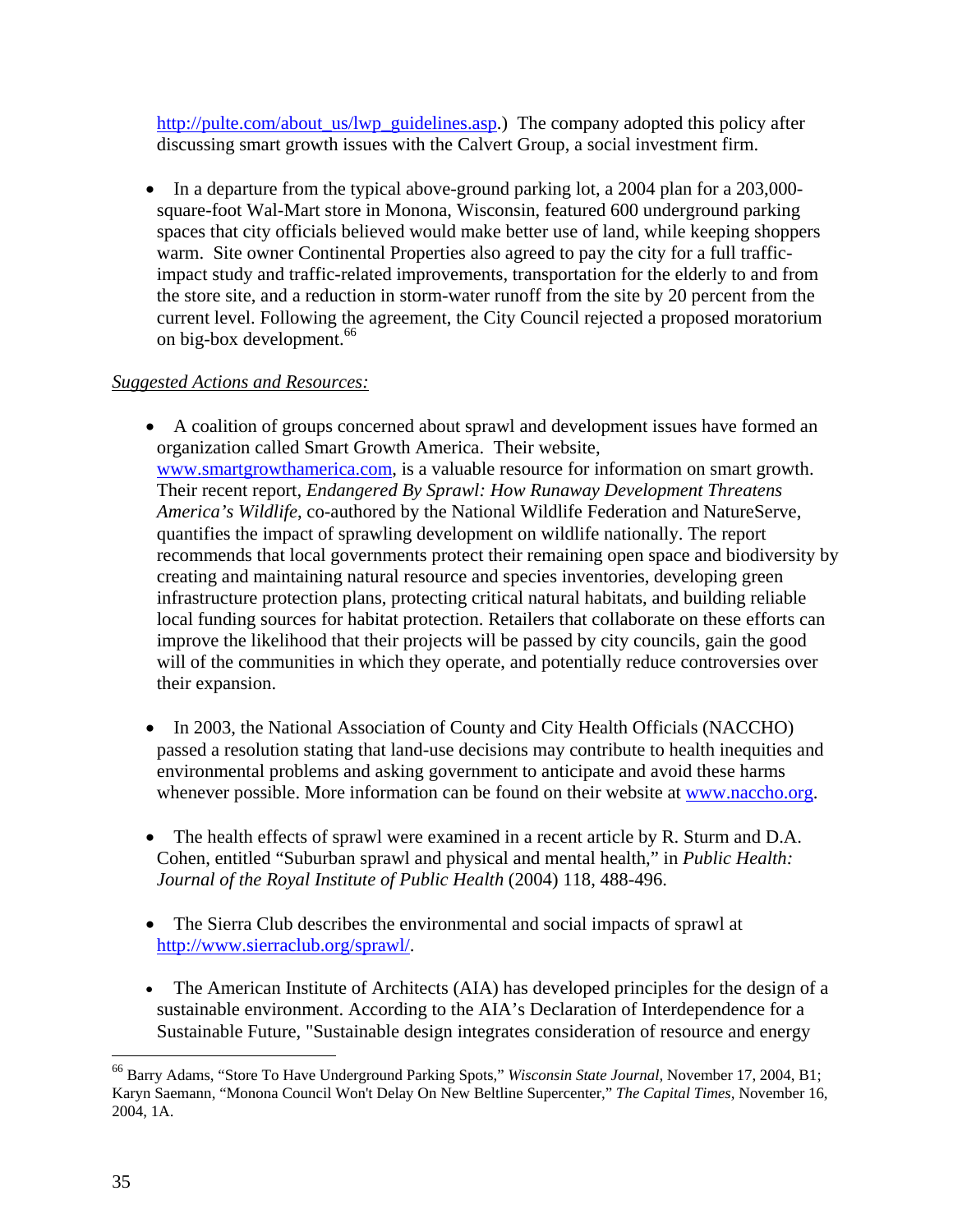efficiency, healthy buildings, ecologically and socially sensitive land use, and an aesthetic sensitivity that inspires, affirms, and ennobles." More information can be found at the AIA website at [http://www.aia.org/nacq\\_0604\\_knowledgeCMU.](http://www.aia.org/nacq_0604_knowledgeCMU)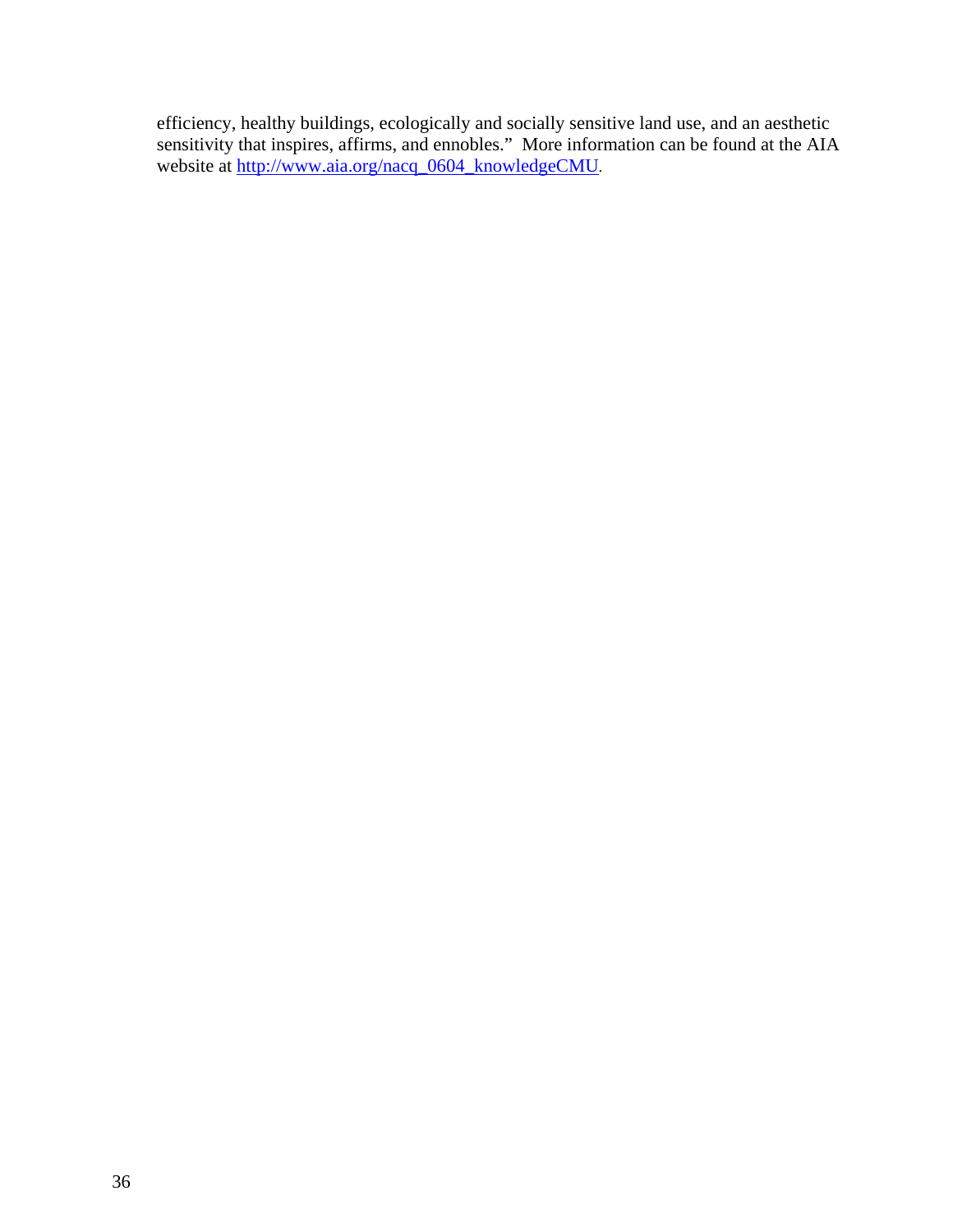# **OUTSIDE THE BOX: GUIDELINES FOR RETAIL STORE SITING**

# **1. Social and Environmental Due Diligence**

The company will incorporate social and environmental factors into its due diligence process. The company will research the history, natural environment, and cultural attributes of each site it is considering acquiring or building upon and will consult with local community members and organizations to explore challenges and opportunities that may arise during development of the site. These research and consultation processes will inform corporate decisions about site development and, in certain instances, may lead the company to seek alternatives to especially sensitive sites.

# **2. Transparency**

The company will publicly disclose its environmental and social policies and guidelines on store siting, as well as its plans to develop sites. It will clearly communicate its store siting guidelines and project plans to local communities, to investors and to the public.

# **3. Community Consultation**

The company will seek the consent of and input from communities in the preliminary development stage of a project and will solicit community input during all stages of development. In order to do this, the company will consult in a structured and culturally appropriate way with people affected by its projects, including local residents and civil society groups.

# **4**. **Relations with Governments**

The company's dealings with national, regional and local governments will be consistent with the protection and promotion of good government. The company will not allow any employees, partners, or contractors involved in its projects to engage in bribery. The company will not induce a government to seize private property in order to subsequently sell it to the company. The company will disclose any lobbying, political contributions, or other activities it undertakes to influence public policy with regard to land use.

# **5. Respect for Indigenous Cultures**

The company will respect Indigenous peoples' inherited cultural rights to the lands they have traditionally used for subsistence and cultural activities and will not deprive them of these rights. The company will not damage any archaeological, sacred, burial or historical sites, traditional cultural properties, or artifacts of Indigenous culture, and will consult in appropriate ways with any Indigenous peoples that may be affected by its projects.

# **6. Preservation of Cultural Heritage**

The company will protect and preserve the cultural heritage of the areas in which it locates, including outstanding works of architecture, sculpture, painting, landscape design or other artworks that bear testimony to a cultural tradition or civilization.